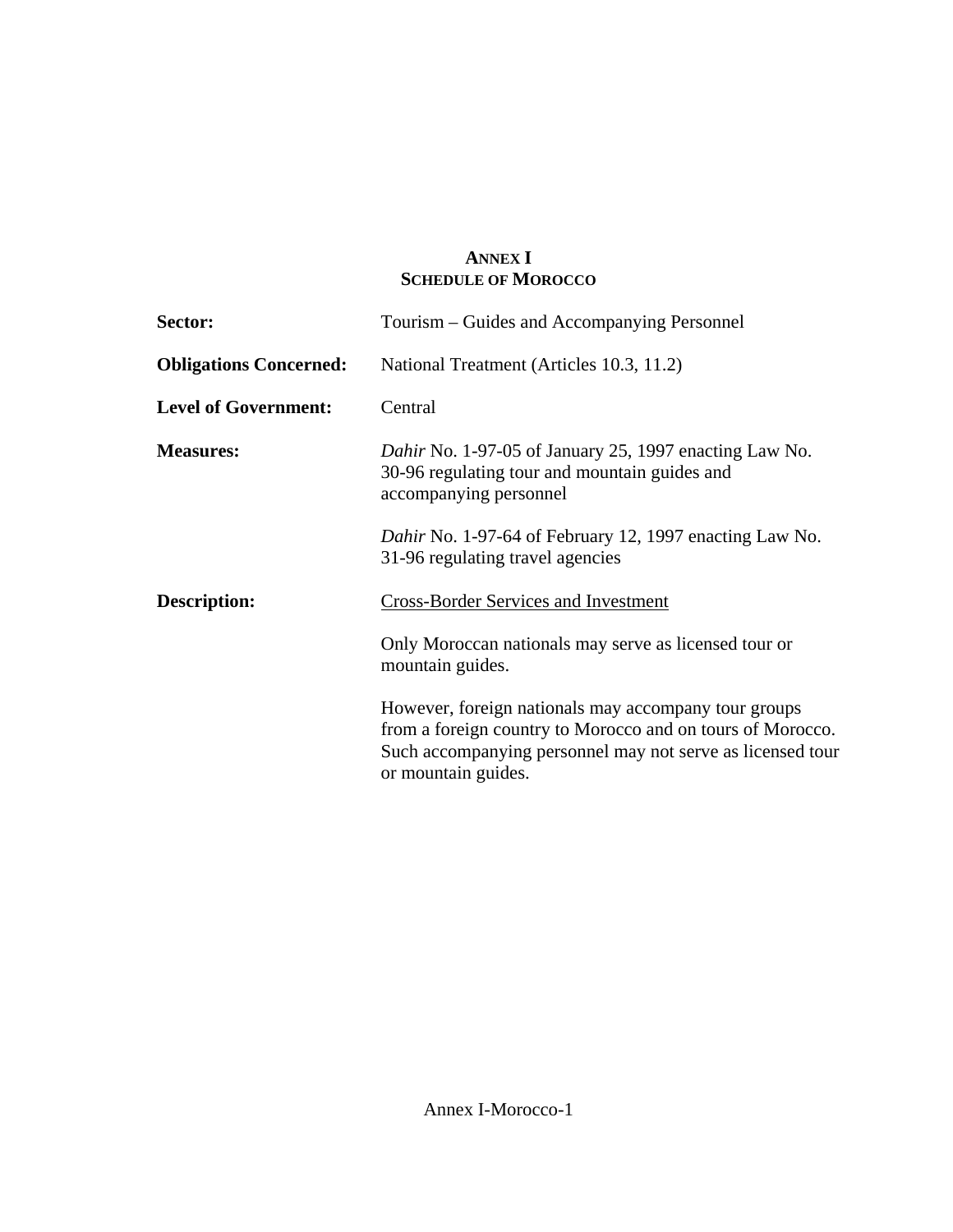| Sector:                       | Wholesale Fruit, Vegetable, and Fish Markets                                                                                                                                      |
|-------------------------------|-----------------------------------------------------------------------------------------------------------------------------------------------------------------------------------|
| <b>Obligations Concerned:</b> | Market Access (Article 11.4)                                                                                                                                                      |
| <b>Level of Government:</b>   | Central                                                                                                                                                                           |
| <b>Measures:</b>              | Dahir No. 1-02-297 of October 3, 2002 enacting Law No.<br>78-00 on the Charter of the Communes (Charte Communale)                                                                 |
|                               | Order of May 22, 1962 of the Interior Minister regulating<br>authorized agents and enacting the regulations on wholesale<br>fruit, vegetable, and fish markets in urban districts |
| Description:                  | <b>Cross-Border Services</b>                                                                                                                                                      |
|                               | The operation of wholesale fruit, vegetable, and fish markets<br>is a municipal monopoly.                                                                                         |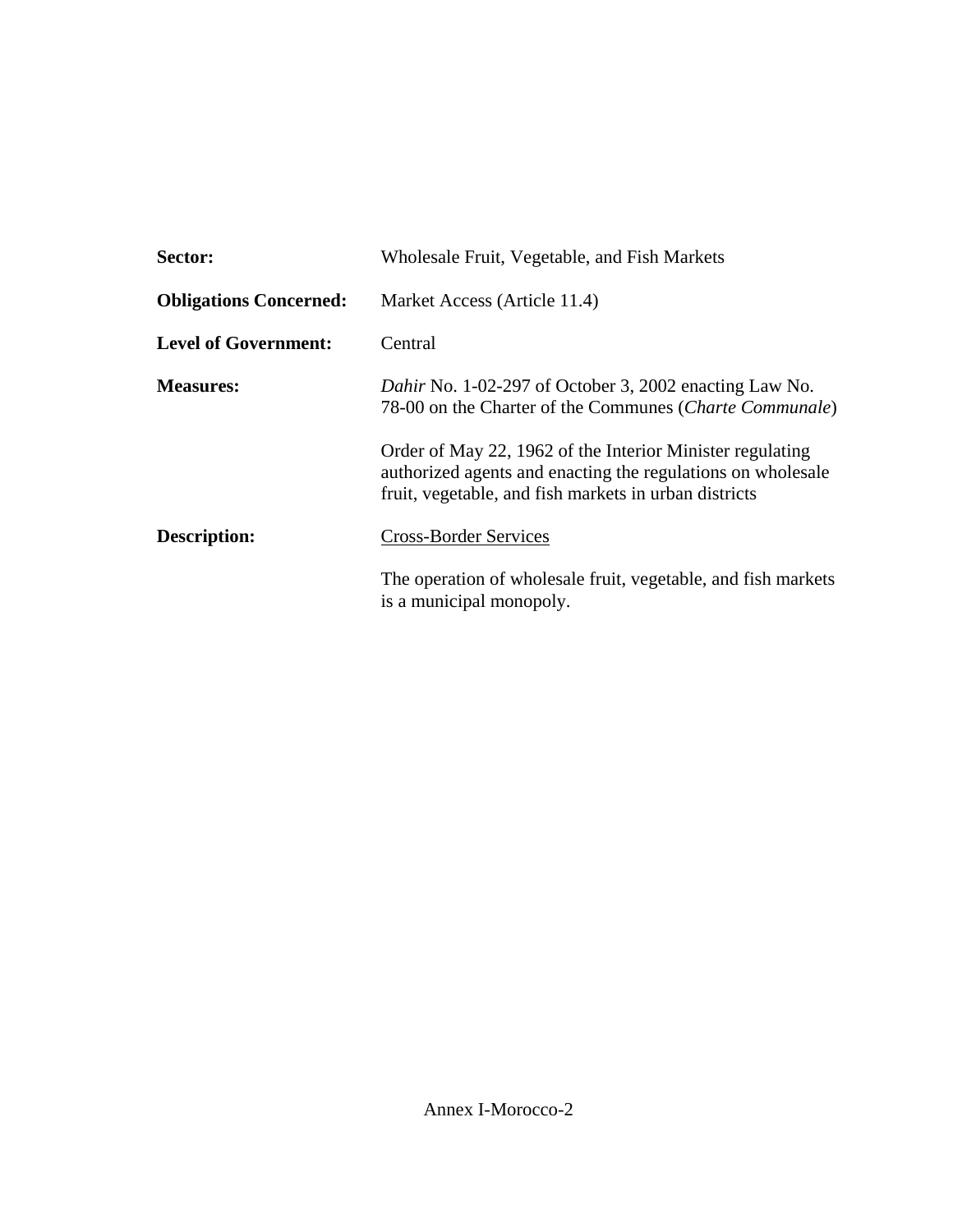| Sector:                       | <b>Slaughterhouse Operations</b>                                                                                                 |
|-------------------------------|----------------------------------------------------------------------------------------------------------------------------------|
| <b>Obligations Concerned:</b> | Market Access (Article 11.4)                                                                                                     |
| <b>Level of Government:</b>   | Central                                                                                                                          |
| <b>Measures:</b>              | Dahir No. 1-02-297 of October 3, 2002 enacting Law No.<br>78-00 on the Charter of the Communes (Charte Communale)                |
|                               | Dahir No. 1-89-187 of November 21, 1989 enacting Law<br>No. 30-89 on taxation of local communities and community<br>associations |
| <b>Description:</b>           | <b>Cross-Border Services</b>                                                                                                     |
|                               | Slaughterhouse operations are a municipal monopoly.                                                                              |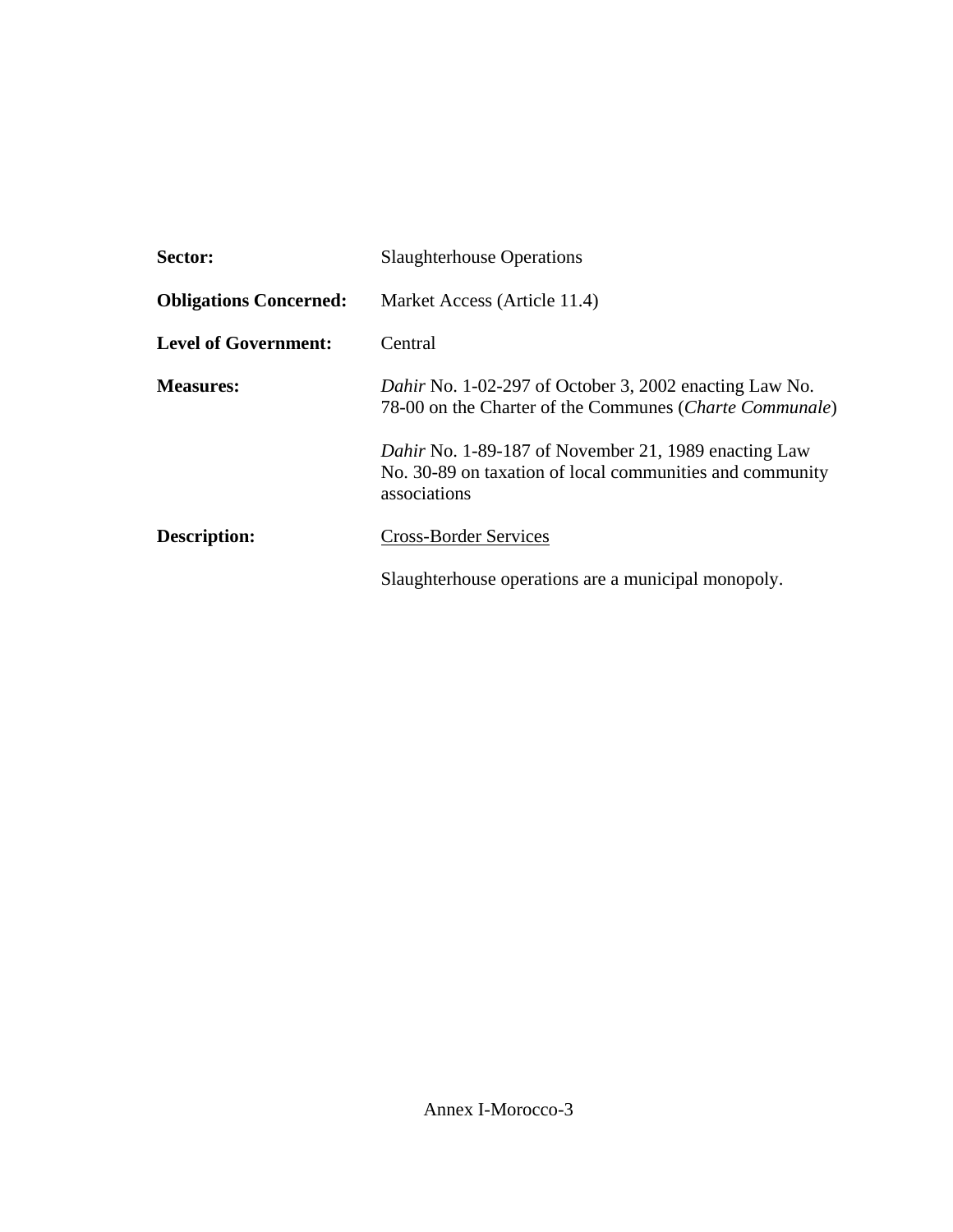| Sector:                       | Wholesale Distribution of Ethyl Alcohol                                                                                                                                                                                                                                              |
|-------------------------------|--------------------------------------------------------------------------------------------------------------------------------------------------------------------------------------------------------------------------------------------------------------------------------------|
| <b>Obligations Concerned:</b> | Market Access (Article 11.4)                                                                                                                                                                                                                                                         |
| <b>Level of Government:</b>   | Central                                                                                                                                                                                                                                                                              |
| <b>Measures:</b>              | Vizierial Order of July 18, 1938 facilitating reductions of<br>surplus wine stocks                                                                                                                                                                                                   |
|                               | Decree No. 2-72-377 of December 18, 1972 on the<br>elimination of the <i>Bureau des Vins et Alcools</i> and on the<br>transfer of its functions                                                                                                                                      |
| Description:                  | <b>Cross-Border Services</b>                                                                                                                                                                                                                                                         |
|                               | Wholesale distribution of ethyl alcohol, excluding derivative<br>products containing ethyl alcohol, produced in Morocco for<br>industrial use is a State monopoly exercised by the Service<br><i>Autonome des Alcools</i> , an entity of the Department of<br>Commerce and Industry. |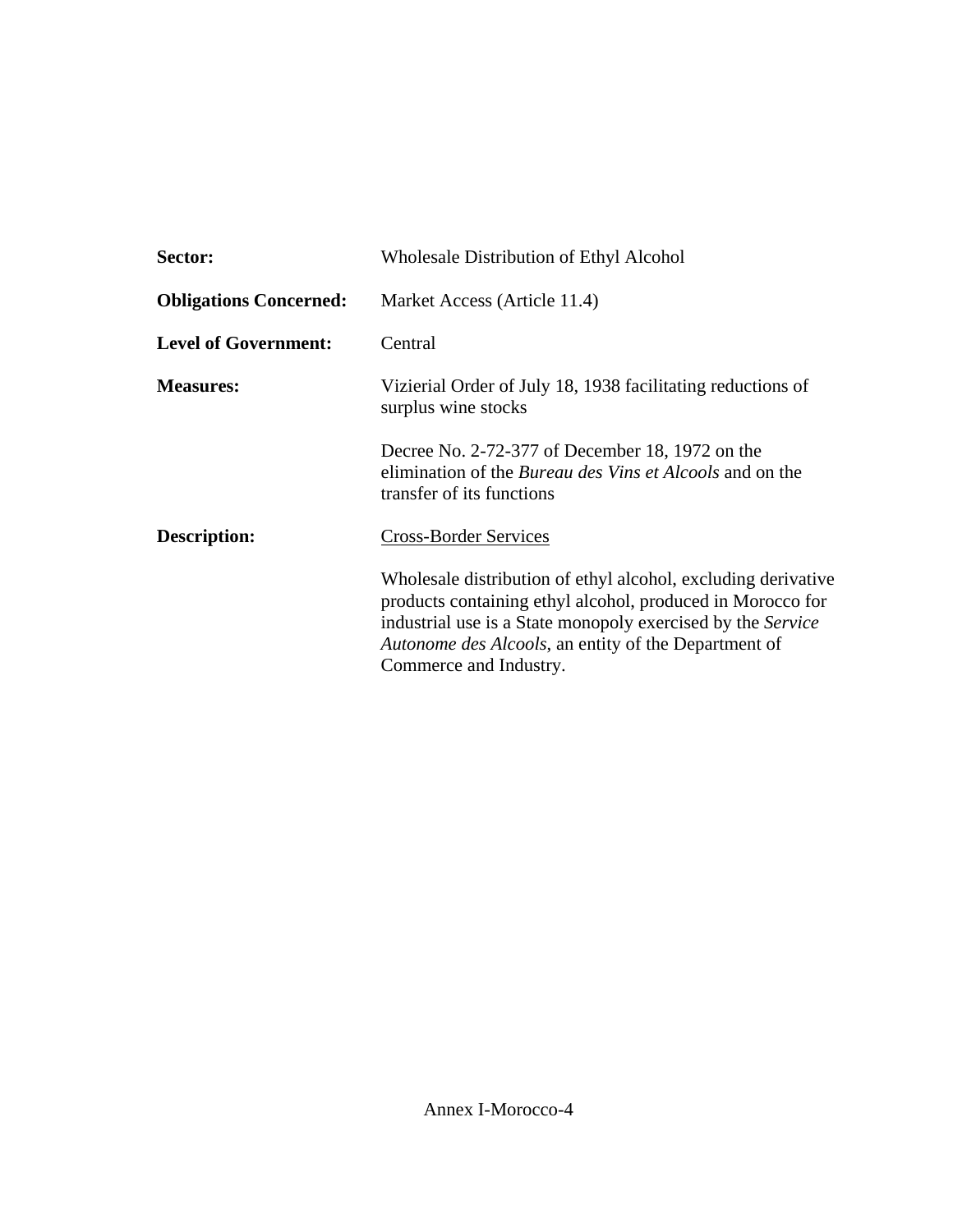| Sector:                       | Energy – Electrical                                                                                                                                                                                               |
|-------------------------------|-------------------------------------------------------------------------------------------------------------------------------------------------------------------------------------------------------------------|
| <b>Obligations Concerned:</b> | Market Access (Article 11.4)                                                                                                                                                                                      |
| <b>Level of Government:</b>   | Central                                                                                                                                                                                                           |
| <b>Measures:</b>              | Dahir No. 1-63-226 of August 5, 1963 creating the Office<br>National de l'Electricité ("ONE"), as modified and<br>completed by Decree 2-94-503 of September 23, 1994                                              |
|                               | Decree governing the establishment and operation of public<br>utility companies (1964)                                                                                                                            |
|                               | Law No. 78-00 of October 3, 2002 on the Charter of the<br>Communes (Charte Communale)                                                                                                                             |
| <b>Description:</b>           | <b>Cross-Border Services</b>                                                                                                                                                                                      |
|                               | The transmission of electricity is a State monopoly exercised<br>by the ONE.                                                                                                                                      |
|                               | The distribution of electricity is handled by the ONE and<br>municipal councils through public utility companies.                                                                                                 |
|                               | The municipal council may authorize the distribution of<br>electricity through public utility companies or may delegate<br>the distribution of electricity, following a call for bids, to<br>private enterprises. |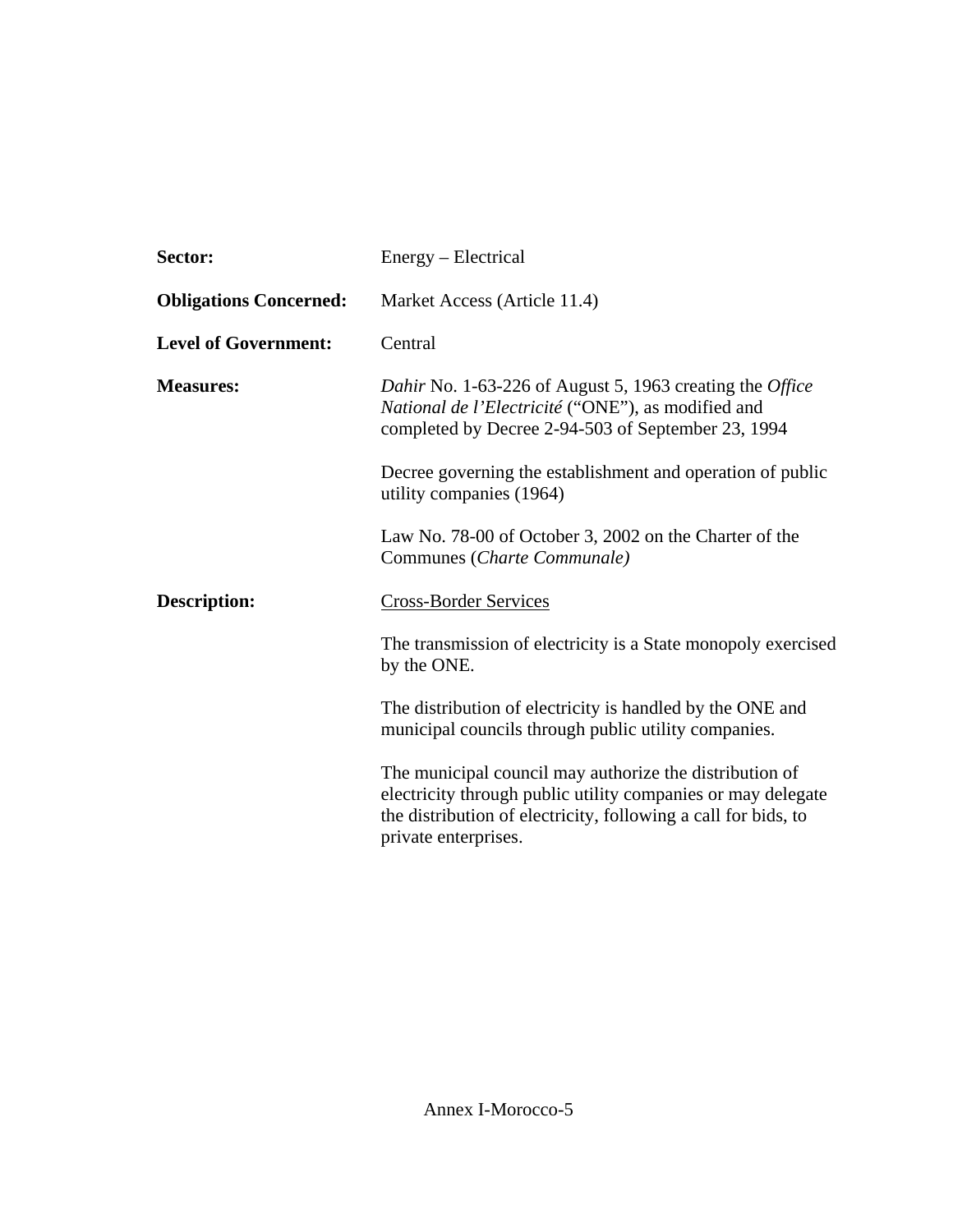| Sector:                       | Potable Water, Excluding Bottled Water                                                                                                                                                                                                                                                                                                                                    |
|-------------------------------|---------------------------------------------------------------------------------------------------------------------------------------------------------------------------------------------------------------------------------------------------------------------------------------------------------------------------------------------------------------------------|
| <b>Obligations Concerned:</b> | Market Access (Article 11.4)                                                                                                                                                                                                                                                                                                                                              |
| <b>Level of Government:</b>   | Central                                                                                                                                                                                                                                                                                                                                                                   |
| <b>Measures:</b>              | Dahir No. 1-72-103 of April 3, 1972 creating the <i>Office</i><br>National de l'Eau Potable ("ONEP")                                                                                                                                                                                                                                                                      |
|                               | Law No. 78-00 of October 3, 2002 on the Charter of the<br>Communes (Charte Communale)                                                                                                                                                                                                                                                                                     |
| <b>Description:</b>           | <b>Cross-Border Services</b>                                                                                                                                                                                                                                                                                                                                              |
|                               | The distribution of potable water, excluding bottled water, is<br>handled by the municipal councils through ONEP and public<br>utility companies.                                                                                                                                                                                                                         |
|                               | The municipal council is authorized to determine the terms<br>of management of municipal-based public services related to<br>potable water, excluding bottled water. It may authorize the<br>distribution of such water through ONEP or public utility<br>companies or may delegate the distribution of such water,<br>following a call for bids, to private enterprises. |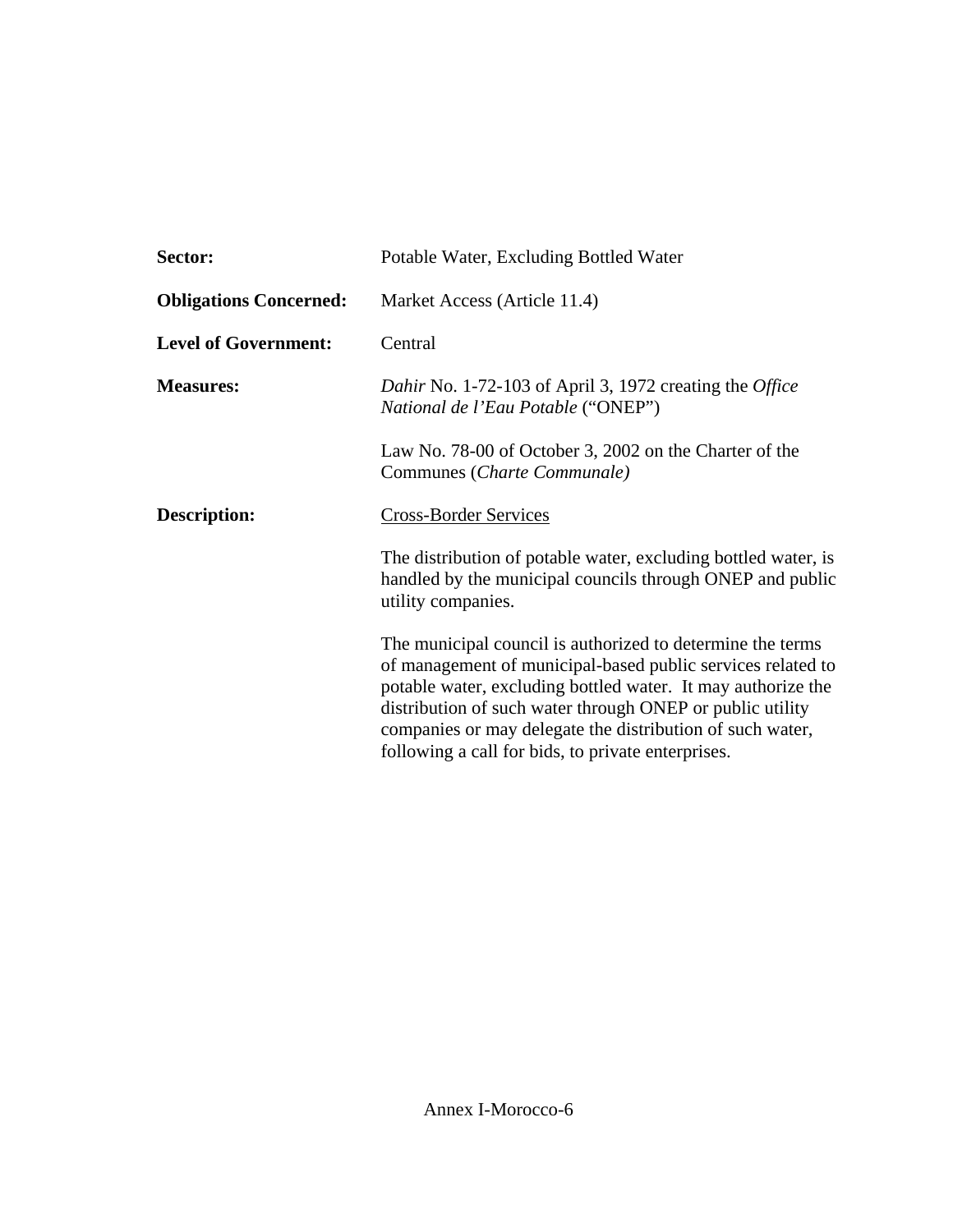| Sector:                       | Phosphates                                                                                                                    |
|-------------------------------|-------------------------------------------------------------------------------------------------------------------------------|
| <b>Obligations Concerned:</b> | Market Access (Article 11.4)                                                                                                  |
| <b>Level of Government:</b>   | Central                                                                                                                       |
| <b>Measures:</b>              | Dahir of April 16, 1951 enacting the mining regulations                                                                       |
| <b>Description:</b>           | <b>Cross-Border Services</b>                                                                                                  |
|                               | The search <i>(i.e., exploration)</i> for phosphates is a State<br>monopoly exercised by the Office Chérifien des Phosphates. |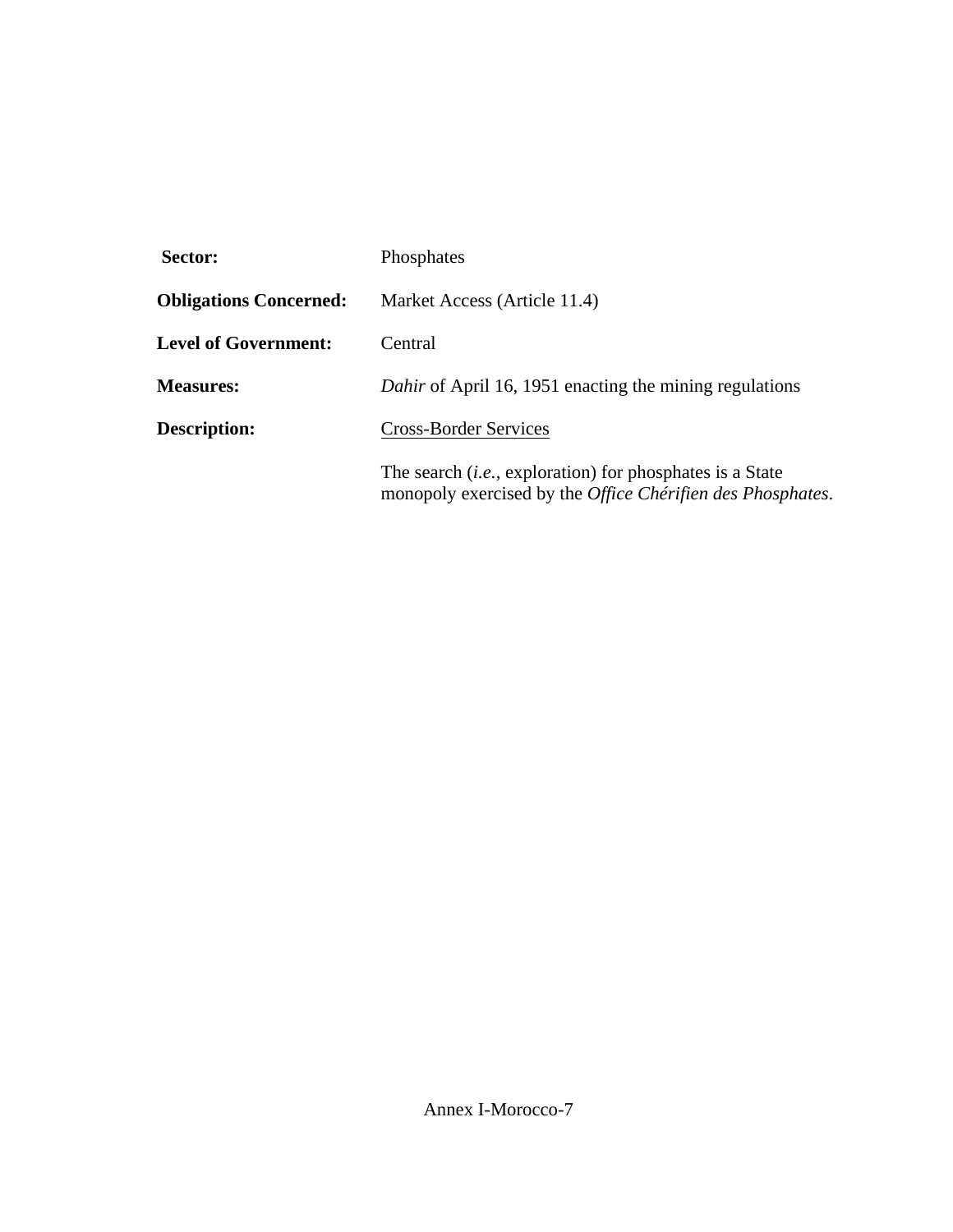| Sector:                       | Ores Other than Phosphates                                                                                                                                                                                                                                                                                                                                                     |
|-------------------------------|--------------------------------------------------------------------------------------------------------------------------------------------------------------------------------------------------------------------------------------------------------------------------------------------------------------------------------------------------------------------------------|
| <b>Obligations Concerned:</b> | Local Presence (Article 11.5)<br>Market Access (Article 11.4)                                                                                                                                                                                                                                                                                                                  |
| <b>Level of Government:</b>   | Central                                                                                                                                                                                                                                                                                                                                                                        |
| <b>Measures:</b>              | <i>Dahir</i> of April 16, 1951 enacting the mining regulations                                                                                                                                                                                                                                                                                                                 |
| Description:                  | <b>Cross-Border Services</b>                                                                                                                                                                                                                                                                                                                                                   |
|                               | An initial permit granted for the search <i>(i.e.</i> , exploration) for<br>ores other than phosphates confers rights over a surface area<br>of $4x4 \text{ km}^2$ . Additional permits may be granted covering up<br>to a maximum area of $250 \text{ km}^2$ (approximately 16 permits).<br>This maximum area may not be exceeded unless authorized<br>by the Prime Minister. |
|                               | The permit holder must designate an agent domiciled in<br>Morocco to ensure the handling of applications or<br>declarations regarding mining titles.                                                                                                                                                                                                                           |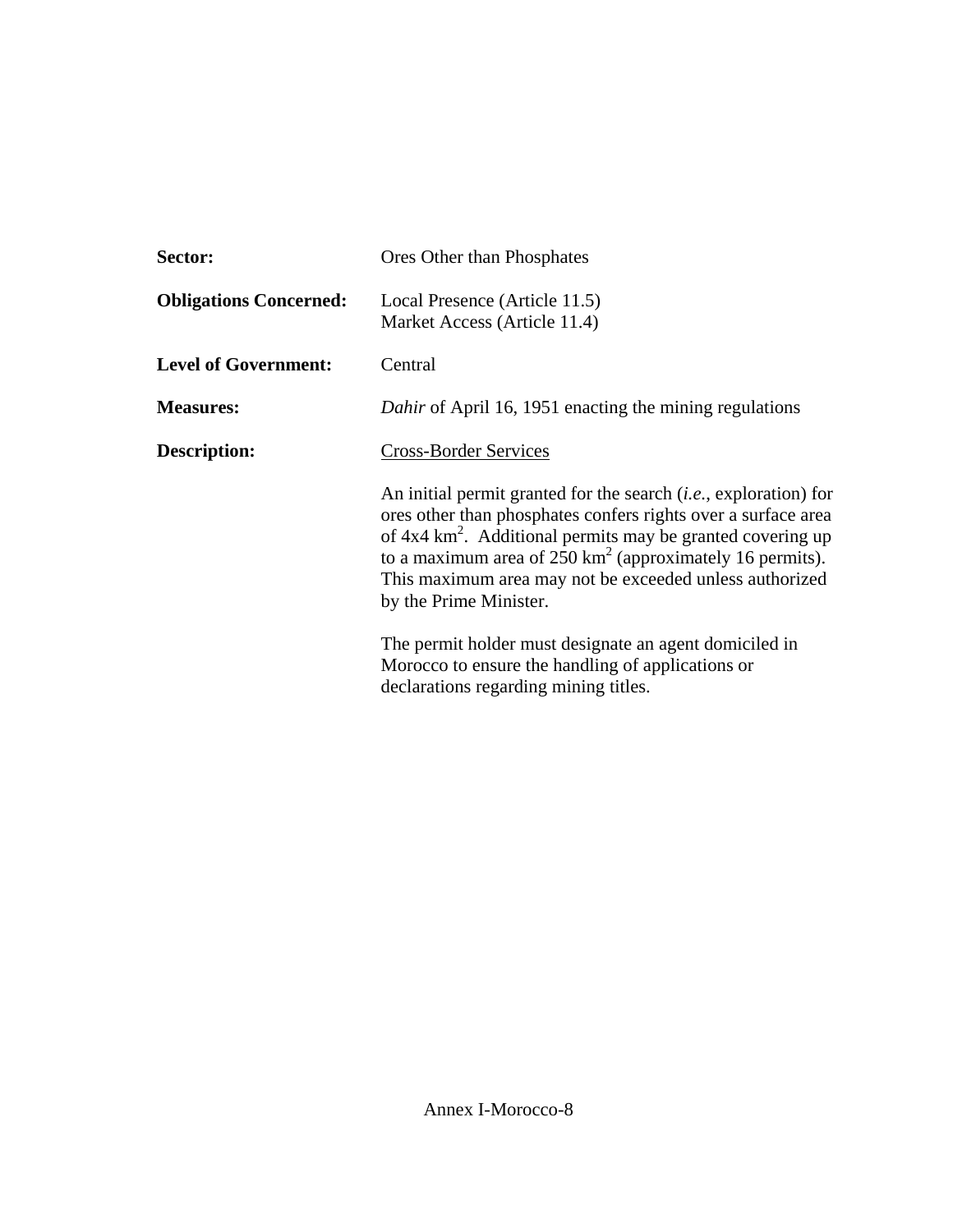| Sector:                       | Small-Scale Mining in the Tafilalet and Figuig Region                                                                                   |
|-------------------------------|-----------------------------------------------------------------------------------------------------------------------------------------|
| <b>Obligations Concerned:</b> | National Treatment (Article 10.3)<br>Market Access (Article 11.4)                                                                       |
| <b>Level of Government:</b>   | Central                                                                                                                                 |
| <b>Measures:</b>              | <i>Dahir</i> of December 1, 1960 regulating small-scale mining in<br>the Tafilalet and Figuig region                                    |
| Description:                  | <b>Cross-Border Services and Investment</b>                                                                                             |
|                               | The mining of lead, zinc, and barite ores in the Tafilalet and<br>Figuig region is reserved for small-scale miners from that<br>region. |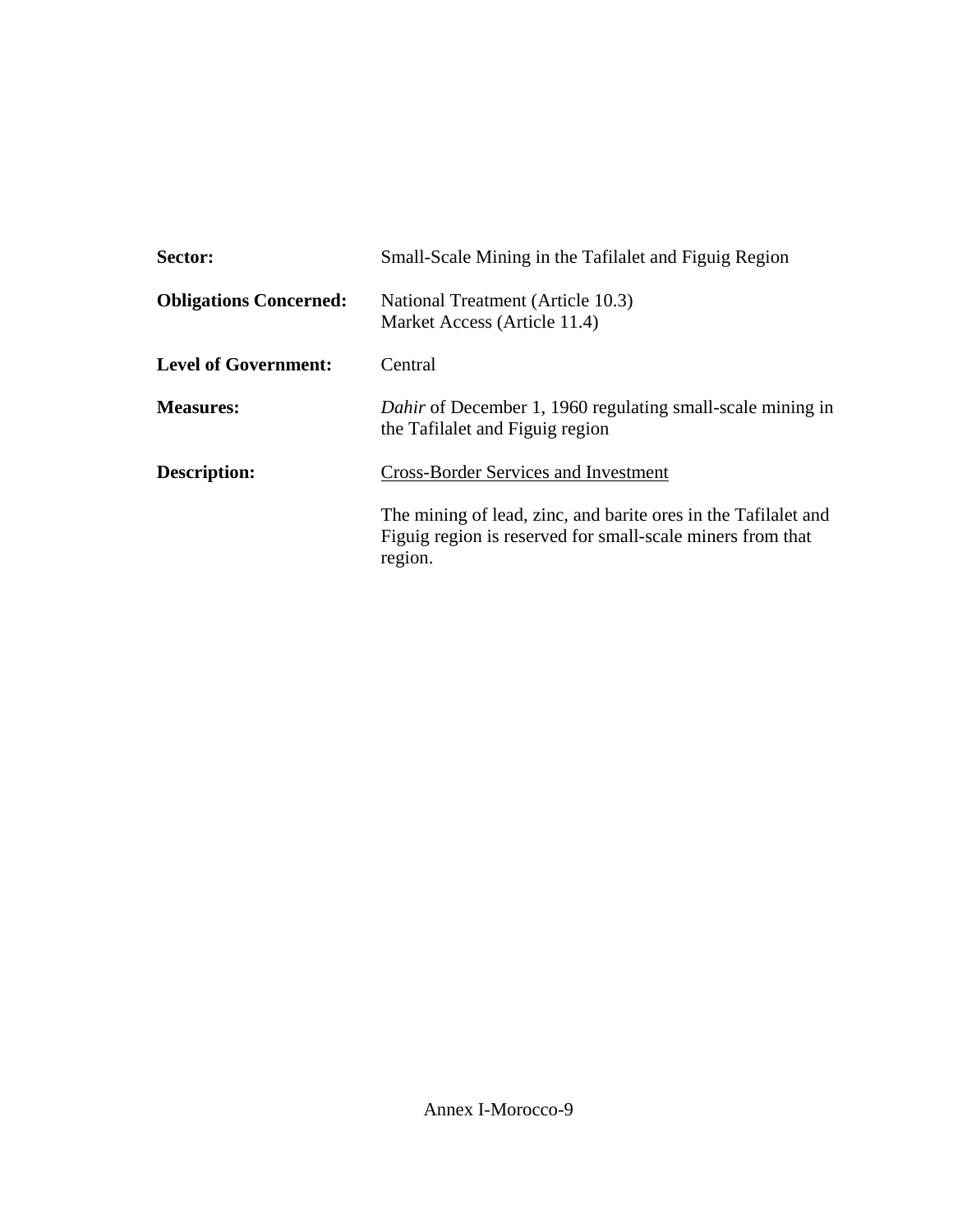| Sector:                       | Hydrocarbons                                                                                                                                                                                                                                                                                                                                         |
|-------------------------------|------------------------------------------------------------------------------------------------------------------------------------------------------------------------------------------------------------------------------------------------------------------------------------------------------------------------------------------------------|
| <b>Obligations Concerned:</b> | Performance Requirements (Article 10.8)                                                                                                                                                                                                                                                                                                              |
| <b>Level of Government:</b>   | Central                                                                                                                                                                                                                                                                                                                                              |
| <b>Measures:</b>              | Hydrocarbon Code: Law No. 21-90, as amended and<br>supplemented by Law No. 27-99, as enacted by <i>Dahir</i> No. 1-<br>99-340 of February 15, 2000                                                                                                                                                                                                   |
|                               | Decree No. 2-93-786 of November 3, 1993 enforcing Law<br>No. 21-90                                                                                                                                                                                                                                                                                   |
| Description:                  | Investment                                                                                                                                                                                                                                                                                                                                           |
|                               | The granting of prospecting licenses for hydrocarbons is<br>contingent on the conclusion of a petroleum agreement with<br>the State, which may include performance requirements. For<br>greater certainty, such performance requirements shall in all<br>cases be consistent with the WTO Agreement on Trade-<br><b>Related Investment Measures.</b> |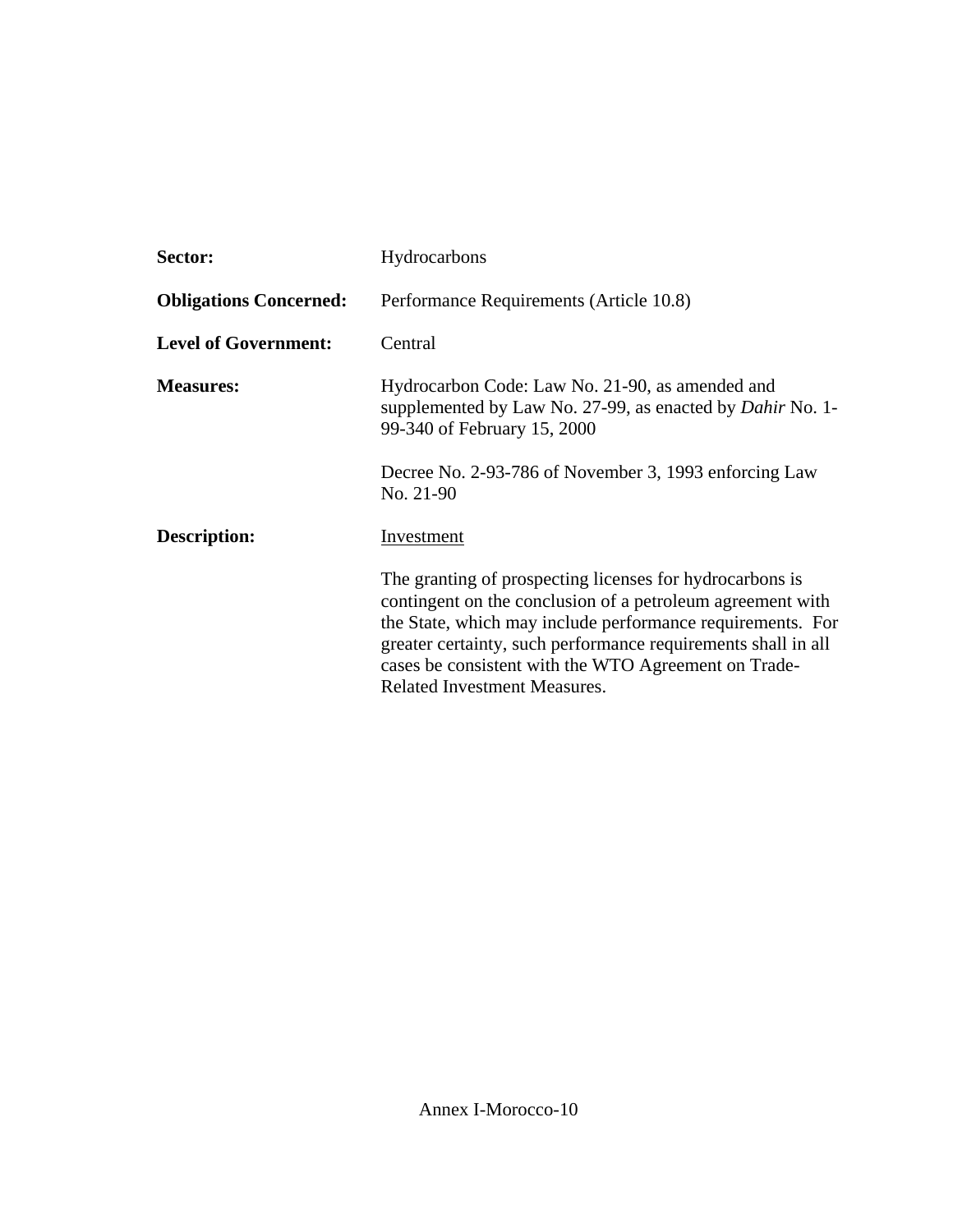| Sector:                       | <b>Architectural Services</b>                                                                                                                                                                                                                                                                                                                                              |
|-------------------------------|----------------------------------------------------------------------------------------------------------------------------------------------------------------------------------------------------------------------------------------------------------------------------------------------------------------------------------------------------------------------------|
| <b>Obligations Concerned:</b> | National Treatment (Articles 10.3, 11.2)<br>Market Access (Article 11.4)                                                                                                                                                                                                                                                                                                   |
| <b>Level of Government:</b>   | Central                                                                                                                                                                                                                                                                                                                                                                    |
| <b>Measures:</b>              | Dahir No. 1-92-122 enacting Law No. 016-89 on the<br>practice of the profession of architect and creation of the<br>Moroccan Architects' Association                                                                                                                                                                                                                       |
|                               | Dahir of November 15, 1934 on immigration                                                                                                                                                                                                                                                                                                                                  |
| Description:                  | <b>Cross-Border Services and Investment</b>                                                                                                                                                                                                                                                                                                                                |
|                               | A foreign national may supply architectural services in<br>Morocco if such person elects domicile with a Moroccan<br>architect established in Morocco.                                                                                                                                                                                                                     |
|                               | To establish a practice as an architect, a person must be a<br>Moroccan national. Notwithstanding the preceding sentence,<br>a foreign national may be authorized to establish a practice<br>as an architect, taking into account the needs of the sector.<br>Such authorization may be granted for the territory as a<br>whole or for a specific administrative district. |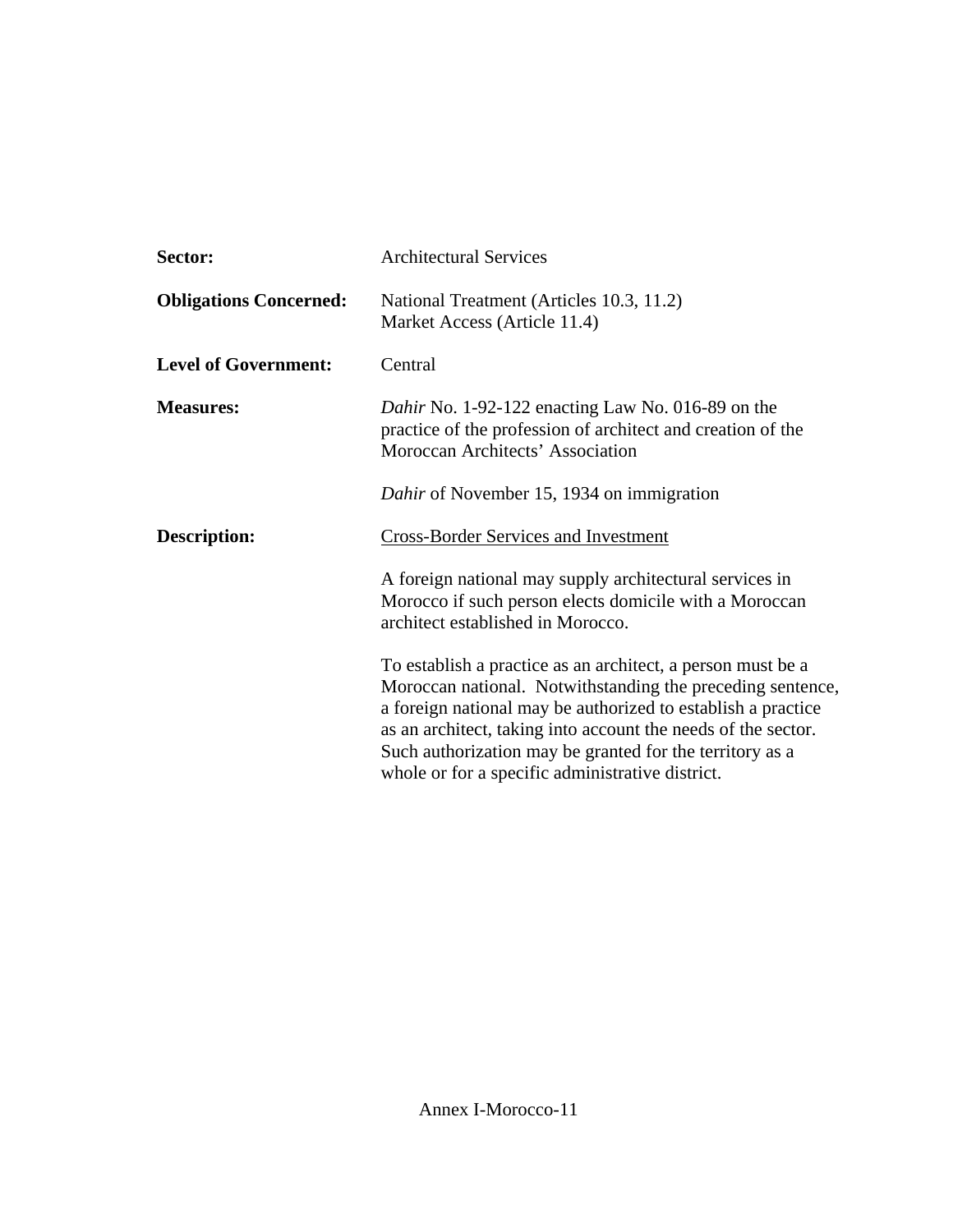| Sector:                       | Private Primary and Secondary Education                                                                                                                                                                                               |
|-------------------------------|---------------------------------------------------------------------------------------------------------------------------------------------------------------------------------------------------------------------------------------|
| <b>Obligations Concerned:</b> | National Treatment (Article 10.3)                                                                                                                                                                                                     |
| <b>Level of Government:</b>   | Central                                                                                                                                                                                                                               |
| <b>Measures:</b>              | Law No. $06/00$ of May 19, 2000 (Official Bulletin No. 4800)<br>of June 1, 2000) constituting the Statute on Private<br>Education                                                                                                     |
| Description:                  | Investment                                                                                                                                                                                                                            |
|                               | The supply of management or teaching services at private<br>primary and secondary schools by foreign nationals is<br>subject to the issuance of an employment authorization,<br>which must take into account the needs of the sector. |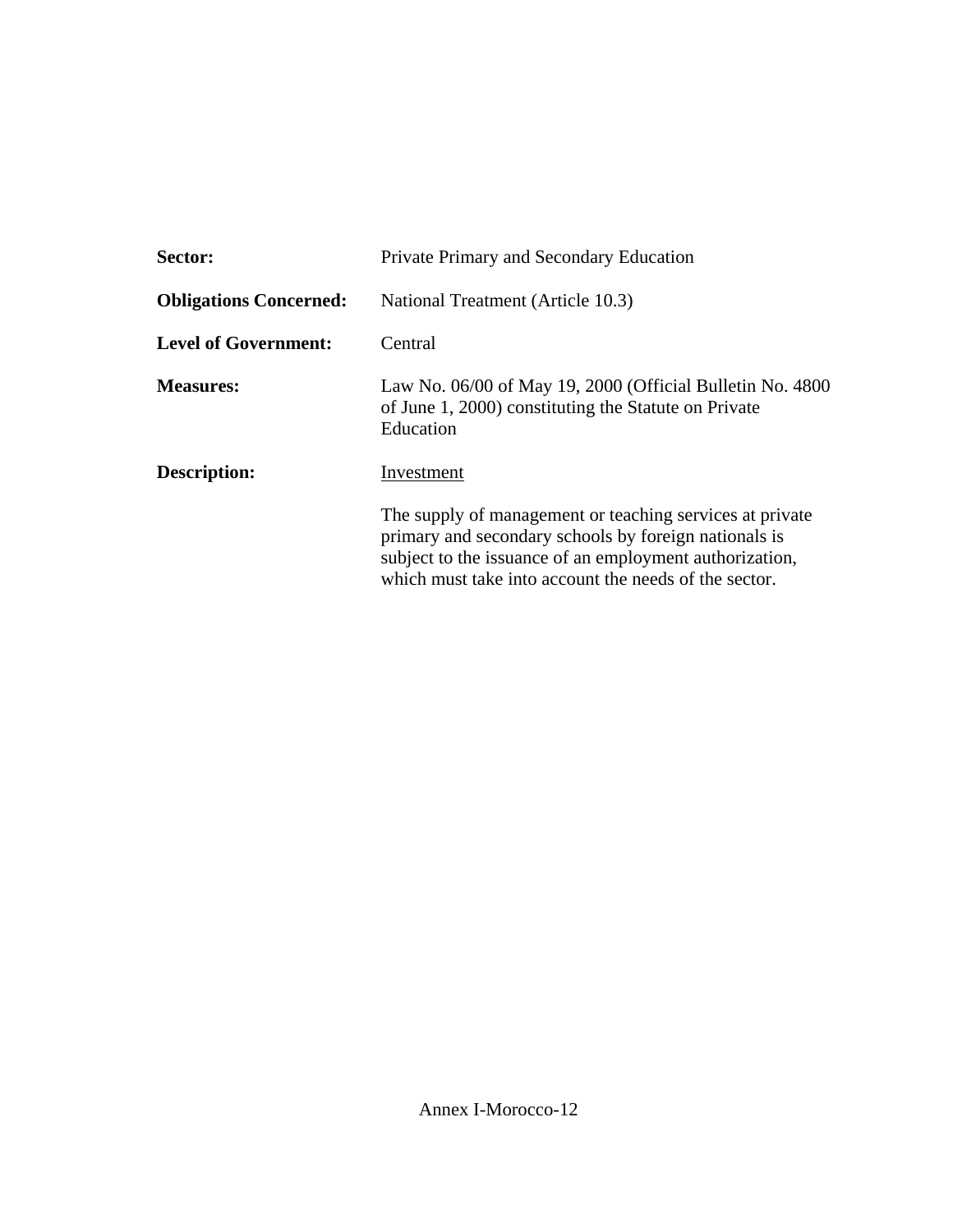| Sector:                       | Private Higher Education                                                                                                                                                                                                                                                                                                                                                                                                                                                                                                                                    |
|-------------------------------|-------------------------------------------------------------------------------------------------------------------------------------------------------------------------------------------------------------------------------------------------------------------------------------------------------------------------------------------------------------------------------------------------------------------------------------------------------------------------------------------------------------------------------------------------------------|
| <b>Obligations Concerned:</b> | National Treatment (Article 11.2)<br>Local Presence (Article 11.5)<br>Senior Management and Boards of Directors (Article 10.9)                                                                                                                                                                                                                                                                                                                                                                                                                              |
| <b>Level of Government:</b>   | Central                                                                                                                                                                                                                                                                                                                                                                                                                                                                                                                                                     |
| <b>Measures:</b>              | Law No. 01-00 establishing the higher education system<br>(published June 1, 2000)                                                                                                                                                                                                                                                                                                                                                                                                                                                                          |
|                               | Executive Order No. 2-00-1015                                                                                                                                                                                                                                                                                                                                                                                                                                                                                                                               |
| <b>Description:</b>           | <b>Cross-Border Services and Investment</b>                                                                                                                                                                                                                                                                                                                                                                                                                                                                                                                 |
|                               | Only a Moroccan national may hold the position of<br>educational director of a private institution of higher<br>education. Notwithstanding the preceding sentence, an<br>authorization for a foreign national to hold the position of<br>educational director of a private institution of higher<br>education may be granted on a case-by-case basis, taking<br>into account the proposed academic program of the<br>institution. In all cases, the educational director of a private<br>institution of higher education must have residency in<br>Morocco. |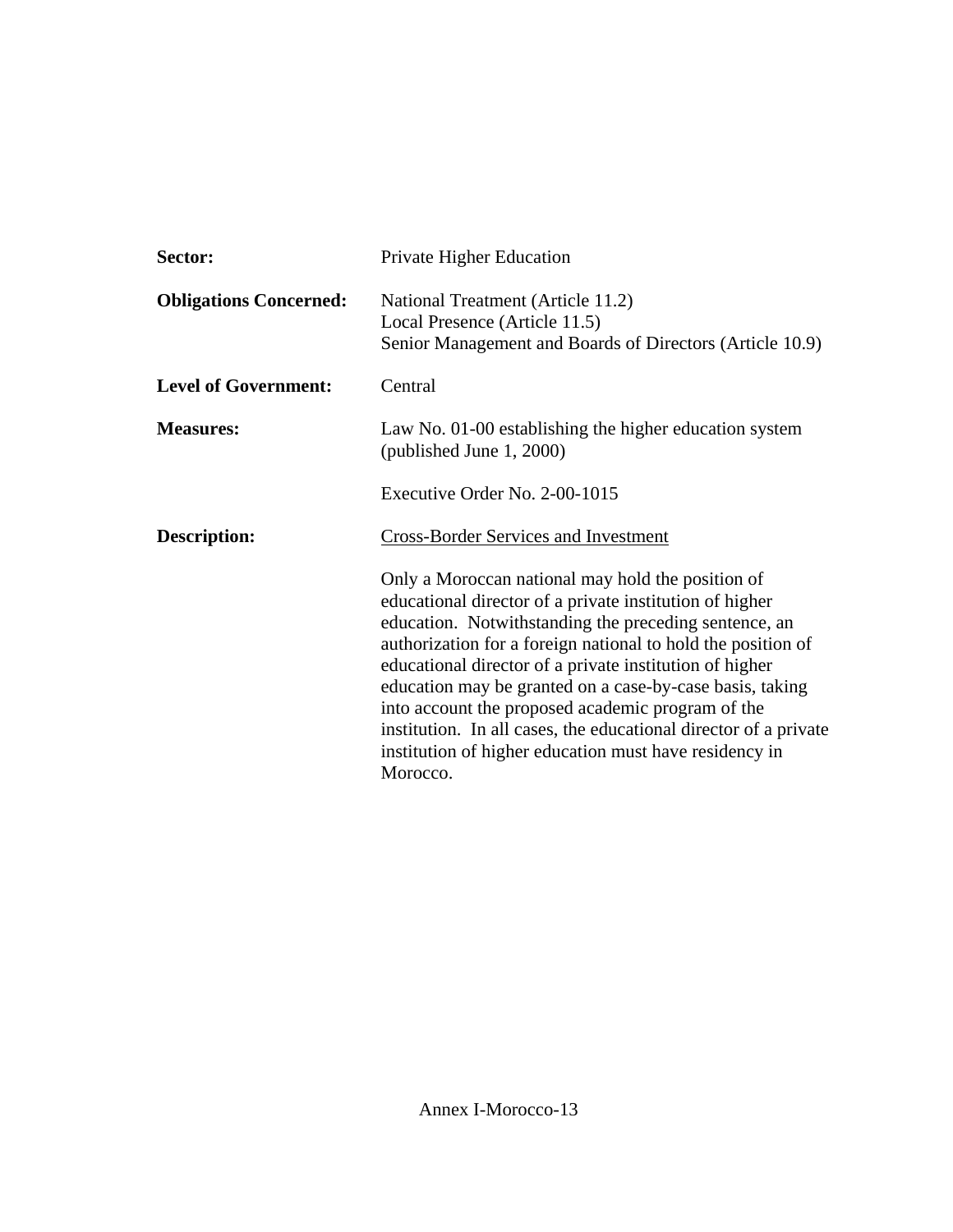| Sector:                       | Professional Services - Attorneys and Sworn<br>Translators/Interpreters                                                                                                                                                          |
|-------------------------------|----------------------------------------------------------------------------------------------------------------------------------------------------------------------------------------------------------------------------------|
| <b>Obligations Concerned:</b> | National Treatment (Articles 10.3, 11.2)<br>Most-Favored-Nation Treatment (Articles 10.4, 11.3)<br>Local Presence (Article 11.5)<br>Market Access (Article 11.4)                                                                 |
| <b>Level of Government:</b>   | Central                                                                                                                                                                                                                          |
| <b>Measures:</b>              | Dahir enacting Law No. 1-93-162 of September 10, 1993<br>regulating the profession of attorney                                                                                                                                   |
|                               | Decree No. 2-81-276 of February 1, 1982 establishing the<br>conditions for obtaining the certificate of competence to<br>practice the profession of attorney                                                                     |
|                               | Dahir No. 1-01-127 of June 22, 2001 enacting Law No. 50-<br>00 regarding sworn translators                                                                                                                                       |
|                               | Executive Order No. 2826.01.2 of June 17, 2002                                                                                                                                                                                   |
| <b>Description:</b>           | <b>Cross-Border Services and Investment</b>                                                                                                                                                                                      |
|                               | <b>Attorneys</b>                                                                                                                                                                                                                 |
|                               | An attorney may practice law in Morocco (that is, plead<br>before the courts) only if he or she fulfills certain conditions,<br>including the following conditions, which are inconsistent<br>with the obligations listed above: |
|                               | have status as a Moroccan national or as a national of<br>(a)<br>a State that has entered into an agreement with<br>Morocco authorizing a national of either State to<br>practice law in the territory of the other State;       |
|                               | have only one office, which may not be organized as<br>(b)<br>a corporation;                                                                                                                                                     |
|                               | Annex I-Morocco-14                                                                                                                                                                                                               |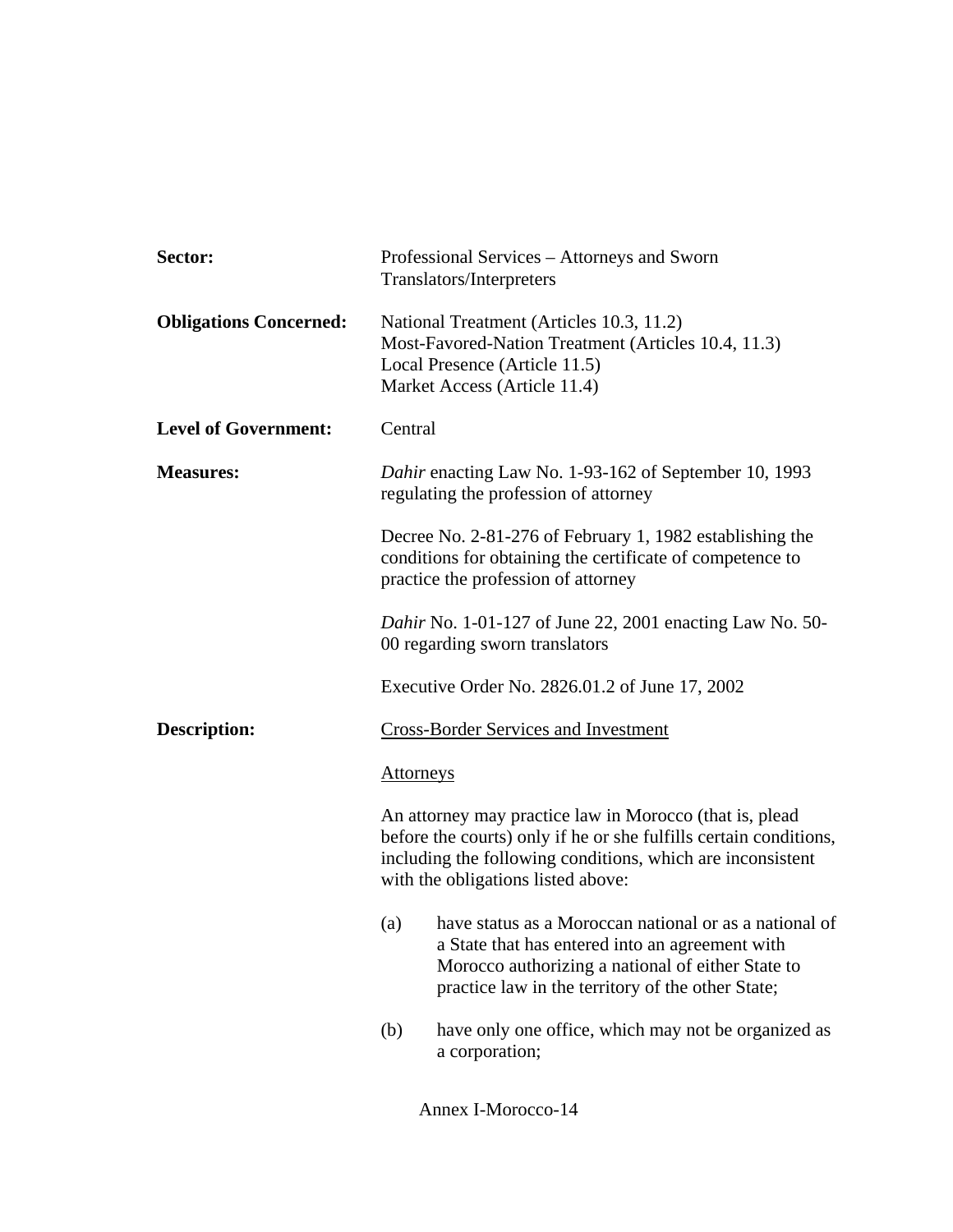- (c) have permanent residency in Morocco; and
- (d) in the case of foreign nationals, elect domicile with a duly admitted Moroccan attorney.

In a particular case, an attorney not otherwise authorized to practice law in Morocco may plead before the courts if:

- (a) he or she is a national of a State that has entered into an agreement with Morocco authorizing a national of either State to practice law in the territory of the other State; and
- (b) he or she elects domicile with a duly admitted Moroccan attorney.

For greater certainty, foreign legal consultancy services are permitted.

## Sworn Translators/Interpreters

A person may practice as a sworn translator/interpreter in the courts only if he or she fulfills certain conditions, including the following conditions, which are inconsistent with the obligations listed above:

- (a) have status as a Moroccan national or as a national of a State that has entered into an agreement with Morocco authorizing a national of either State to practice as a sworn translator/interpreter in the territory of the other State; and
- (b) have permanent residency in Morocco.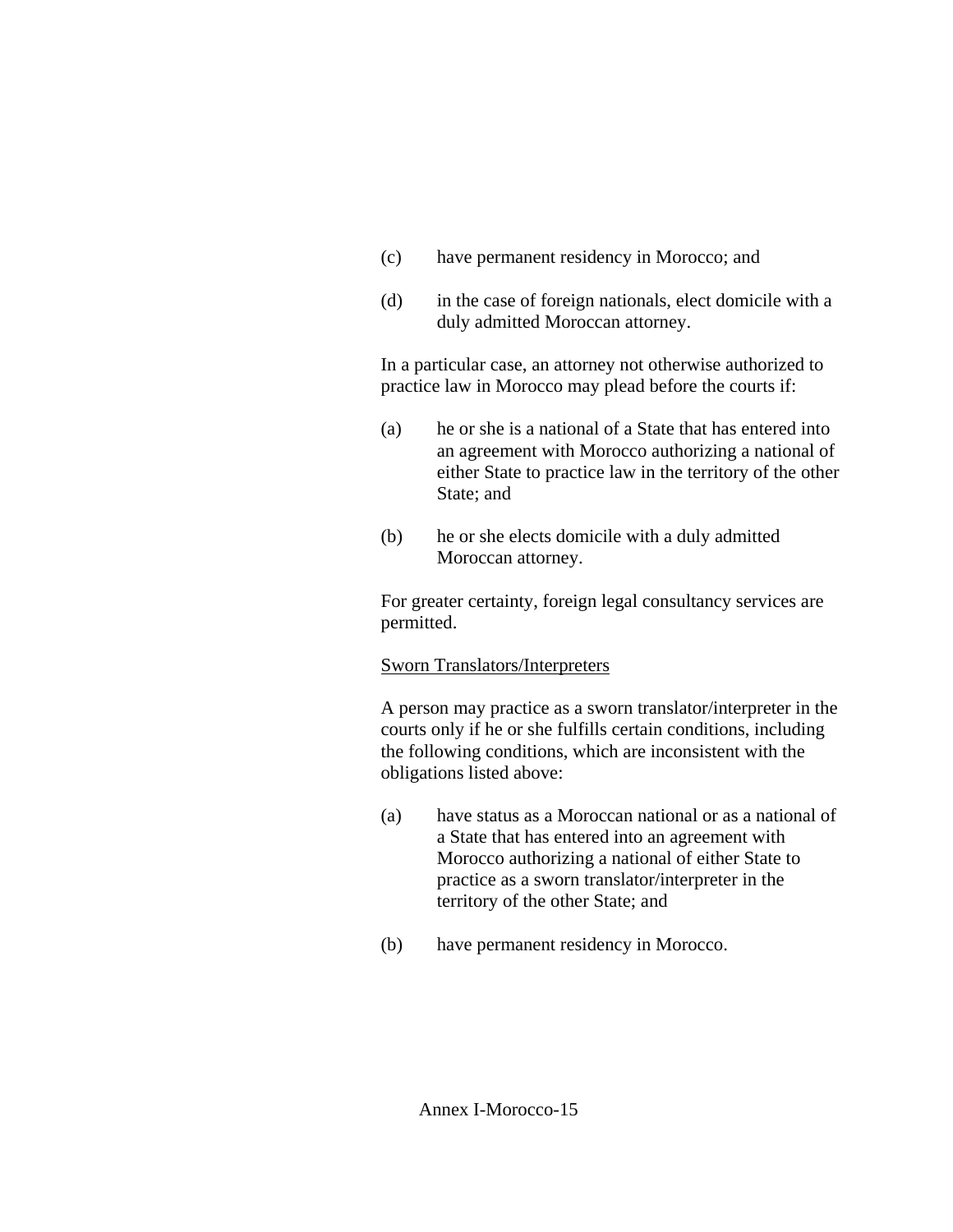| Sector:                       | Professional Services – Certified Legal Experts                                                                                                                                                                                                           |
|-------------------------------|-----------------------------------------------------------------------------------------------------------------------------------------------------------------------------------------------------------------------------------------------------------|
| <b>Obligations Concerned:</b> | National Treatment (Articles 10.3, 11.2)<br>Most-Favored-Nation Treatment (Articles 10.4, 11.3)<br>Local Presence (Article 11.5)                                                                                                                          |
| <b>Level of Government:</b>   | Central                                                                                                                                                                                                                                                   |
| <b>Measures:</b>              | <i>Dahir</i> No. 1-01-126 of June 22, 2001 enacting Law No. 45-<br>00 regulating the profession of legal expert                                                                                                                                           |
|                               | Executive Order No. 2824.01.2 of June 17, 2002 adopted to<br>implement law No. 45-00 regarding certified experts                                                                                                                                          |
| <b>Description:</b>           | <b>Cross-Border Services and Investment</b>                                                                                                                                                                                                               |
|                               | A person may practice as a certified legal expert in the courts<br>only if he or she fulfills certain conditions, including the<br>following conditions, which are inconsistent with the<br>obligations listed above:                                     |
|                               | have status as a Moroccan national or as a national of<br>(a)<br>a State that has entered into an agreement with<br>Morocco authorizing a national of either State to<br>practice as a certified legal expert in the territory of<br>the other State; and |
|                               | elect domicile with a Moroccan certified legal expert.<br>(b)                                                                                                                                                                                             |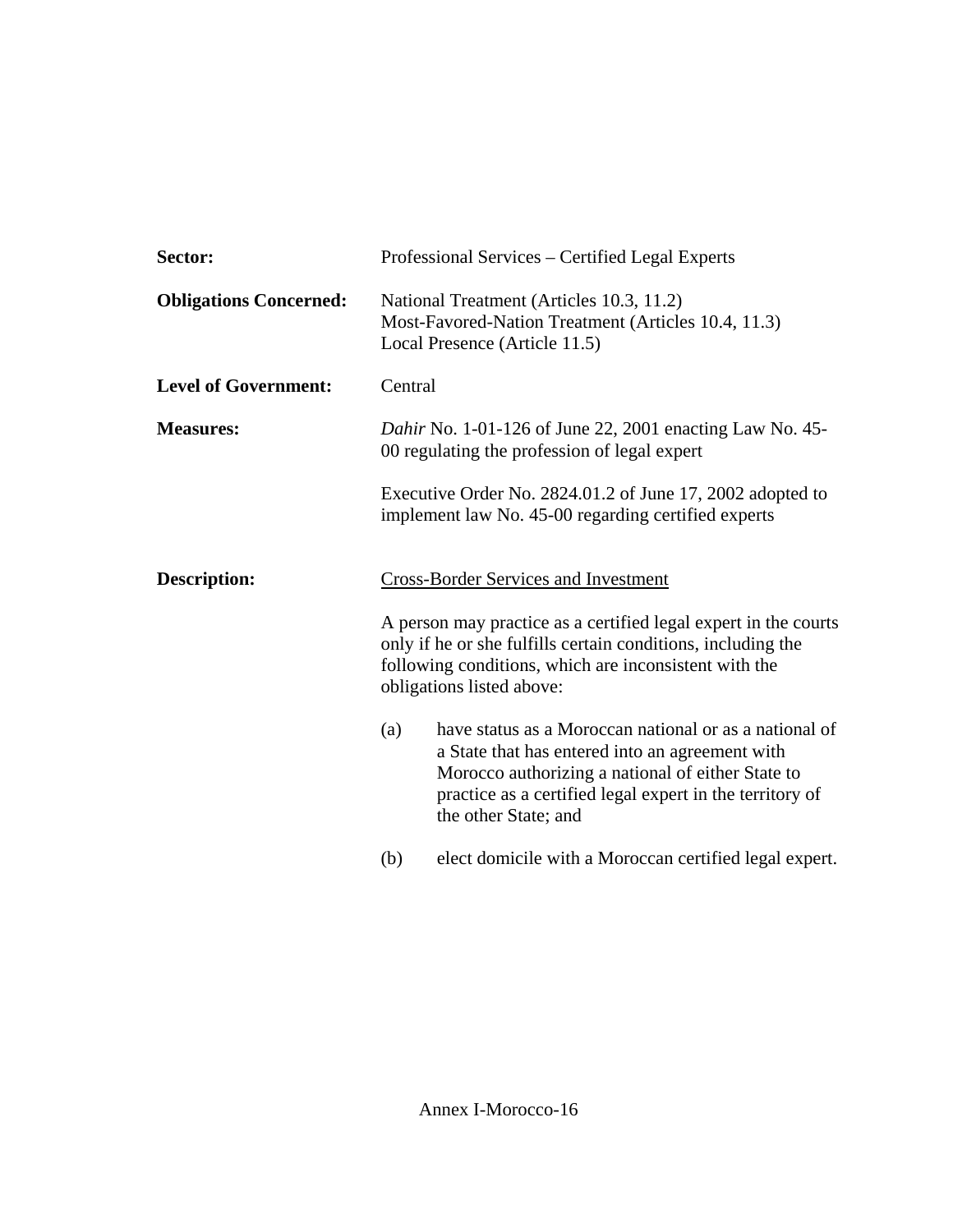| Sector:                       | Professional Services – Notaries                                                                                                                                                                                                                                |
|-------------------------------|-----------------------------------------------------------------------------------------------------------------------------------------------------------------------------------------------------------------------------------------------------------------|
| <b>Obligations Concerned:</b> | National Treatment (Articles 10.3, 11.2)                                                                                                                                                                                                                        |
| <b>Level of Government:</b>   | Central                                                                                                                                                                                                                                                         |
| <b>Measures:</b>              | Dahir of May 4, 1925 on the practice of the profession of<br>notary (Official Bulletin No. 661 of June 25, 1925), as<br>amended and supplemented by the <i>Dahir</i> of May 17, 1930,<br>the <i>Dahir</i> of May 18, 1934, and the <i>Dahir</i> of May 25, 1934 |
| Description:                  | <b>Cross-Border Services and Investment</b>                                                                                                                                                                                                                     |
|                               | Notaries must be Moroccan nationals.                                                                                                                                                                                                                            |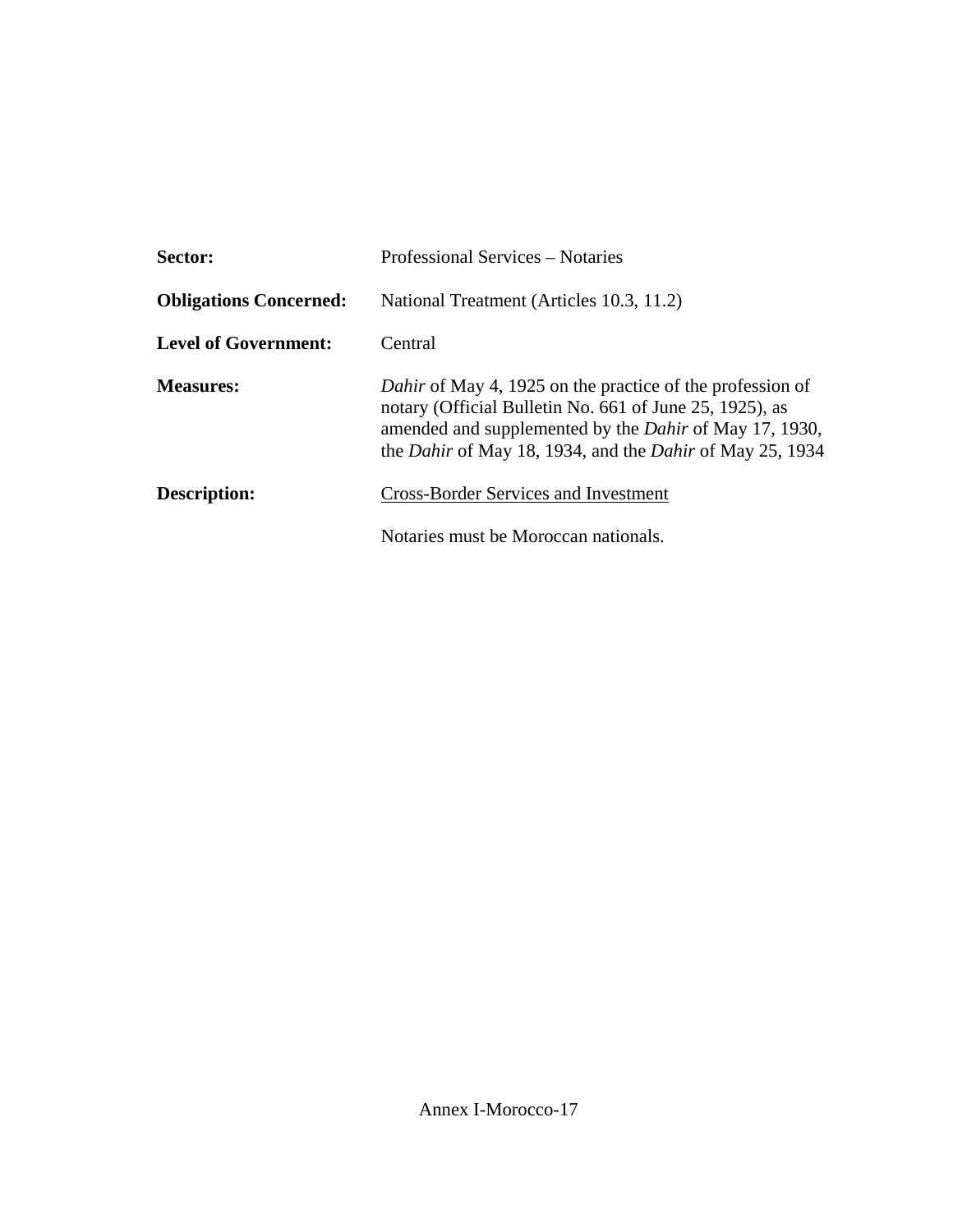| Sector:                       | Professional Services – Bailiffs                                                                                                        |
|-------------------------------|-----------------------------------------------------------------------------------------------------------------------------------------|
| <b>Obligations Concerned:</b> | National Treatment (Articles 10.3, 11.2)                                                                                                |
| <b>Level of Government:</b>   | Central                                                                                                                                 |
| <b>Measures:</b>              | Dahir No. 1-80-440 of December 25, 1980 enacting Law<br>No. 41-80 on the creation and organization of a body of<br>bailiffs (Article 4) |
| Description:                  | <b>Cross-Border Services and Investment</b>                                                                                             |
|                               | Bailiffs must be Moroccan nationals.                                                                                                    |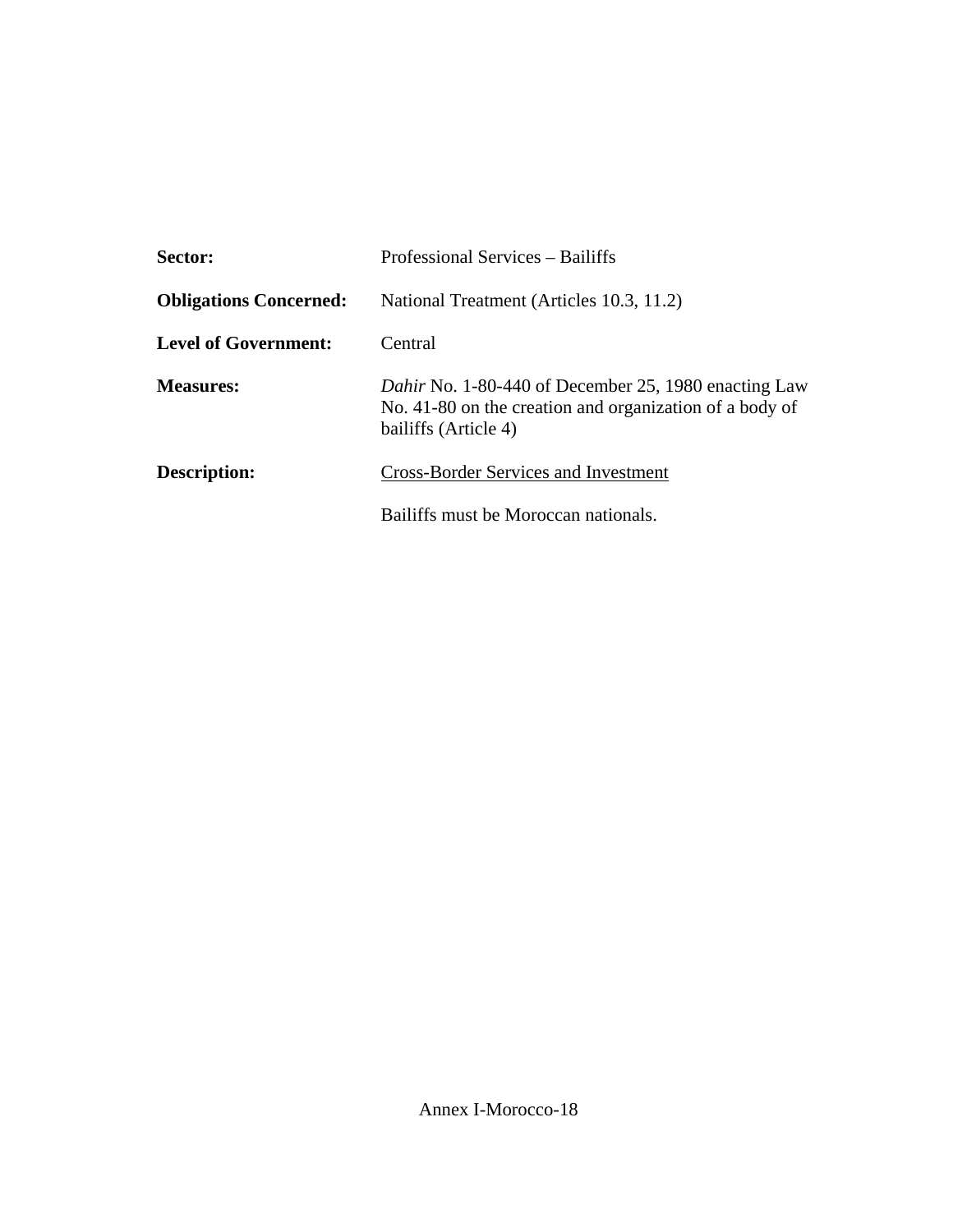| Sector:                       | Professional Services – Auxiliary Clerk-Notaries (Adouls)                                                                                                             |
|-------------------------------|-----------------------------------------------------------------------------------------------------------------------------------------------------------------------|
| <b>Obligations Concerned:</b> | National Treatment (Articles 10.3, 11.2)                                                                                                                              |
| Level of Government:          | Central                                                                                                                                                               |
| <b>Measures:</b>              | <i>Dahir</i> No. 1-81-332 of May 6, 1982 (Article 2) enacting Law<br>No. 10-81 on the organization of the profession of auxiliary<br>clerk-notaries ( <i>adouls</i> ) |
| Description:                  | <b>Cross-Border Services and Investment</b>                                                                                                                           |
|                               | Auxiliary clerk-notaries ( <i>adouls</i> ) must be Moroccan<br>nationals.                                                                                             |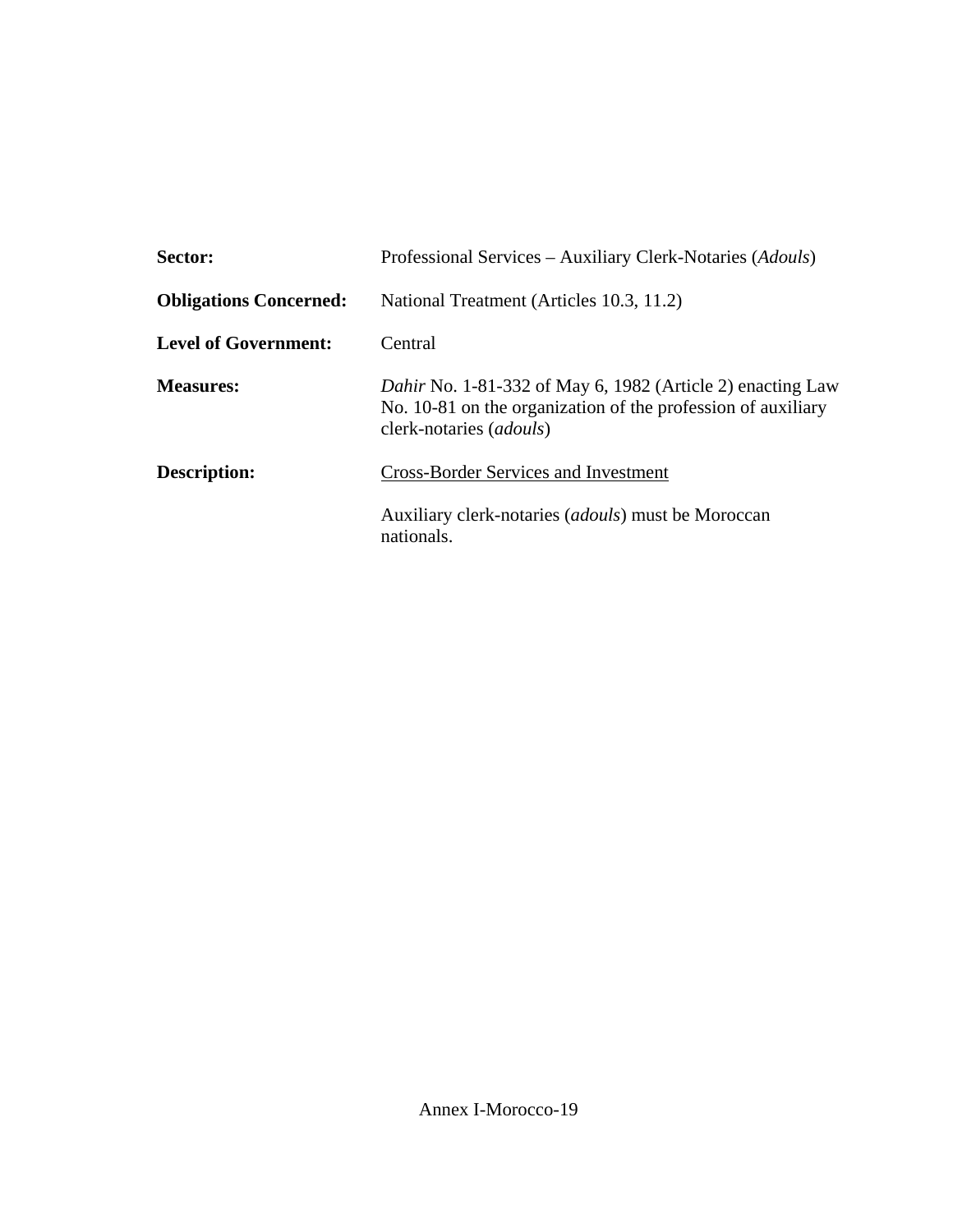| Sector:                       | Professional Services – Transcribers (Nassikh)                                                                                                              |
|-------------------------------|-------------------------------------------------------------------------------------------------------------------------------------------------------------|
| <b>Obligations Concerned:</b> | National Treatment (Articles 10.3, 11.2)                                                                                                                    |
| <b>Level of Government:</b>   | Central                                                                                                                                                     |
| <b>Measures:</b>              | <i>Dahir</i> No. 1-01-124 of June 22, 2001 enacting Law No. 49-<br>00 on the organization of the profession of transcribers<br><i>(nassikh)</i> (Article 3) |
| <b>Description:</b>           | <b>Cross-Border Services and Investment</b>                                                                                                                 |
|                               | Transcribers <i>(nassikh)</i> must be Moroccan nationals.                                                                                                   |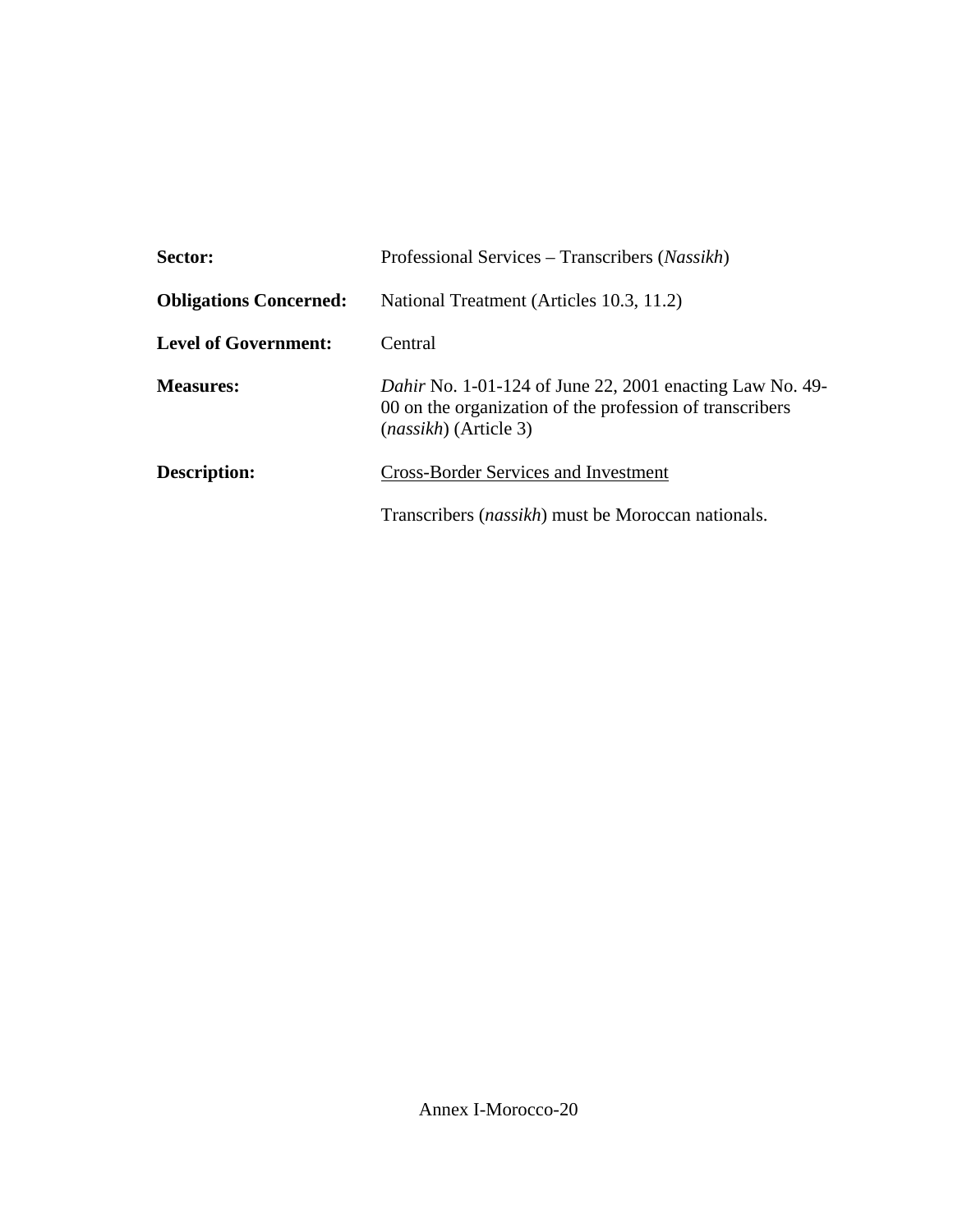| Sector:                       | Health - Physicians                                                                                                                                                                                                                                  |
|-------------------------------|------------------------------------------------------------------------------------------------------------------------------------------------------------------------------------------------------------------------------------------------------|
| <b>Obligations Concerned:</b> | National Treatment (Articles 10.3, 11.2)<br>Most-Favored-Nation Treatment (Articles 10.4, 11.3)<br>Local Presence (Article 11.5)                                                                                                                     |
| <b>Level of Government:</b>   | Central                                                                                                                                                                                                                                              |
| <b>Measures:</b>              | Dahir No. 1-96-123 enacting Law No. 10-94 (B.O. of<br>November 21, 1996) on the practice of medicine (Articles<br>11, 12, and 14)                                                                                                                    |
|                               | Decree No. 2-97-421 enforcing Law No. 10-94 (B.O. of<br>November 6, 1997) on the practice of medicine (Articles 5,<br>6, 11, and 12)                                                                                                                 |
| <b>Description:</b>           | <b>Cross-Border Services and Investment</b>                                                                                                                                                                                                          |
|                               | A foreign physician may engage in the private practice of<br>medicine only if he or she fulfills certain conditions,<br>including the following conditions, which are inconsistent<br>with the obligations listed above:                             |
|                               | (a)<br>have permanent residency in Morocco;                                                                                                                                                                                                          |
|                               | have status as the spouse of a Moroccan national or<br>(b)<br>as a national of a State that has entered into an<br>agreement with Morocco authorizing a national of<br>either State to practice medicine in the territory of the<br>other State; and |
|                               | (c)<br>have government authorization.                                                                                                                                                                                                                |
|                               | Notwithstanding paragraphs (a) and (b), the Ministry of<br>Health may authorize foreign physicians to practice in<br>Morocco for periods not exceeding one month with respect<br>to specialties that do not exist in Morocco.                        |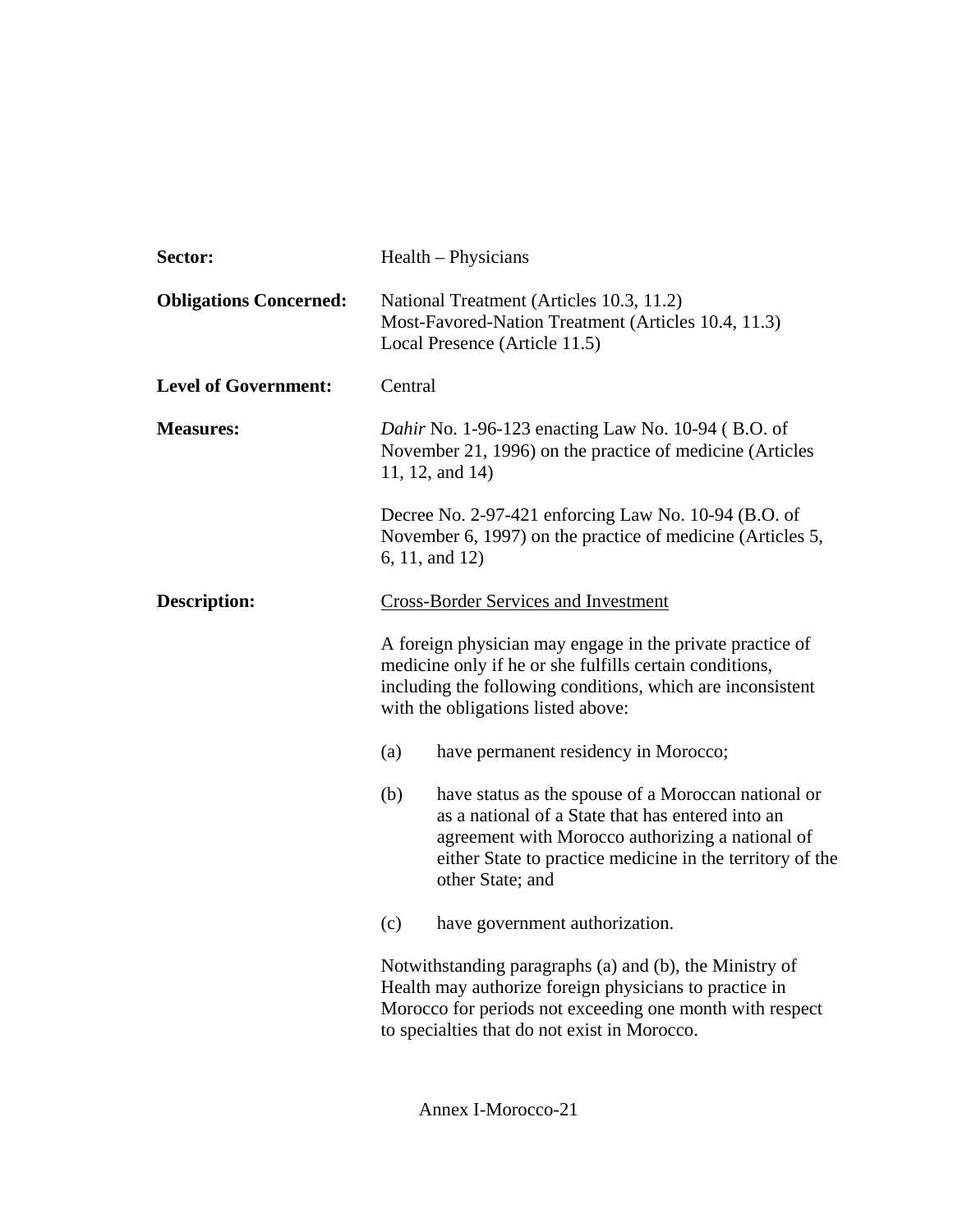| Sector:                       | Health – Establishing Clinics or Comparable Medical<br>Facilities                                                                                                                                                                                                                                                                                                                                                                  |
|-------------------------------|------------------------------------------------------------------------------------------------------------------------------------------------------------------------------------------------------------------------------------------------------------------------------------------------------------------------------------------------------------------------------------------------------------------------------------|
| <b>Obligations Concerned:</b> | National Treatment (Articles 10.3, 11.2)<br>Most-Favored-Nation Treatment (Articles 10.4, 11.3)<br>Local Presence (Article 11.5)<br>Market Access (Article 11.4)                                                                                                                                                                                                                                                                   |
| <b>Level of Government:</b>   | Central                                                                                                                                                                                                                                                                                                                                                                                                                            |
| <b>Measures:</b>              | Dahir No. 1-96-123 enacting Law No. 10-94 (B.O. of<br>November 21, 1996) on the practice of medicine (Article 22)                                                                                                                                                                                                                                                                                                                  |
|                               | Law No. 10-94 (B.O. of November 6, 1997) on the practice<br>of medicine (Articles 22 and 24)                                                                                                                                                                                                                                                                                                                                       |
|                               | Dahir of November 15, 1934 on immigration                                                                                                                                                                                                                                                                                                                                                                                          |
| <b>Description:</b>           | <b>Cross-Border Services and Investment</b>                                                                                                                                                                                                                                                                                                                                                                                        |
|                               | Only physicians who have fulfilled the requirements for<br>practicing medicine in Morocco may establish private clinics<br>and comparable medical facilities, such as birthing centers,<br>water therapy (thalassotherapie) centers, medical care<br>centers and other centers providing in-patient care for<br>periods of at least twenty-four hours, kidney dialysis centers,<br>radiotherapy centers, and chemotherapy centers. |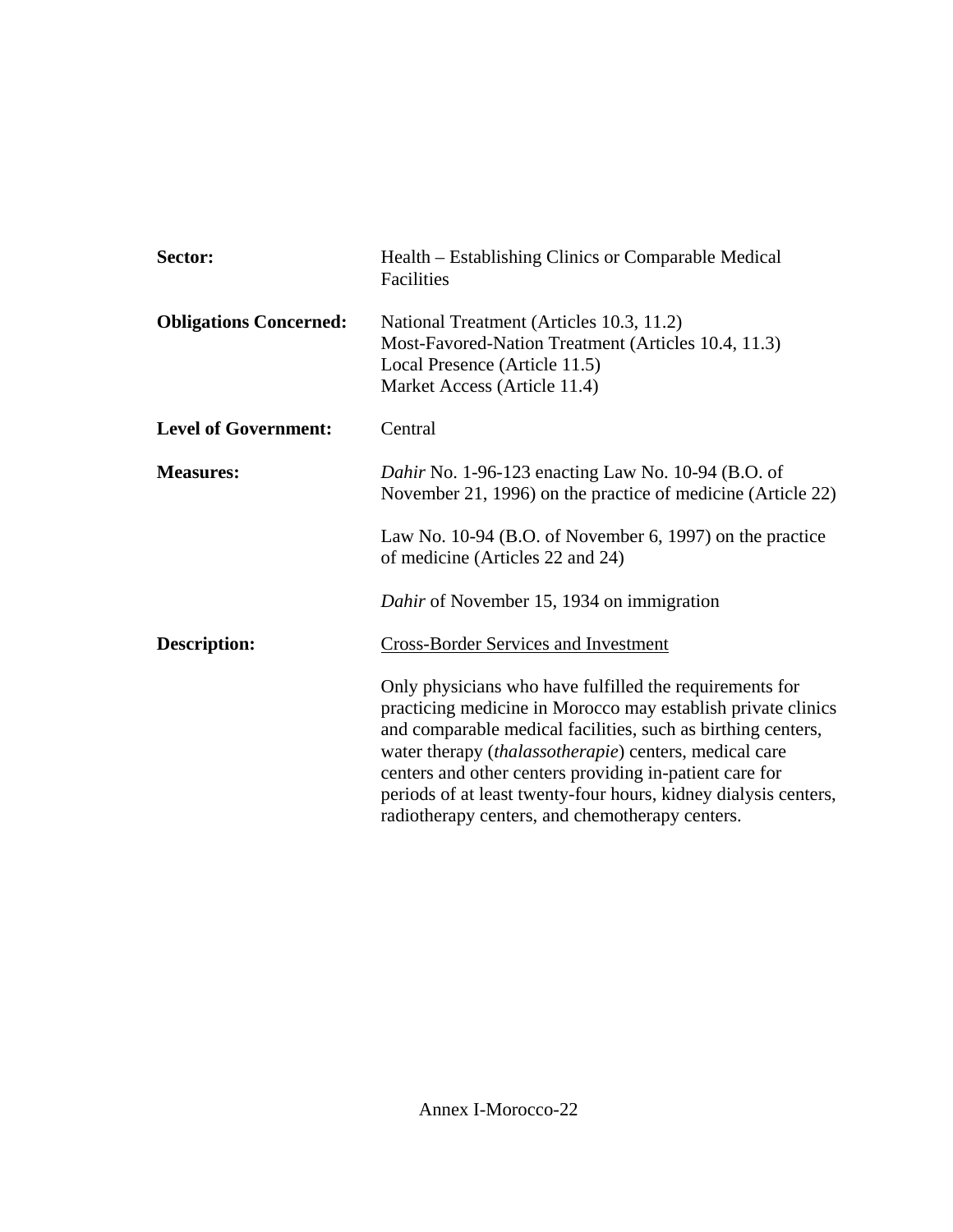| Sector:                       | Health – Pharmacists                                                                                                                                       |
|-------------------------------|------------------------------------------------------------------------------------------------------------------------------------------------------------|
| <b>Obligations Concerned:</b> | National Treatment (Articles 10.3, 11.2)<br>Market Access (Article 11.4)                                                                                   |
| <b>Level of Government:</b>   | Central                                                                                                                                                    |
| <b>Measures:</b>              | <i>Dahir</i> No. 1-59-367 of February 19, 1960 on the practice of<br>the professions of physician, pharmacist, dental surgeon,<br>herbalist, and midwife   |
|                               | Dahir of November 15, 1934 on immigration                                                                                                                  |
| Description:                  | <b>Cross-Border Services and Investment</b>                                                                                                                |
|                               | In deciding whether to authorize a foreign national to<br>practice the profession of pharmacist, Morocco may take into<br>account the needs of the sector. |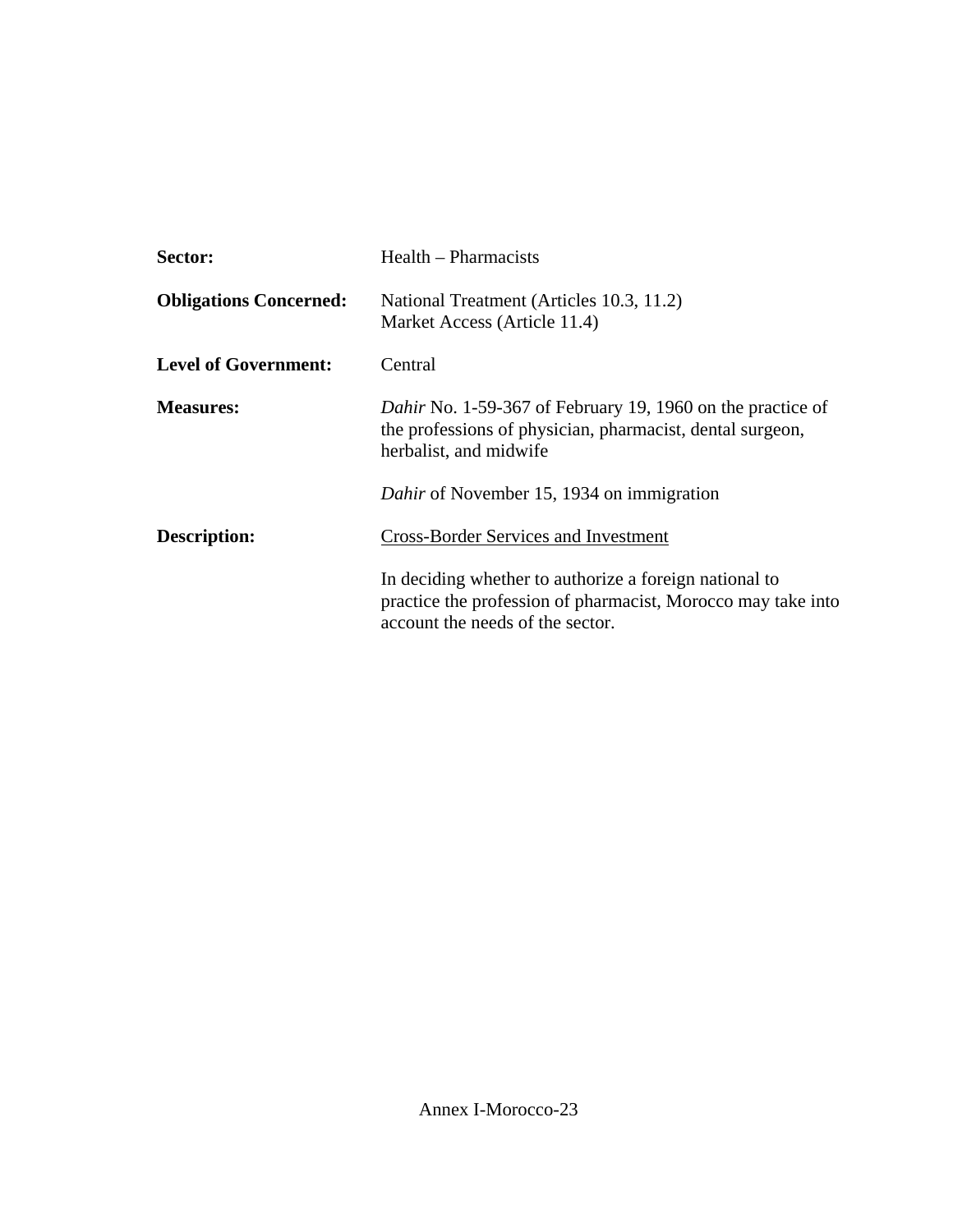| Sector:                       | Health - Pharmaceutical Firms                                                                                                                                                                                                                                                                                                                                                                                                   |
|-------------------------------|---------------------------------------------------------------------------------------------------------------------------------------------------------------------------------------------------------------------------------------------------------------------------------------------------------------------------------------------------------------------------------------------------------------------------------|
| <b>Obligations Concerned:</b> | National Treatment (Article 10.3)<br>Most-Favored-Nation Treatment (Article 10.4)<br>Senior Management and Boards of Directors (Article 10.9)<br>Market Access (Article 11.4)                                                                                                                                                                                                                                                   |
| <b>Level of Government:</b>   | Central                                                                                                                                                                                                                                                                                                                                                                                                                         |
| <b>Measures:</b>              | Dahir No. 1-59-367 of February 19, 1960 on the practice of<br>the professions of physician, pharmacist, dental surgeon,<br>herbalist, and midwife                                                                                                                                                                                                                                                                               |
|                               | Dahir of November 15, 1934 on immigration                                                                                                                                                                                                                                                                                                                                                                                       |
| <b>Description:</b>           | <b>Cross-Border Services and Investment</b>                                                                                                                                                                                                                                                                                                                                                                                     |
|                               | The establishment in Morocco of a firm engaged in the<br>manufacture or wholesale distribution of pharmaceutical<br>products is contingent on the requirement that 51 percent of<br>the capital stock be held by pharmacists. A majority of that<br>51 percent of capital stock ( <i>i.e.</i> , at least 26 percent of the<br>total capital stock) must be held by persons authorized to<br>practice as pharmacists in Morocco. |
|                               | In an enterprise established in Morocco and engaged in the<br>manufacture or wholesale distribution of pharmaceutical<br>products, the following persons must be pharmacists:                                                                                                                                                                                                                                                   |
|                               | in sole proprietorships, the sole proprietor;<br>(a)                                                                                                                                                                                                                                                                                                                                                                            |
|                               | in corporations, the president and one-half plus one<br>(b)<br>of the members of the board of directors;                                                                                                                                                                                                                                                                                                                        |
|                               | in limited-liability companies and limited<br>(c)<br>partnerships, all managerial personnel; and                                                                                                                                                                                                                                                                                                                                |
|                               | in other types of enterprises, all the principals.<br>(d)                                                                                                                                                                                                                                                                                                                                                                       |

Annex I-Morocco-24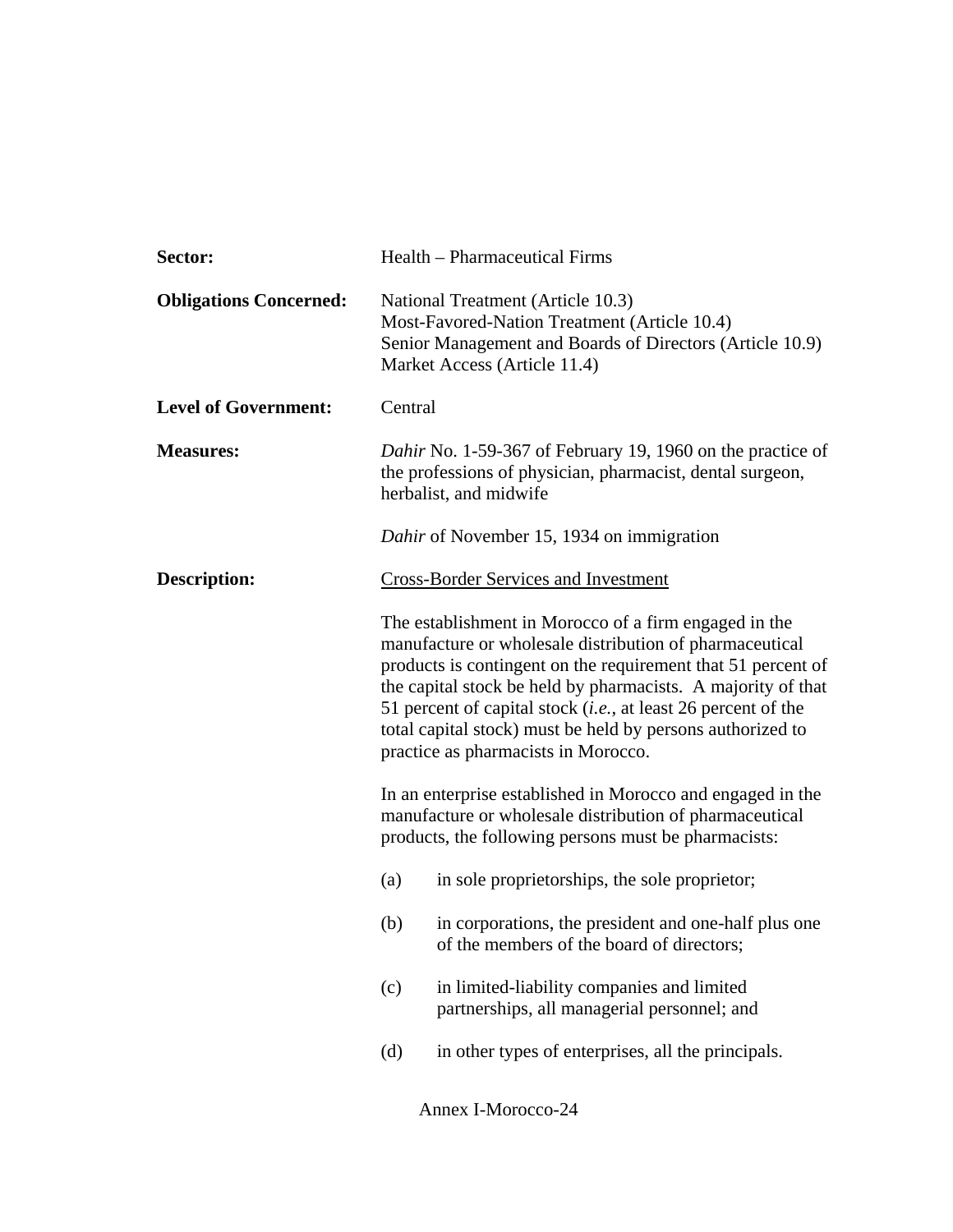| Sector:                       | Health – Dental Surgeons, Midwives, Nurses, and Opticians                                                                                                                                      |
|-------------------------------|------------------------------------------------------------------------------------------------------------------------------------------------------------------------------------------------|
| <b>Obligations Concerned:</b> | National Treatment (Articles 10.3, 11.2)<br>Market Access (Article 11.4)                                                                                                                       |
| <b>Level of Government:</b>   | Central                                                                                                                                                                                        |
| <b>Measures:</b>              | Dahir No. 1-59-367 of February 19, 1960 on the practice of<br>the professions of physician, pharmacist, dental surgeon,<br>herbalist, and midwife                                              |
|                               | Dahir No. 1-59-008 of February 19, 1960 regulating the<br>practice of the profession of nursing                                                                                                |
|                               | Dahir of October 4, 1954 regulating the practice of the<br>profession of optician                                                                                                              |
|                               | Dahir of November 15, 1934 on immigration                                                                                                                                                      |
| <b>Description:</b>           | <b>Cross-Border Services and Investment</b>                                                                                                                                                    |
|                               | In deciding whether to authorize a foreign national to<br>practice the profession of dental surgeon, midwife, nurse, or<br>optician, Morocco may take into account the needs of the<br>sector. |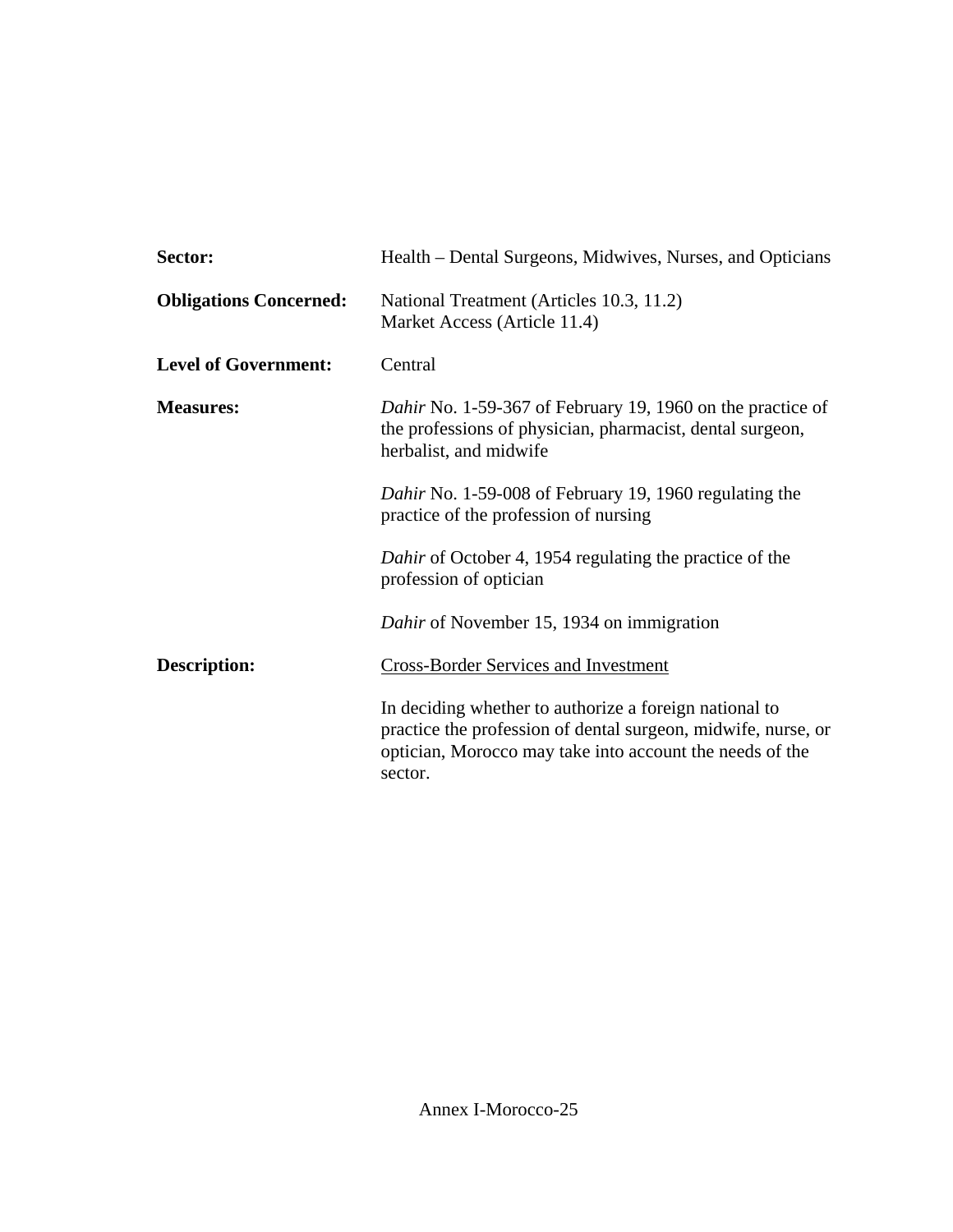| Sector:                       | Health – Private Biomedical Analysis Laboratories                                                                                                                                                                                                                                                        |  |
|-------------------------------|----------------------------------------------------------------------------------------------------------------------------------------------------------------------------------------------------------------------------------------------------------------------------------------------------------|--|
| <b>Obligations Concerned:</b> | National Treatment (Articles 10.3, 11.2)<br>Most-Favored-Nation Treatment (Articles 10.4, 11.3)<br>Local Presence (Article 11.5)                                                                                                                                                                         |  |
| <b>Level of Government:</b>   | Central                                                                                                                                                                                                                                                                                                  |  |
| <b>Measures:</b>              | <i>Dahir</i> No. 1-02-252 enacting Law No. 12-01 (B.O. of<br>November 7, 2002) regarding private biomedical analysis<br>laboratories (Articles 5 and 6)                                                                                                                                                  |  |
| Description:                  | <b>Cross-Border Services and Investment</b>                                                                                                                                                                                                                                                              |  |
|                               | A foreign pharmacist, physician, or veterinarian may<br>establish, operate, and manage a private biomedical analysis<br>laboratory only if he or she fulfills certain conditions,<br>including the following conditions, which are inconsistent<br>with the obligations listed above:                    |  |
|                               | have permanent residency in Morocco; and<br>(a)                                                                                                                                                                                                                                                          |  |
|                               | (b)<br>have status as the spouse of a Moroccan national or<br>as a national of a State that has entered into an<br>agreement with Morocco authorizing a national of<br>either State to establish, operate, or manage private<br>biomedical analysis laboratories in the territory of the<br>other State. |  |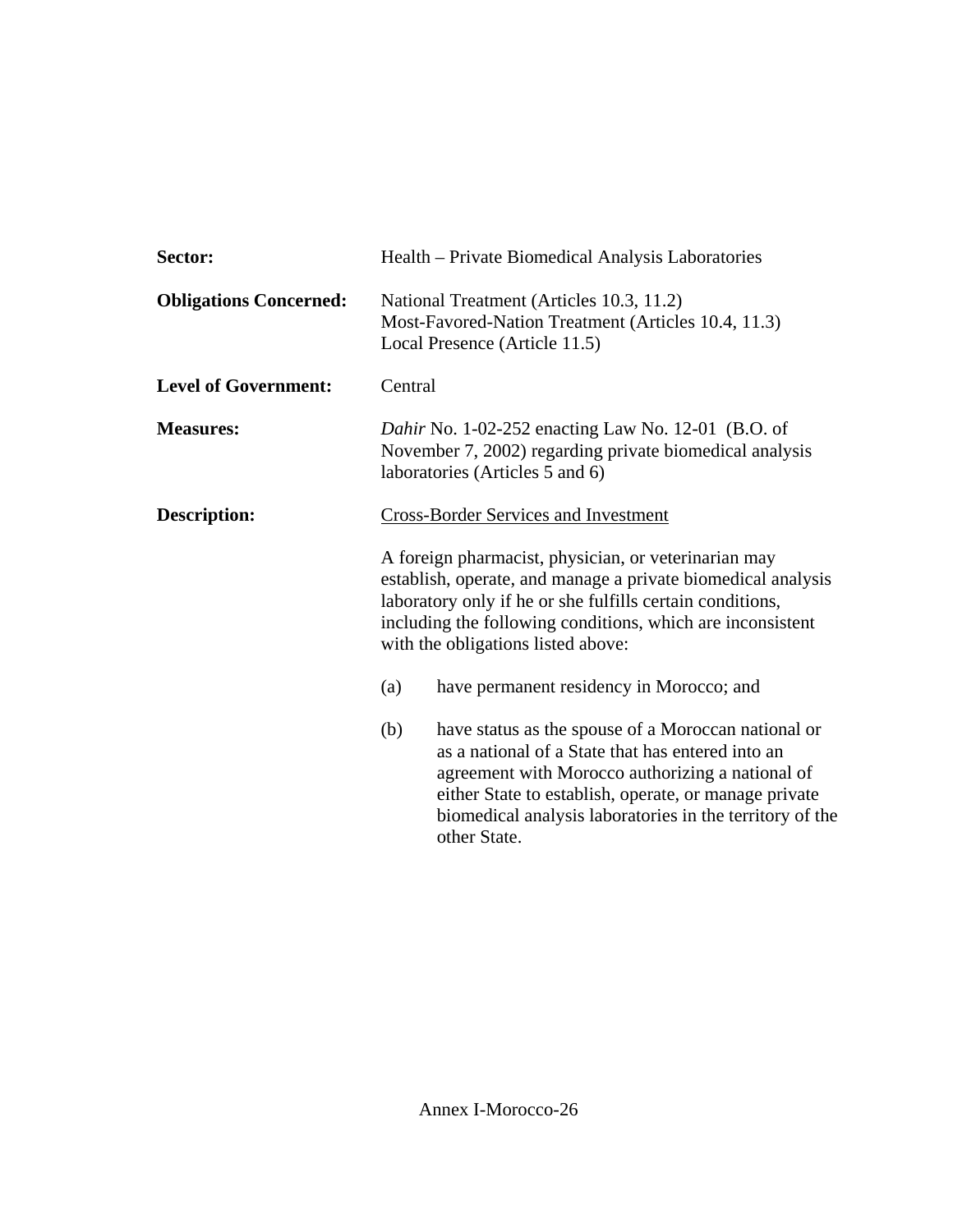| Sector:                       | <b>Accounting and Auditing Services</b>                                                                                                                                                                                                                                                                                                                                                                     |
|-------------------------------|-------------------------------------------------------------------------------------------------------------------------------------------------------------------------------------------------------------------------------------------------------------------------------------------------------------------------------------------------------------------------------------------------------------|
| <b>Obligations Concerned:</b> | National Treatment (Articles 10.3, 11.2)<br>Most-Favored-Nation Treatment (Articles 10.4, 11.3)<br>Local Presence (Article 11.5)                                                                                                                                                                                                                                                                            |
| <b>Level of Government:</b>   | Central                                                                                                                                                                                                                                                                                                                                                                                                     |
| <b>Measures:</b>              | Law No. 15-89 regulating the practice of Certified<br>Accountancy and establishing l'Ordre des Experts-<br>Comptables, as enacted by Dahir No. 1-92-139 of January 8,<br>1993                                                                                                                                                                                                                               |
|                               | Decree No. 2-92-837 of February 3, 1993                                                                                                                                                                                                                                                                                                                                                                     |
| <b>Description:</b>           | <b>Cross-Border Services and Investment</b>                                                                                                                                                                                                                                                                                                                                                                 |
|                               | <b>Certified Accountants</b>                                                                                                                                                                                                                                                                                                                                                                                |
|                               | In order to practice certified accountancy and financial<br>auditing in Morocco, a person must be a member of <i>l'Ordre</i><br>des Experts-Comptables ("OCA"). Any enterprise providing<br>certified accountancy and financial auditing services, even<br>one possessing exclusively foreign share capital, may be<br>established in Morocco if persons providing such services<br>are members of the OCA. |
|                               | Membership by a foreign national in the OCA requires:                                                                                                                                                                                                                                                                                                                                                       |
|                               | that the person be a national of a State that has<br>(a)<br>entered into an agreement with Morocco authorizing<br>a national of either State to practice certified<br>accountancy and financial auditing in the territory of<br>the other State; and                                                                                                                                                        |
|                               | permanent residency in Morocco.<br>(b)                                                                                                                                                                                                                                                                                                                                                                      |
|                               | For greater certainty, only certified accountants may certify<br>accounts.                                                                                                                                                                                                                                                                                                                                  |
|                               | Annex I-Morocco-27                                                                                                                                                                                                                                                                                                                                                                                          |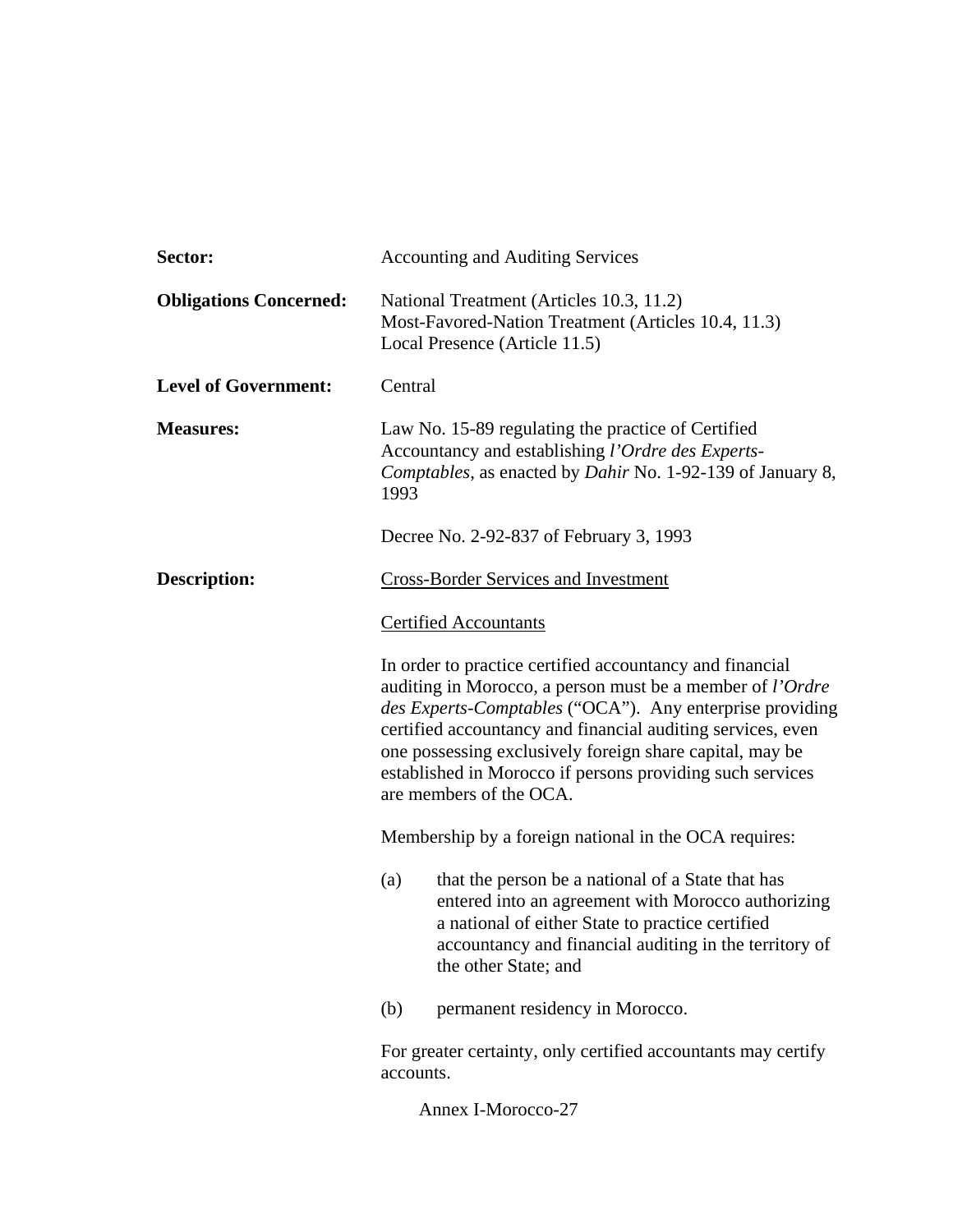## Qualified Accountants (*Comptables Agrées*)

To practice in Morocco as a qualified accountant (*comptable agrée*), a person must be a Moroccan national resident in Morocco.

## Accountants

For greater certainty, the practice of accountancy in Morocco, other than as a certified accountant or a qualified accountant, is not limited, except that a person practicing such accountancy must be resident in Morocco. However, in a particular case, an accountant not resident in Morocco may supply accountancy services other than as a certified accountant or qualified accountant.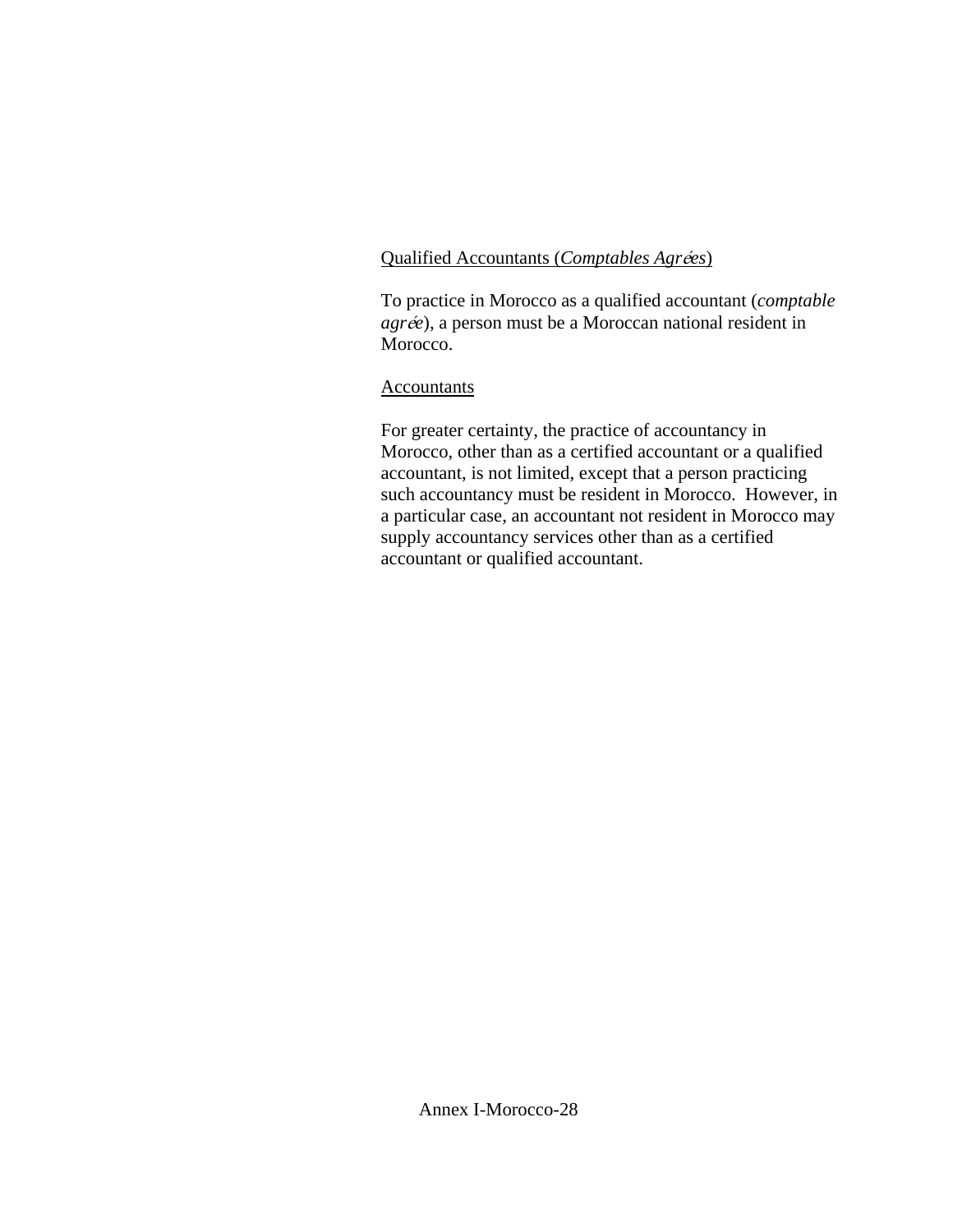| Sector:                       | <b>Audiovisual Services – Film Production Services</b>                                                                                                                                                                                                                                                                                                                                                       |
|-------------------------------|--------------------------------------------------------------------------------------------------------------------------------------------------------------------------------------------------------------------------------------------------------------------------------------------------------------------------------------------------------------------------------------------------------------|
| <b>Obligations Concerned:</b> | Performance Requirements (Article 10.8)<br>Market Access (Article 11.4)                                                                                                                                                                                                                                                                                                                                      |
| <b>Level of Government:</b>   | Central                                                                                                                                                                                                                                                                                                                                                                                                      |
| <b>Measures:</b>              | Law No. 20-99 (B.O. of March 15, 2001) on the<br>establishment of the film industry, production, and executive<br>production                                                                                                                                                                                                                                                                                 |
|                               | Law 17-94                                                                                                                                                                                                                                                                                                                                                                                                    |
|                               | 1997/1998 Appropriation Law                                                                                                                                                                                                                                                                                                                                                                                  |
|                               | Dahir No. 1-77-230 on the establishment of the Moroccan<br>Film Center (Centre Cinématographique Marocain)                                                                                                                                                                                                                                                                                                   |
|                               | Decree No. 2-87-749 of December 30, 1987                                                                                                                                                                                                                                                                                                                                                                     |
| <b>Description:</b>           | <b>Cross-Border Services and Investment</b>                                                                                                                                                                                                                                                                                                                                                                  |
|                               | In order to be established in Morocco, production enterprises<br>must be organized as corporations (Sociétés Anonymes, SA)<br>or limited-liability companies (Sociétés à Responsabilité<br>Limitée, SARL) with fully paid in capital.                                                                                                                                                                        |
|                               | In order to be established in Morocco, a production<br>enterprise engaging in executive production must fulfill<br>certain conditions, including the following condition, which<br>is inconsistent with the obligations listed above: have<br>produced, as an enterprise established in Morocco, at least<br>one feature-length film or three short films that are<br>cinematographic and filmed in Morocco. |
|                               | "Executive production" means the supply of the following<br>services pursuant to a contract with an enterprise not<br>organized under Moroccan law: the management of film                                                                                                                                                                                                                                   |
|                               |                                                                                                                                                                                                                                                                                                                                                                                                              |

Annex I-Morocco-29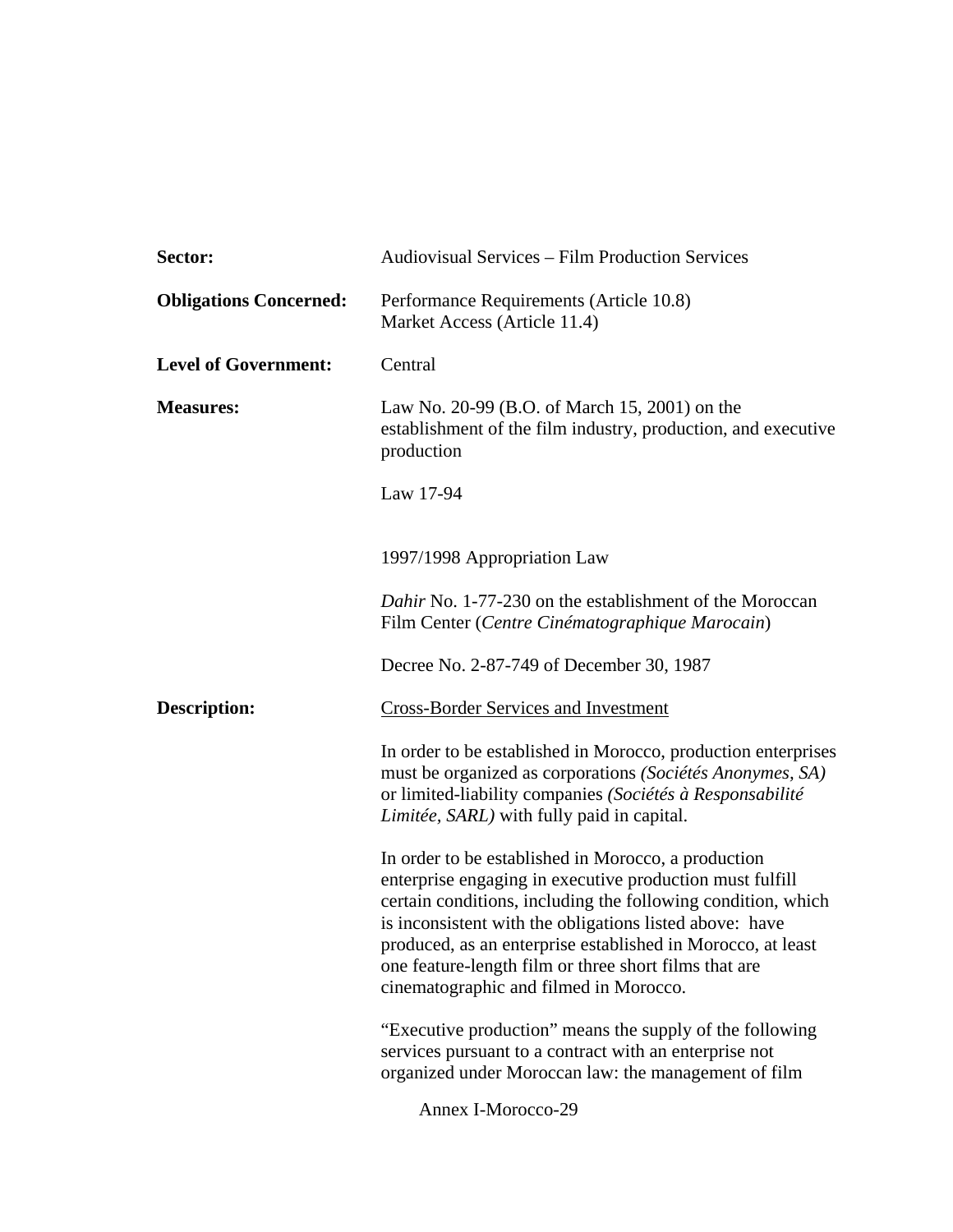production, the supply of services related to the constitution of technical/artistic teams, and filming.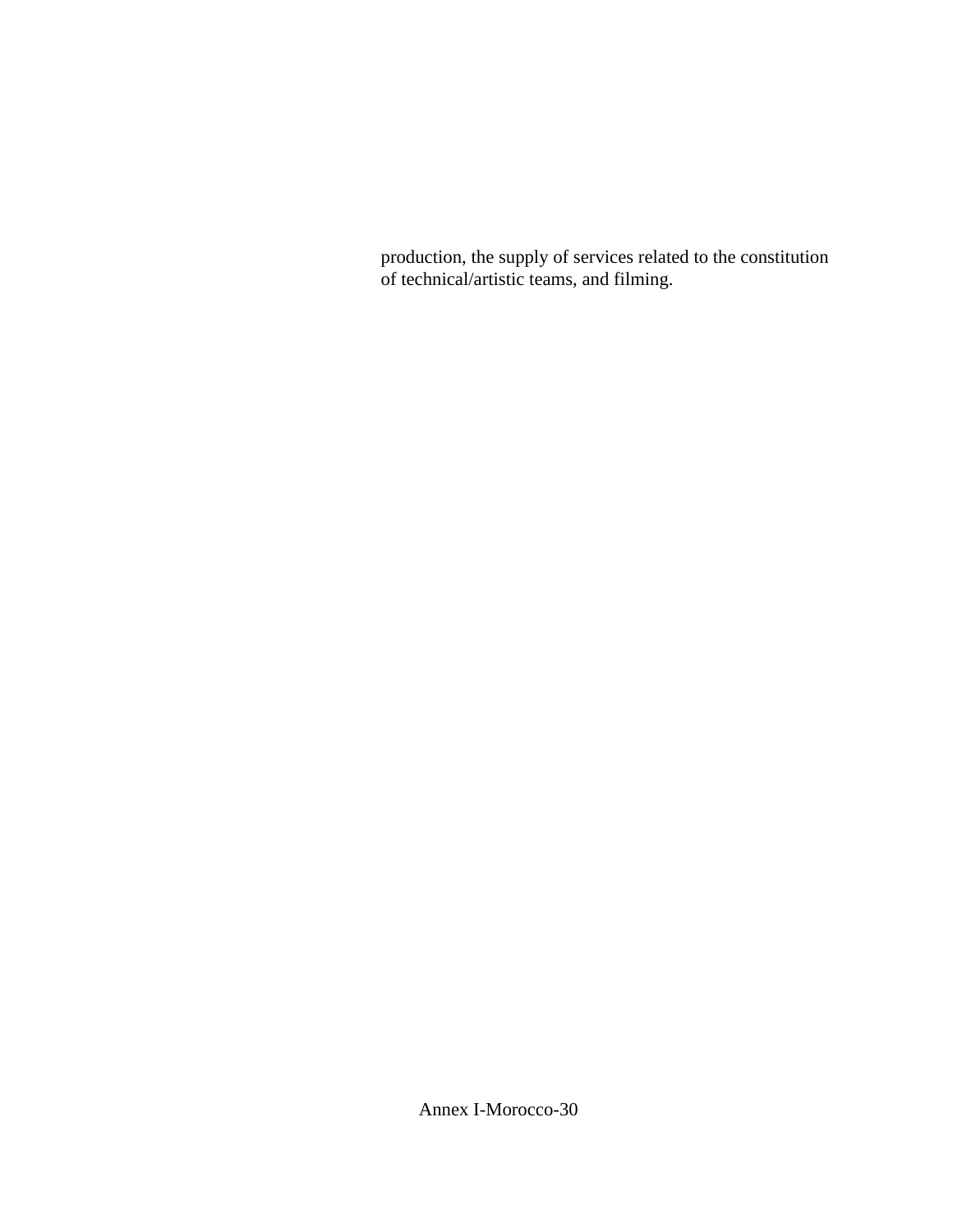| Sector:                       | Audiovisual Services – Film and Videotape Distribution                                                                                                                                                                                  |  |
|-------------------------------|-----------------------------------------------------------------------------------------------------------------------------------------------------------------------------------------------------------------------------------------|--|
| <b>Obligations Concerned:</b> | Market Access (Article 11.4)                                                                                                                                                                                                            |  |
| <b>Level of Government:</b>   | Central                                                                                                                                                                                                                                 |  |
| <b>Measures:</b>              | Law No. 20-99 (B.O. of March 15, 2001) on the<br>establishment of the film industry, production, and executive<br>production                                                                                                            |  |
|                               | Law 17-94                                                                                                                                                                                                                               |  |
|                               |                                                                                                                                                                                                                                         |  |
|                               | 1997/1998 Appropriation Law                                                                                                                                                                                                             |  |
|                               | <i>Dahir</i> No. 1-77-230 on establishment of the Moroccan Film<br>Center (Centre Cinématographique Marocain)                                                                                                                           |  |
|                               | Decree No. 2-87-749 of December 30, 1987                                                                                                                                                                                                |  |
| <b>Description:</b>           | <b>Cross-Border Services</b>                                                                                                                                                                                                            |  |
|                               | In order to be established in Morocco, distribution<br>enterprises must be organized as corporations (Sociétés<br>Anonymes, SA) or limited-liability companies (Sociétés à<br>Responsabilité Limitée, SARL) with fully paid in capital. |  |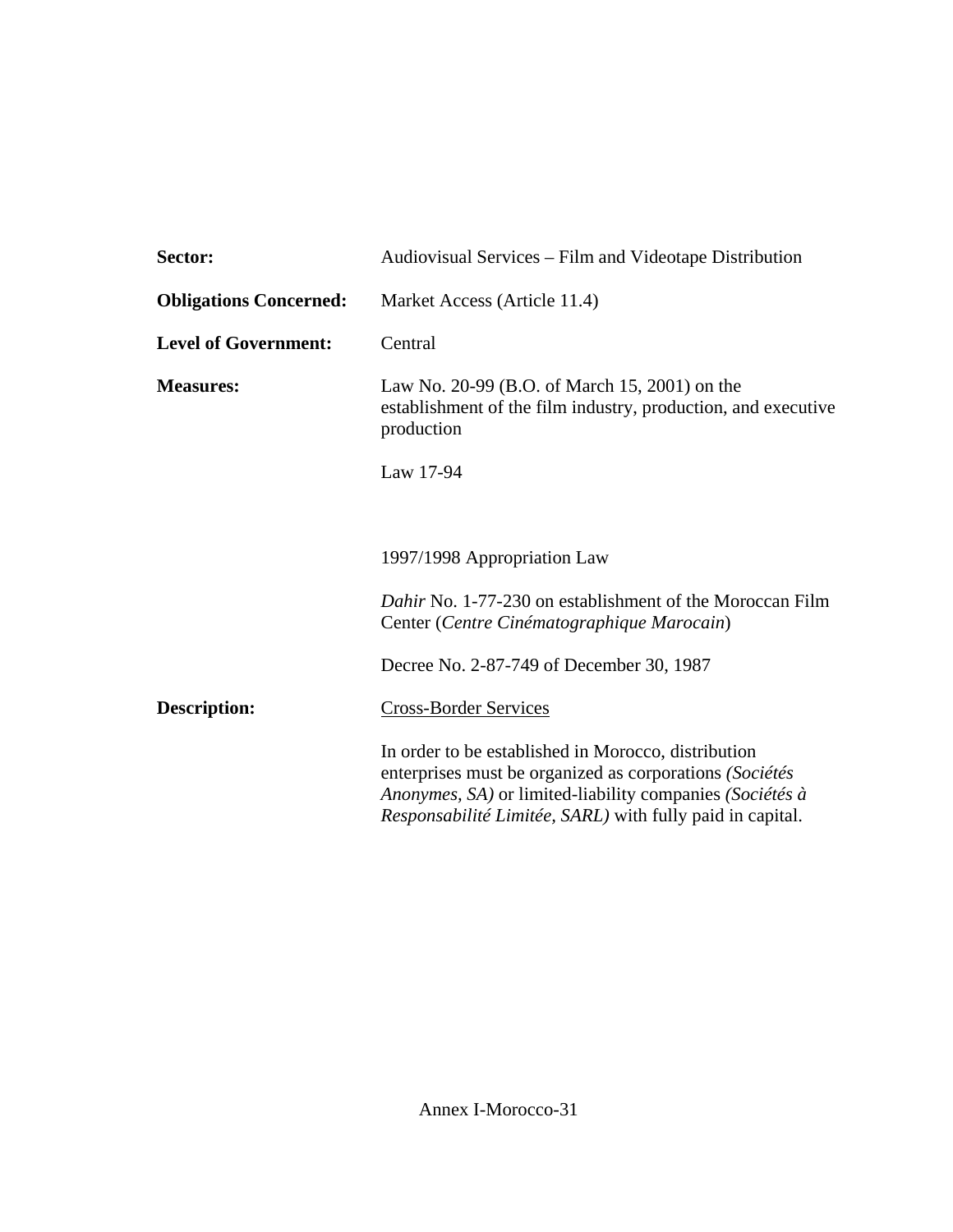| Sector:                       | Communications – Miscellaneous Services; Services<br>Supplied to Enterprises                                                                                  |
|-------------------------------|---------------------------------------------------------------------------------------------------------------------------------------------------------------|
| <b>Obligations Concerned:</b> | Market Access (Article 11.4)                                                                                                                                  |
| <b>Level of Government:</b>   | Central                                                                                                                                                       |
| <b>Measures:</b>              | Dahir No. 1-02-207 of October 3, 2002 enacting Law No.<br>77-00 modifying and completing <i>Dahir</i> 1-58-378<br>establishing the Publication and Press Code |
|                               | <i>Dahir</i> No. 1-02-212 of August 31, 2002                                                                                                                  |
| Description:                  | <b>Cross-Border Services</b>                                                                                                                                  |
|                               | News agencies, other than the Maghreb Arab Press, may be<br>established in Morocco only if they obtain government<br>authorization.                           |
|                               | For greater certainty, foreign news agencies may supply their<br>services from outside Morocco to any customers in Morocco<br>without restriction.            |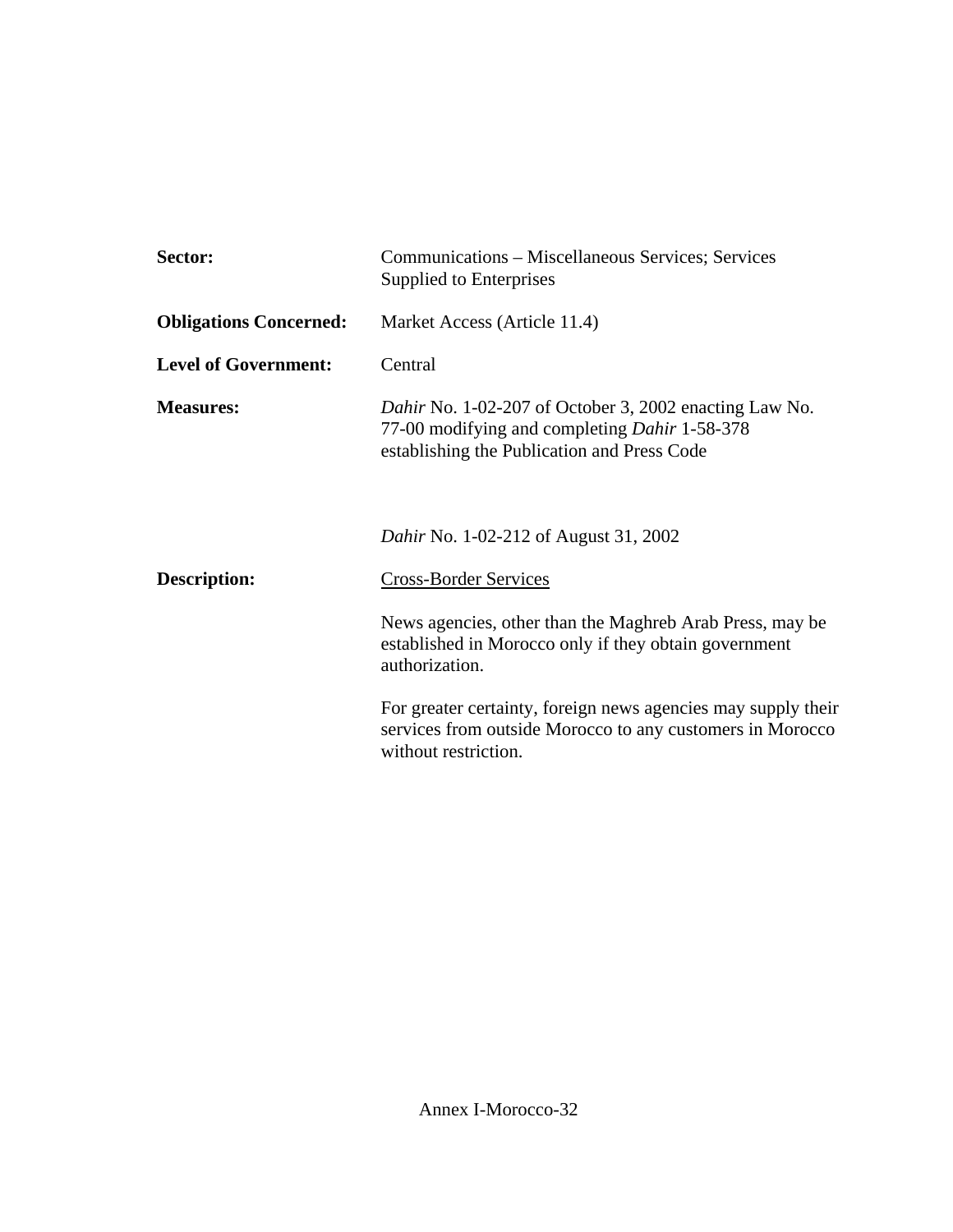| Sector:                       | Agriculture                                                                                                                                                                                                              |  |
|-------------------------------|--------------------------------------------------------------------------------------------------------------------------------------------------------------------------------------------------------------------------|--|
| <b>Obligations Concerned:</b> | National Treatment (Article 10.3)                                                                                                                                                                                        |  |
| <b>Level of Government:</b>   | Central                                                                                                                                                                                                                  |  |
| <b>Measures:</b>              | Dahir No. 1-73-645 of April 23, 1975, regarding the<br>purchase of agricultural land outside urban areas                                                                                                                 |  |
| Description:                  | Investment                                                                                                                                                                                                               |  |
|                               | A foreign person may not purchase land located outside<br>urban areas that is used, or could be used, for agricultural<br>purposes, unless the foreign person intends to use such land<br>for non-agricultural purposes. |  |
|                               | For greater certainty, a foreign person may lease such land<br>for either agricultural or non-agricultural purposes.                                                                                                     |  |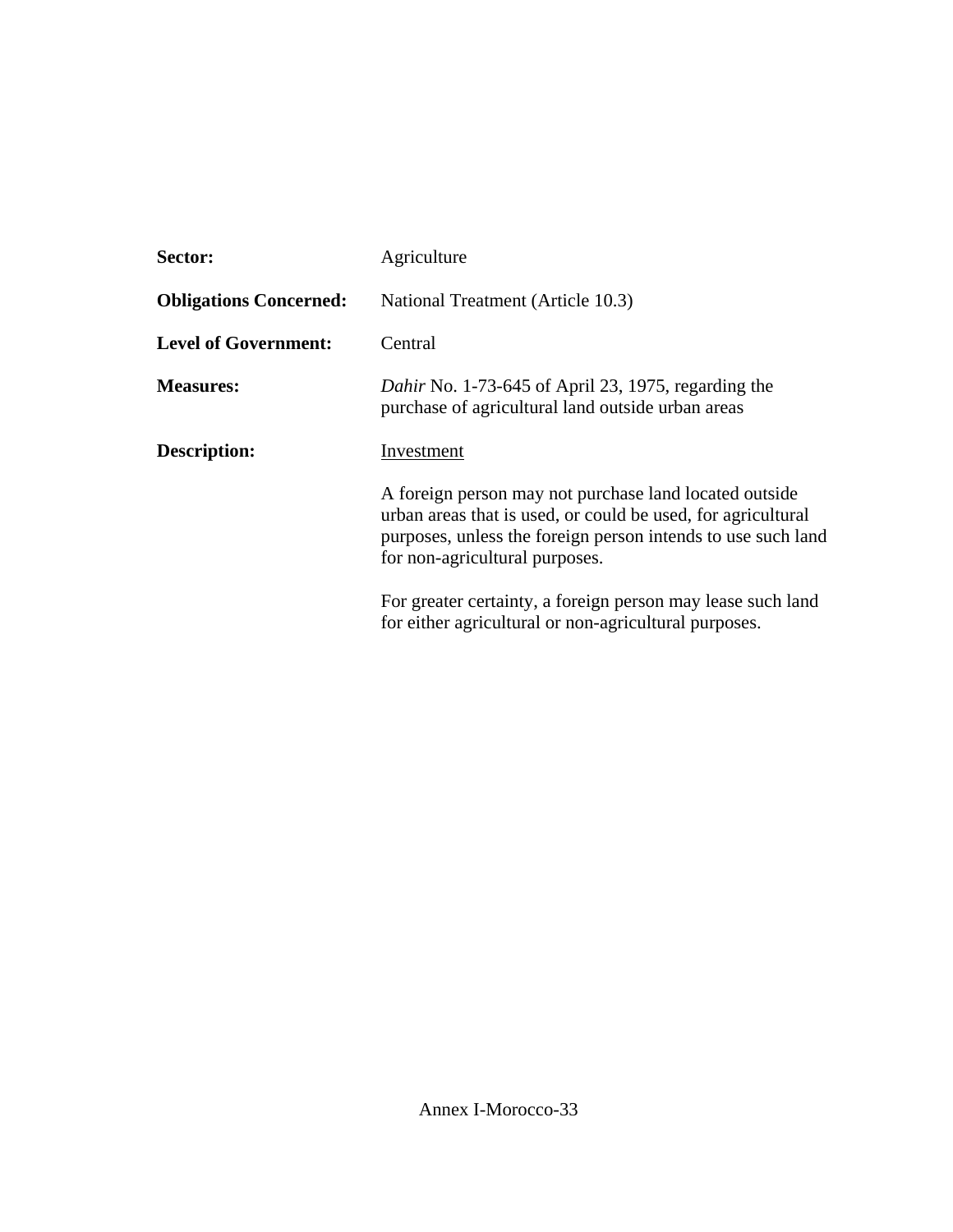| Sector:                       | <b>Tobacco Products</b>                                                                                                          |
|-------------------------------|----------------------------------------------------------------------------------------------------------------------------------|
| <b>Obligations Concerned:</b> | Market Access (Article 11.4)                                                                                                     |
| <b>Level of Government:</b>   | Central                                                                                                                          |
| <b>Measures:</b>              | <i>Dahir</i> No. 1-03-53 of March 24, 2003 enacting Law No. 46-<br>02 on tobacco and the manufactured tobacco products<br>regime |
| Description:                  | <b>Cross-Border Services</b>                                                                                                     |
|                               | The wholesale distribution of manufactured tobacco products<br>shall remain a State monopoly until December 31, 2007.            |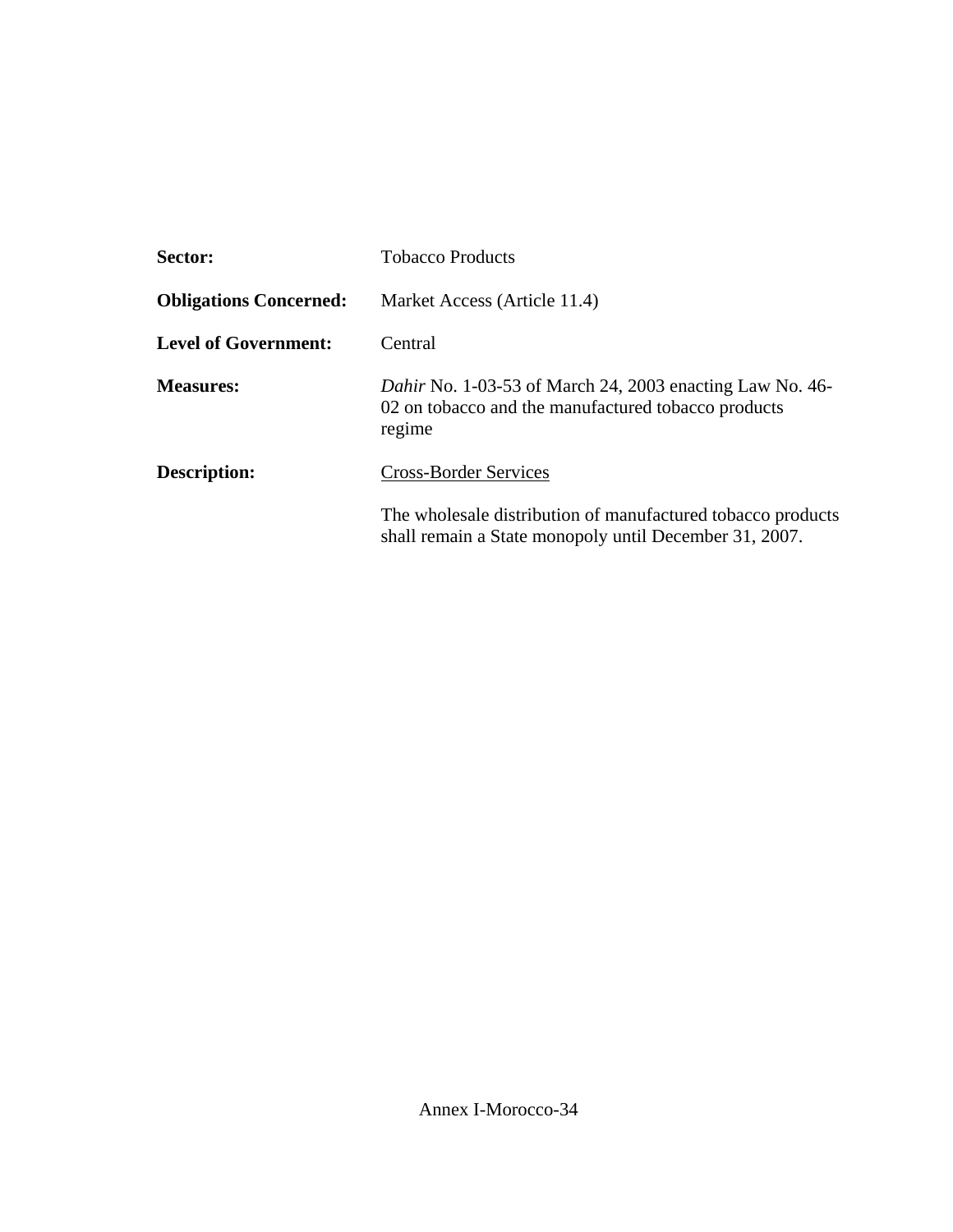| Sector:                       | Environment – Garbage and Trash Collection, Waste<br>Disposal, and Sanitation and Similar Services                                                                                                                                                                                                                                                                                                                                                                                                                                      |
|-------------------------------|-----------------------------------------------------------------------------------------------------------------------------------------------------------------------------------------------------------------------------------------------------------------------------------------------------------------------------------------------------------------------------------------------------------------------------------------------------------------------------------------------------------------------------------------|
| <b>Obligations Concerned:</b> | Local Presence (Article 11.5)                                                                                                                                                                                                                                                                                                                                                                                                                                                                                                           |
| <b>Level of Government:</b>   | Central                                                                                                                                                                                                                                                                                                                                                                                                                                                                                                                                 |
| <b>Measures:</b>              | Dahir No. 1-02-297 of October 3, 2002 enacting Law No.<br>78-00 on the Charter of the Communes (Charte Communale)                                                                                                                                                                                                                                                                                                                                                                                                                       |
| Description:                  | <b>Cross-Border Services</b>                                                                                                                                                                                                                                                                                                                                                                                                                                                                                                            |
|                               | The municipal council shall have the authority to determine<br>the terms of management of municipal-based public services<br>related to garbage and trash collection, non-hazardous waste<br>disposal, and sanitation and similar services. It shall decide<br>on the methods of management of such services, <i>i.e.</i> , direct<br>control by the municipal council, independent management,<br>concession, or any other type of delegated management of<br>public services in accordance with the laws and regulations<br>in force. |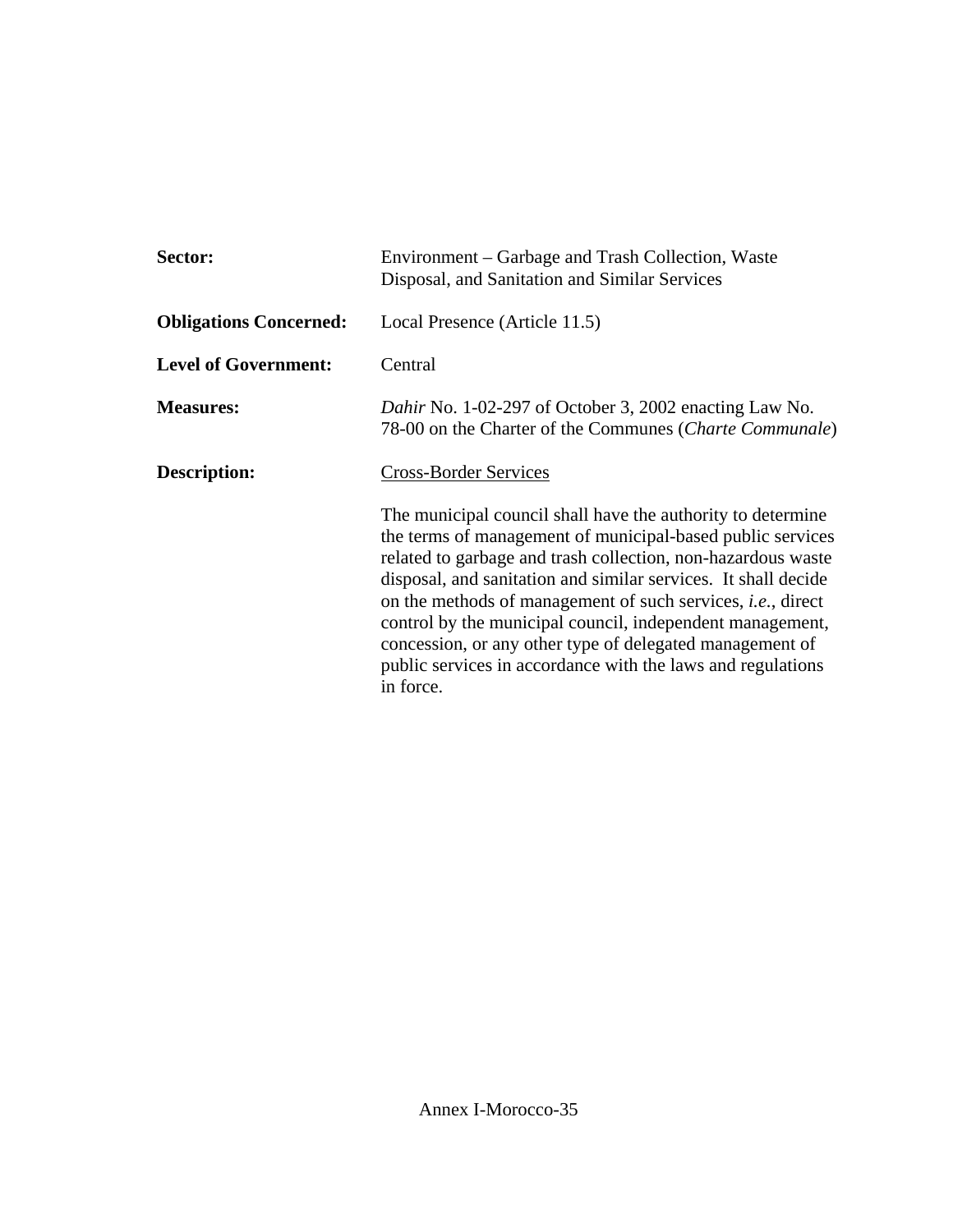| Sector:                       |                                                                                         | <b>Fishing Licenses</b>                                                                                                                                               |
|-------------------------------|-----------------------------------------------------------------------------------------|-----------------------------------------------------------------------------------------------------------------------------------------------------------------------|
| <b>Obligations Concerned:</b> |                                                                                         | National Treatment (Article 10.3)<br>Most-Favored-Nation Treatment (Article 10.4)                                                                                     |
| <b>Level of Government:</b>   | Central                                                                                 |                                                                                                                                                                       |
| <b>Measures:</b>              | Dahir of November 23, 1973 establishing the regulations<br>governing maritime fisheries |                                                                                                                                                                       |
|                               |                                                                                         | Dahir of April 8, 1981 creating an exclusive economic zone<br>extending 200 miles off the Moroccan coasts                                                             |
| <b>Description:</b>           | <b>Investment</b>                                                                       |                                                                                                                                                                       |
|                               | issued to:                                                                              | Commercial fishing requires a fishing license, which shall be                                                                                                         |
|                               | (a)                                                                                     | Moroccan-flag vessels (described in the schedule<br>entry for "Moroccan-Flag Vessels");                                                                               |
|                               | (b)                                                                                     | foreign-flag vessels chartered by Moroccan nationals;<br>and                                                                                                          |
|                               | (c)                                                                                     | foreign-flag vessels operated by foreign nationals<br>only if such nationals are from a State that has<br>entered into a bilateral fishing agreement with<br>Morocco. |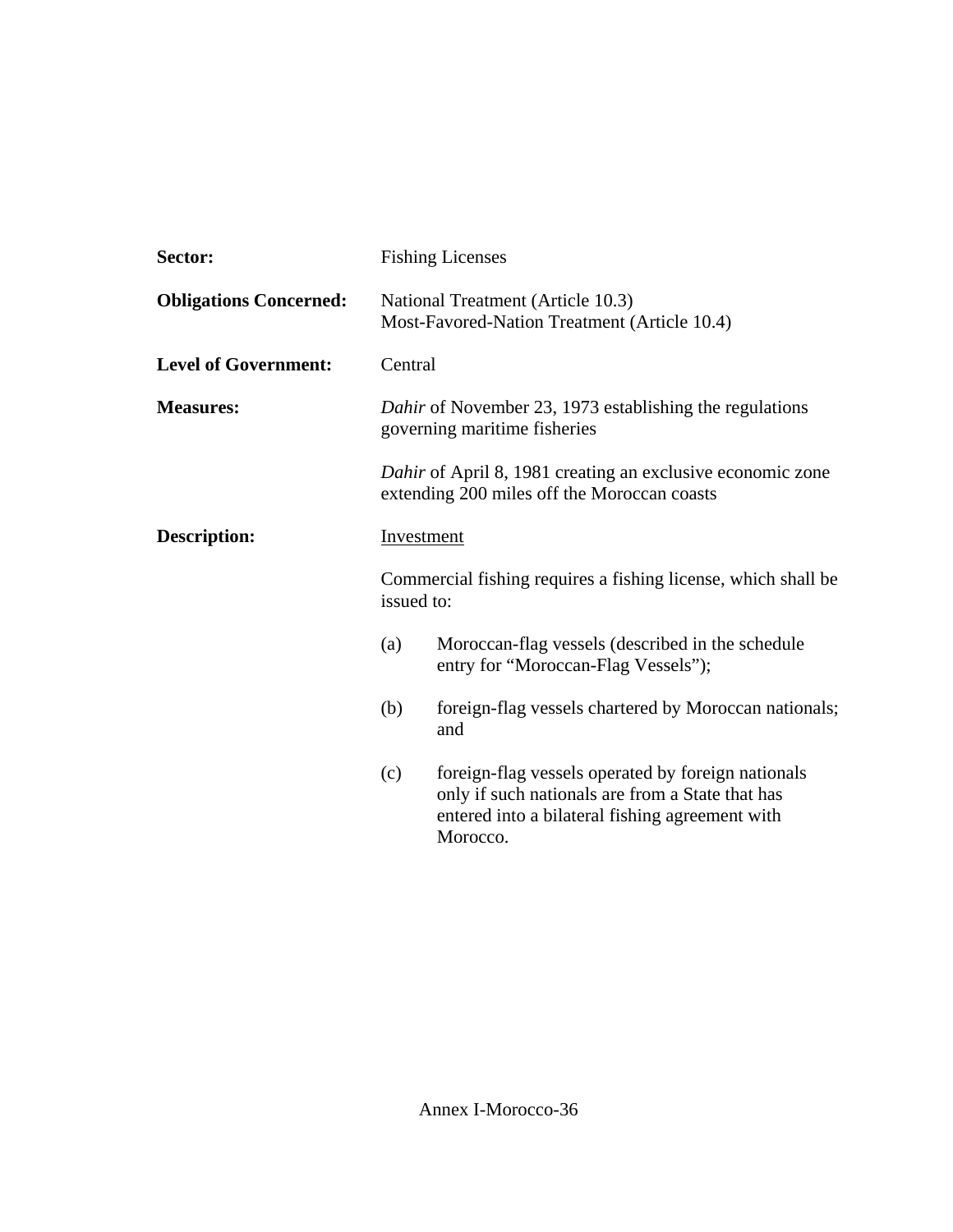| Sector:                       | <b>Fishing Enterprises</b>                                                                                                                                                                                                                                                                                                                     |
|-------------------------------|------------------------------------------------------------------------------------------------------------------------------------------------------------------------------------------------------------------------------------------------------------------------------------------------------------------------------------------------|
| <b>Obligations Concerned:</b> | National Treatment (Article 10.3)<br>Senior Management and Boards of Directors (Article 10.9)                                                                                                                                                                                                                                                  |
| <b>Level of Government:</b>   | Central                                                                                                                                                                                                                                                                                                                                        |
| <b>Measures:</b>              | Maritime Commercial Code of March 31, 1919, as amended<br>and supplemented                                                                                                                                                                                                                                                                     |
| Description:                  | Investment                                                                                                                                                                                                                                                                                                                                     |
|                               | In order for a fishing enterprise established in Morocco to<br>own Moroccan-flag fishing vessels (described in the<br>schedule entry for "Moroccan-Flag Vessels") and to hold a<br>fishing license for such vessels, the president and a majority<br>of the members of the board of directors of the enterprise<br>must be Moroccan nationals. |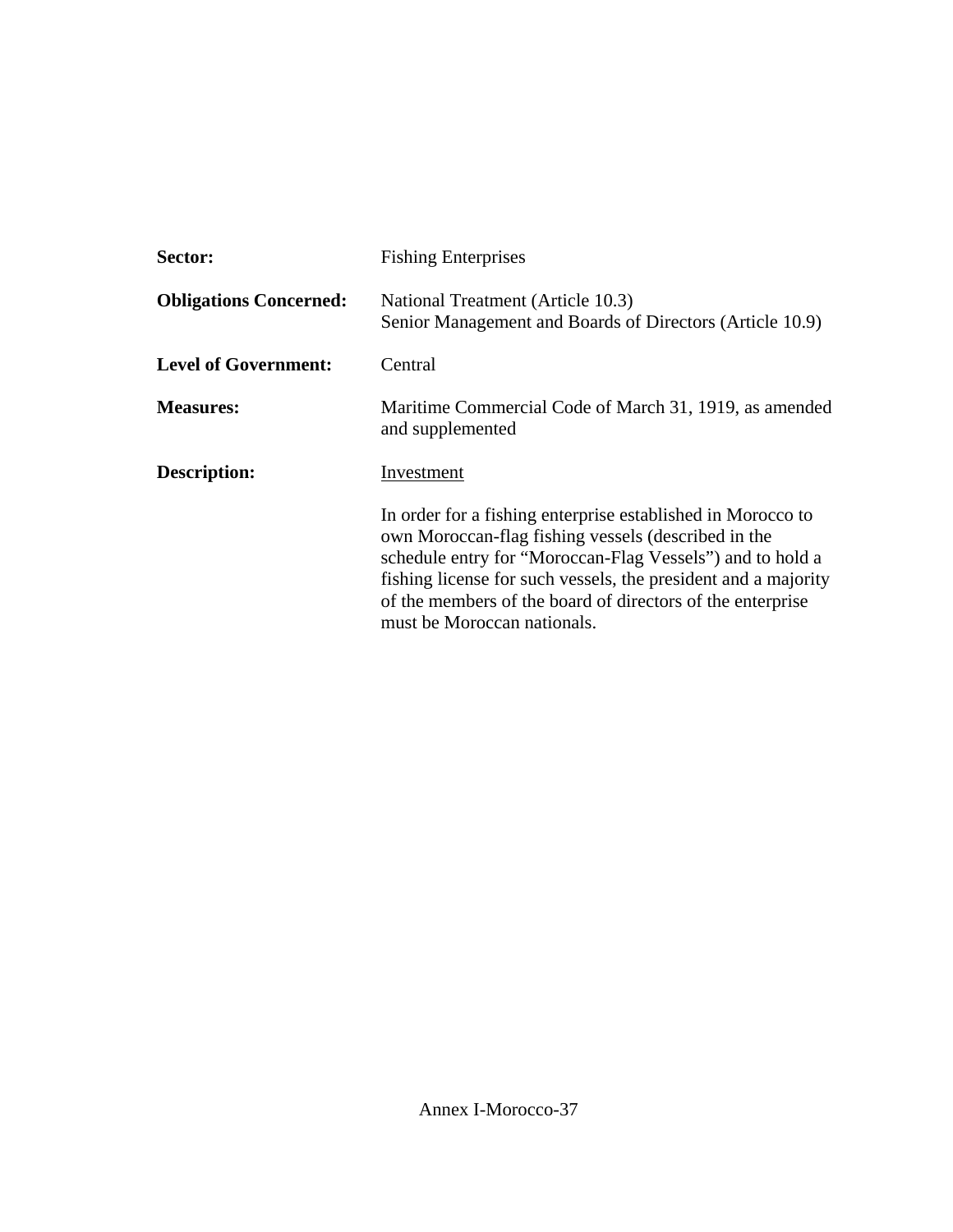| Sector:                       | <b>Fish Farming</b>                                                                                                                                                                                                                                                               |
|-------------------------------|-----------------------------------------------------------------------------------------------------------------------------------------------------------------------------------------------------------------------------------------------------------------------------------|
| <b>Obligations Concerned:</b> | National Treatment (Article 10.3)<br>Senior Management and Boards of Directors (Article 10.9)                                                                                                                                                                                     |
| <b>Level of Government:</b>   | Central                                                                                                                                                                                                                                                                           |
| <b>Measures:</b>              | Dahir of November 23, 1973 establishing the regulations<br>governing maritime fisheries                                                                                                                                                                                           |
|                               | Dahir of April 8, 1981 creating an exclusive economic zone<br>extending 200 miles off the Moroccan coasts                                                                                                                                                                         |
|                               | Decree of December 29, 1992 establishing the terms and<br>conditions for issuance and renewal of fishing licenses                                                                                                                                                                 |
|                               | Maritime Commercial Code of March 31, 1919, as amended<br>and supplemented (Article 3)                                                                                                                                                                                            |
| Description:                  | <b>Investment</b>                                                                                                                                                                                                                                                                 |
|                               | Vessels used for fish farming must be Moroccan-flag vessels<br>(described in the schedule entry for "Moroccan-Flag<br>Vessels"), and the president and a majority of the members<br>of the board of directors of enterprises that own such vessels<br>must be Moroccan nationals. |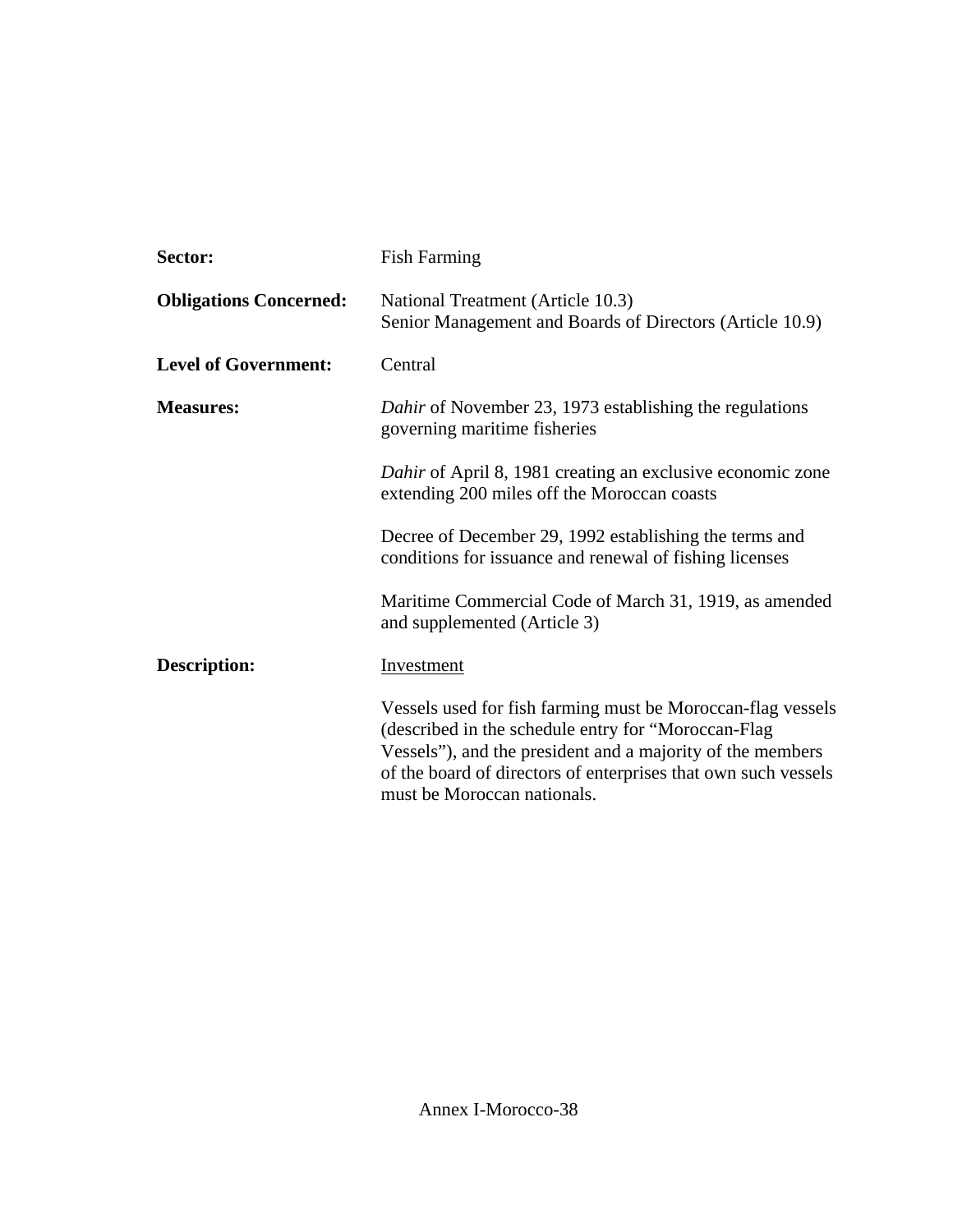| Sector:                       | Maritime Transportation – Passenger and Goods<br>Transportation                                                                                                                                                                                                               |
|-------------------------------|-------------------------------------------------------------------------------------------------------------------------------------------------------------------------------------------------------------------------------------------------------------------------------|
| <b>Obligations Concerned:</b> | National Treatment (Articles 10.3, 11.2)<br>Most-Favored-Nation Treatment (Articles 10.4, 11.3)<br>Market Access (Article 11.4)                                                                                                                                               |
| <b>Level of Government:</b>   | Central                                                                                                                                                                                                                                                                       |
| <b>Measures:</b>              | Maritime Commercial Code of March 31, 1919, as amended<br>and supplemented                                                                                                                                                                                                    |
| <b>Description:</b>           | <b>Cross-Border Services and Investment</b>                                                                                                                                                                                                                                   |
|                               | Regular shipping line services established in Morocco must<br>use Moroccan-flag vessels (described in the schedule entry<br>for "Moroccan-Flag Vessels") exclusively.                                                                                                         |
|                               | Cabotage is the exclusive purview of the national fleet.                                                                                                                                                                                                                      |
|                               | Only a person that owns a Moroccan-flag vessel may charter<br>a foreign vessel.                                                                                                                                                                                               |
|                               | Morocco is a signatory to the U.N. Code of Conduct for<br>Liner Conferences (the "Code"), which provides for the<br>allocation of international liner vessel cargoes among the<br>countries that are signatories to the Code on the basis of a<br>40:40:20 allocation scheme. |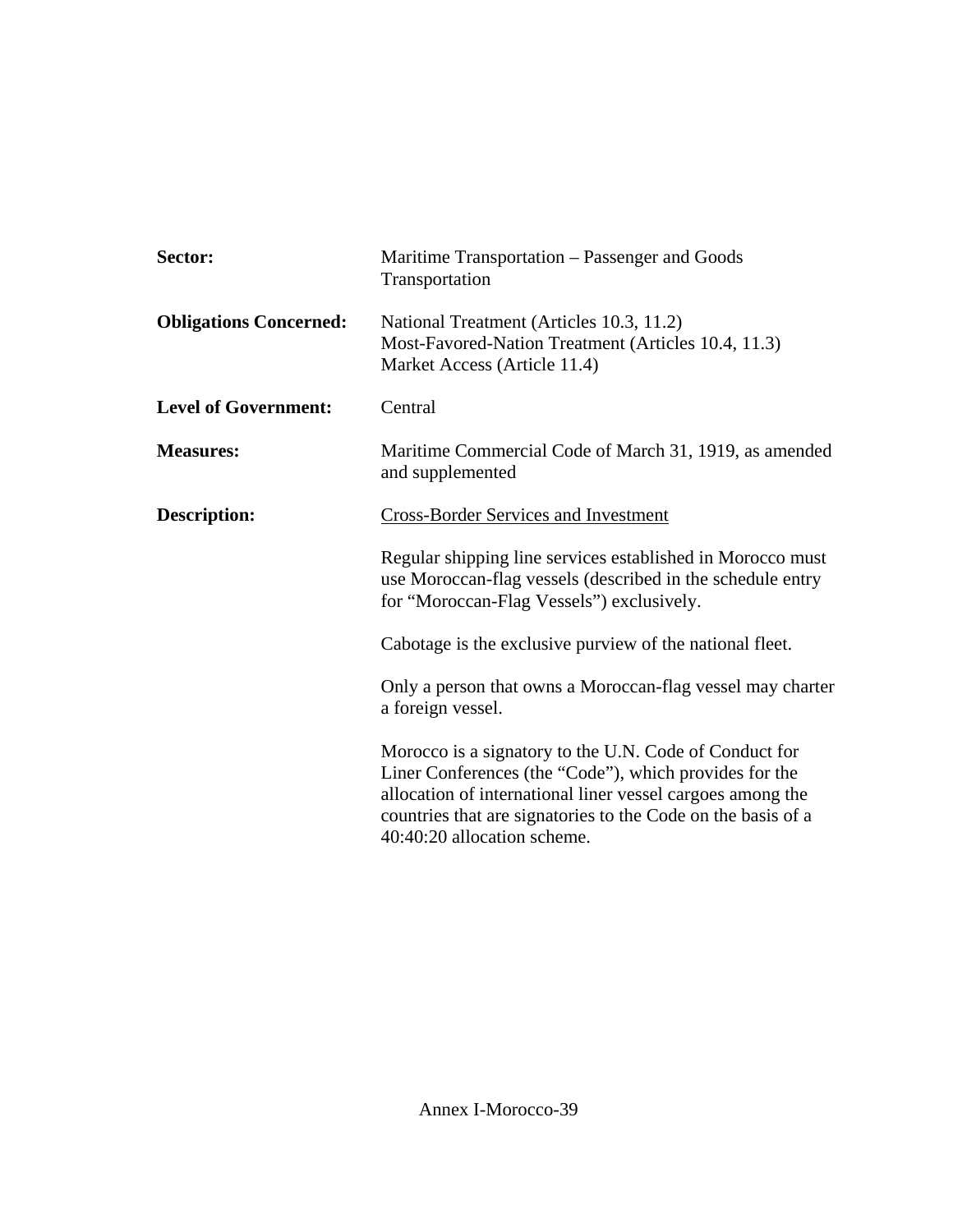| Sector:                       |            | Moroccan-Flag Vessels                                                                                                                                                                                                                                                                                            |
|-------------------------------|------------|------------------------------------------------------------------------------------------------------------------------------------------------------------------------------------------------------------------------------------------------------------------------------------------------------------------|
| <b>Obligations Concerned:</b> |            | National Treatment (Article 10.3)<br>Senior Management and Boards of Directors (Article 10.9)                                                                                                                                                                                                                    |
| <b>Level of Government:</b>   | Central    |                                                                                                                                                                                                                                                                                                                  |
| <b>Measures:</b>              |            | Maritime Commercial Code of March 31, 1919, as amended<br>and supplemented                                                                                                                                                                                                                                       |
| <b>Description:</b>           | Investment |                                                                                                                                                                                                                                                                                                                  |
|                               |            | A ship whose owners wish to fly the Moroccan flag must<br>meet the following requirements:                                                                                                                                                                                                                       |
|                               | (a)        | The ship must have its port of registry in Morocco.                                                                                                                                                                                                                                                              |
|                               | (b)        | The ship must engage in sailing activities that use<br>Moroccan ports.                                                                                                                                                                                                                                           |
|                               | (c)        | In the case of a ship whose owners are natural<br>persons, the ship must be 75 percent owned by<br>Moroccan nationals.                                                                                                                                                                                           |
|                               | (d)        | In the case of a ship whose owner is an enterprise, a<br>majority of the members of the board of directors, as<br>well as the president, must be Moroccan nationals.                                                                                                                                             |
|                               | (e)        | The ship must be operated by a Moroccan crew.                                                                                                                                                                                                                                                                    |
|                               | (f)        | The ship must be less than 21 years old, as measured<br>from the date the ship was first put into service.                                                                                                                                                                                                       |
|                               | Tangier.   | Notwithstanding paragraphs (c) and (d), ships owned by<br>foreign nationals may fly the Moroccan flag, provided that<br>Tangier is the port of registry and that, if the owner is a<br>natural person, the owner is domiciled in Morocco, or if the<br>owner is an enterprise, the owner has its headquarters in |

Annex I-Morocco-40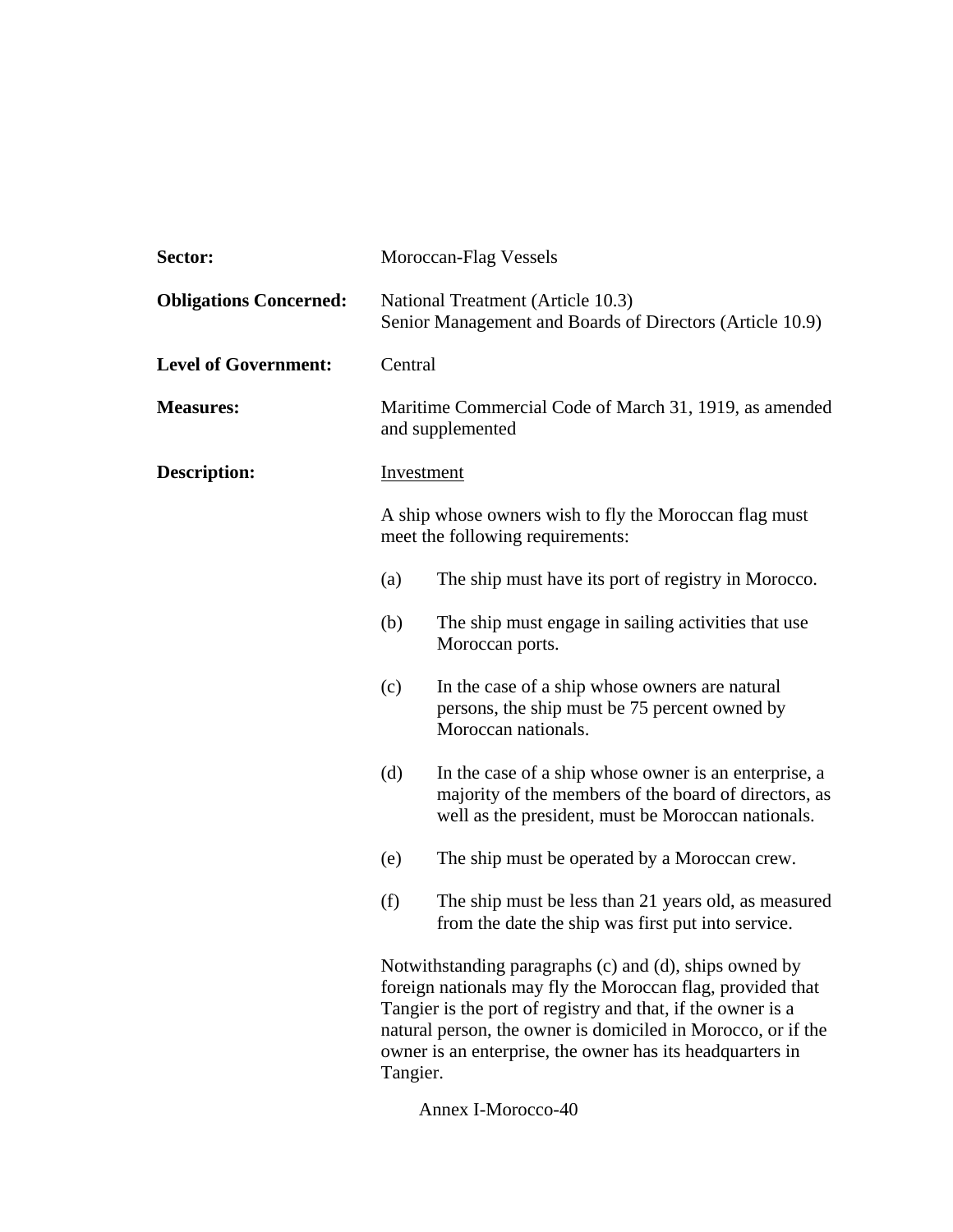| Sector:                       |         | Air Carriers                                                                                                 |
|-------------------------------|---------|--------------------------------------------------------------------------------------------------------------|
| <b>Obligations Concerned:</b> |         | National Treatment (Article 10.3)                                                                            |
| <b>Level of Government:</b>   | Central |                                                                                                              |
| <b>Measures:</b>              |         | Dahir No. 1-57-281 of 1957 and Decree No. 2-61-161 of<br>July 10, 1962 enacting regulation of civil aviation |
| <b>Description:</b>           |         | <b>Investment</b>                                                                                            |
|                               |         | An enterprise providing air transportation services may be<br>established in Morocco if:                     |
|                               | (a)     | at least 51 percent of its capital is held by Moroccan<br>nationals;                                         |
|                               | (b)     | all of its aircraft have a regular home port in Morocco<br>and are inscribed on Morocco's aircraft registry; |
|                               | (c)     | it is headquartered in Morocco; and                                                                          |
|                               | (d)     | it has an authorization to operate issued by the<br>Ministry of Transportation.                              |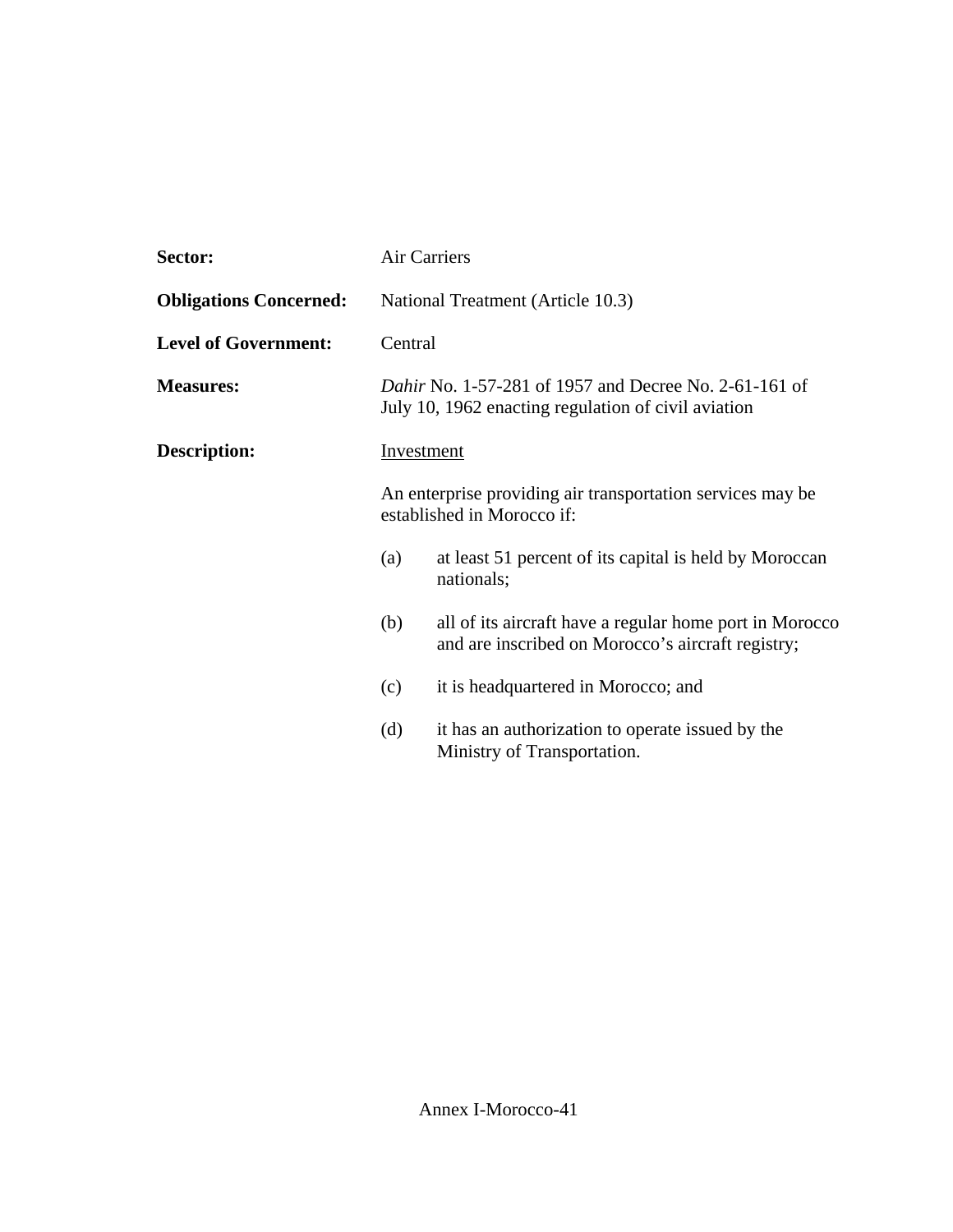| Sector:                       | Rail Transportation – Passenger and Goods Transportation<br>and Pushing/Towing Service           |
|-------------------------------|--------------------------------------------------------------------------------------------------|
| <b>Obligations Concerned:</b> | Market Access (Article 11.4)                                                                     |
| <b>Level of Government:</b>   | Central                                                                                          |
| <b>Measures:</b>              | Dahir No. 1-63-225 of August 5, 1963 creating the Office<br>National des Chemins de Fer          |
| Description:                  | <b>Cross-Border Services</b>                                                                     |
|                               | Rail passenger and goods transportation and pushing and<br>towing services are a State monopoly. |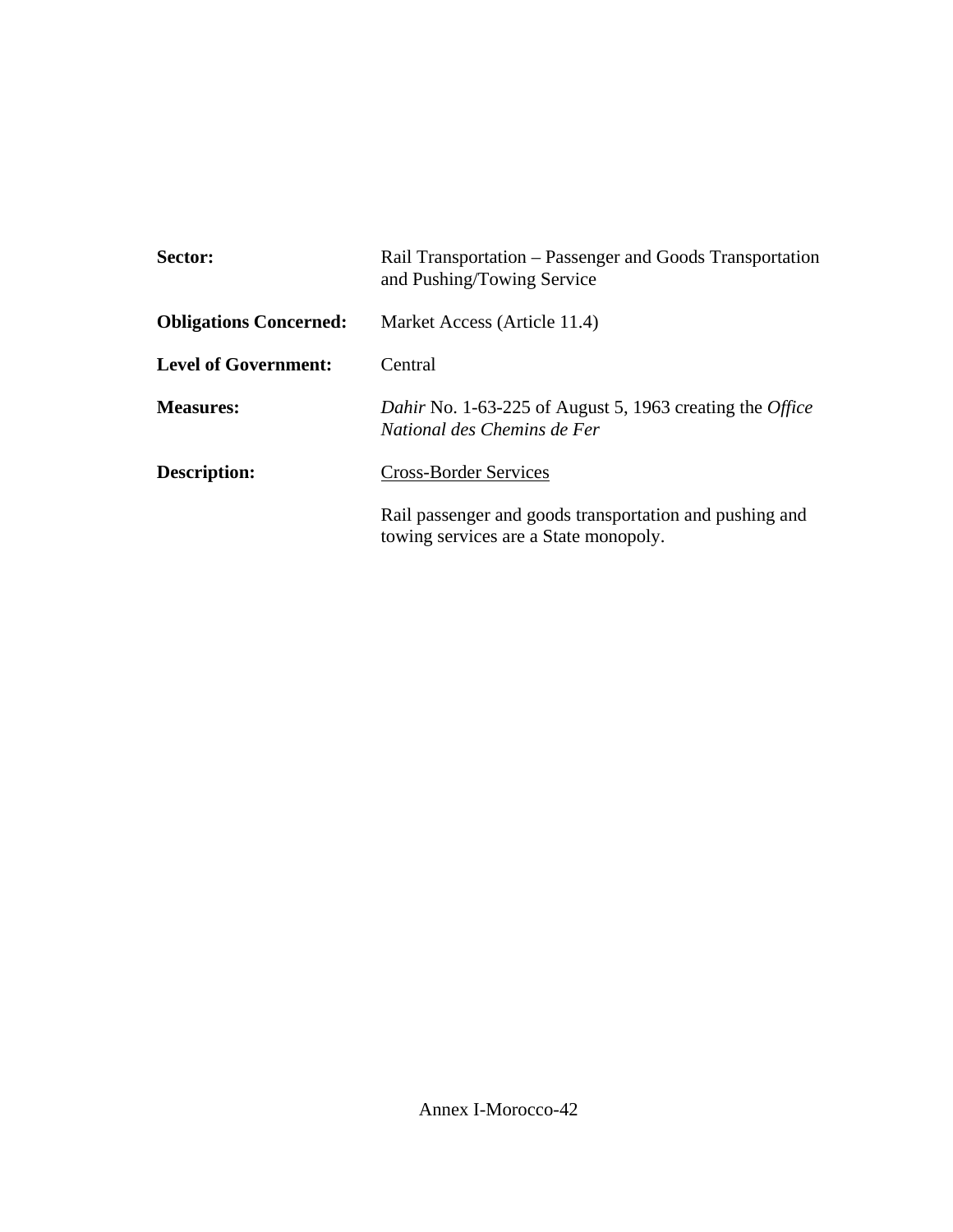| Sector:                       | Land Transportation - Passenger and Goods Transportation                                                                                                                                                                                                                                                                                                                                                                                                          |
|-------------------------------|-------------------------------------------------------------------------------------------------------------------------------------------------------------------------------------------------------------------------------------------------------------------------------------------------------------------------------------------------------------------------------------------------------------------------------------------------------------------|
| <b>Obligations Concerned:</b> | Most-Favored-Nation Treatment (Article 11.3)<br>Market Access (Article 11.4)                                                                                                                                                                                                                                                                                                                                                                                      |
| <b>Level of Government:</b>   | Central                                                                                                                                                                                                                                                                                                                                                                                                                                                           |
| <b>Measures:</b>              | Decree No. 2-63-364 of December 4, 1963 concerning<br>authorization of suppliers of public transportation services<br>using motor vehicles and the authorization of the vehicles<br>used in these haulage activities                                                                                                                                                                                                                                              |
|                               | Dahir No. 1-63-260 of November 12, 1963 as amended by<br>Law 16-99 on reform of the highway cargo-haulage system                                                                                                                                                                                                                                                                                                                                                  |
|                               | Decree No. 2-83-704 of January 29, 1985 amending and<br>supplementing Decree No. 2-63-364 of December 4, 1963<br>concerning authorization of suppliers of public transportation<br>services using motor vehicles and the authorization of the<br>vehicles used in these haulage activities                                                                                                                                                                        |
| <b>Description:</b>           | <b>Cross-Border Services</b>                                                                                                                                                                                                                                                                                                                                                                                                                                      |
|                               | In order to supply domestic point-to-point highway<br>passenger and goods transportation services, an enterprise<br>must be organized under Moroccan law.                                                                                                                                                                                                                                                                                                         |
|                               | In order for an enterprise to supply highway passenger and<br>goods transportation services from points outside the<br>territory of Morocco to points in the territory of Morocco, or<br>from points in the territory of Morocco to points outside the<br>territory of Morocco, the enterprise must be organized under<br>Moroccan law or under the law of a State that has entered<br>into an agreement with Morocco authorizing the supply of<br>such services. |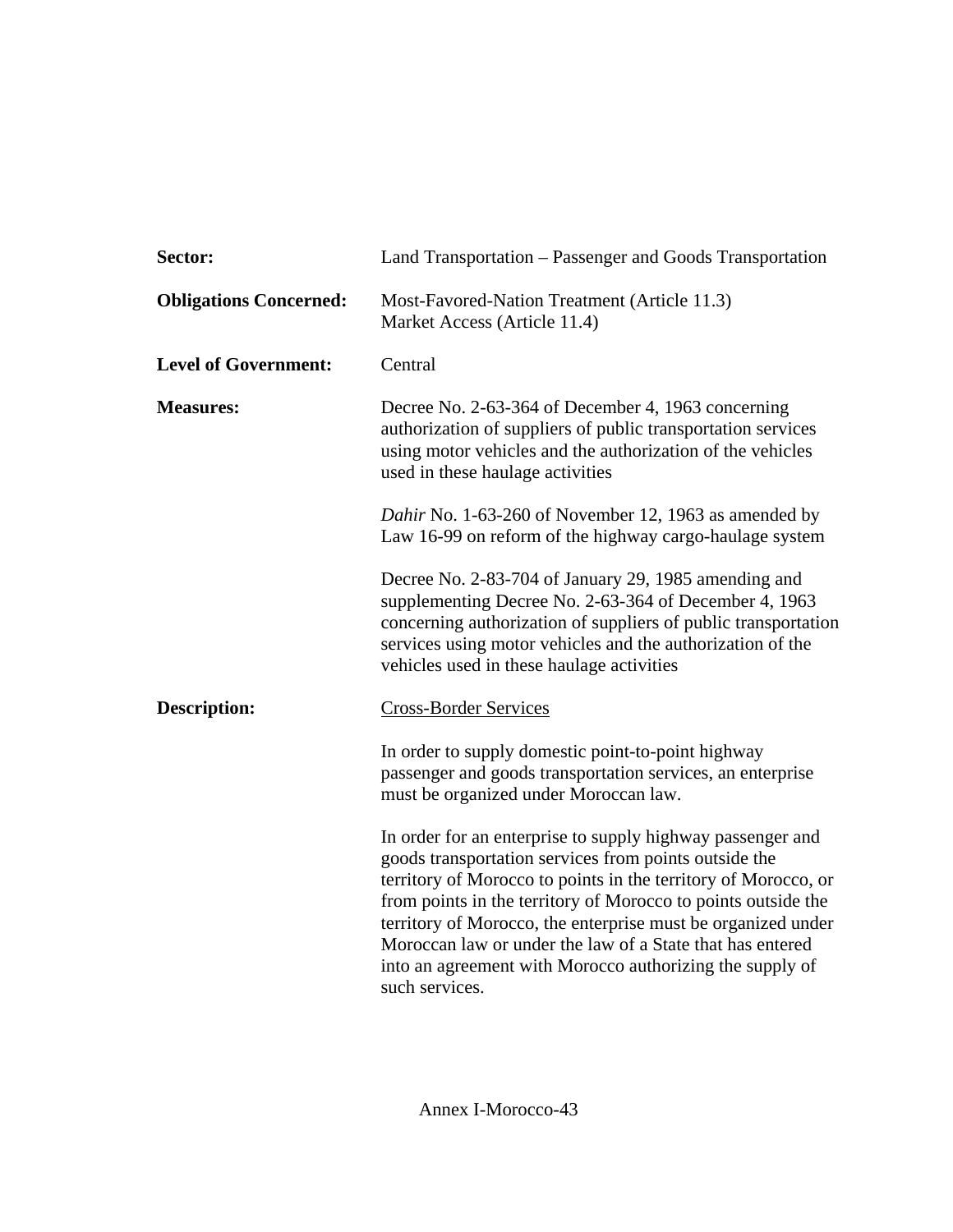| Sector:                       | <b>Postal and Mail Services</b>                                                                                                                                                                                                                                                                                                                                                                                      |
|-------------------------------|----------------------------------------------------------------------------------------------------------------------------------------------------------------------------------------------------------------------------------------------------------------------------------------------------------------------------------------------------------------------------------------------------------------------|
| <b>Obligations Concerned:</b> | Market Access (Article 11.4)                                                                                                                                                                                                                                                                                                                                                                                         |
| <b>Level of Government:</b>   | Central                                                                                                                                                                                                                                                                                                                                                                                                              |
| <b>Measures:</b>              | <i>Dahir</i> of November 24, 1925 and Law No. 24-96 of August<br>7, 1997 on postal and telecommunications services                                                                                                                                                                                                                                                                                                   |
|                               | Order No. 393-98 of March 2, 1998 issued by the Ministry of<br>Telecommunications                                                                                                                                                                                                                                                                                                                                    |
| Description:                  | <b>Cross-Border Services</b>                                                                                                                                                                                                                                                                                                                                                                                         |
|                               | The postal-service sector is a State monopoly. However, this<br>monopoly does not apply to the supply of express delivery<br>services supplied from points outside the territory of<br>Morocco to points in its territory, or from points in the<br>territory of Morocco to points outside its territory, or from<br>point-to-point in the territory of Morocco of letters and other<br>materials over one kilogram. |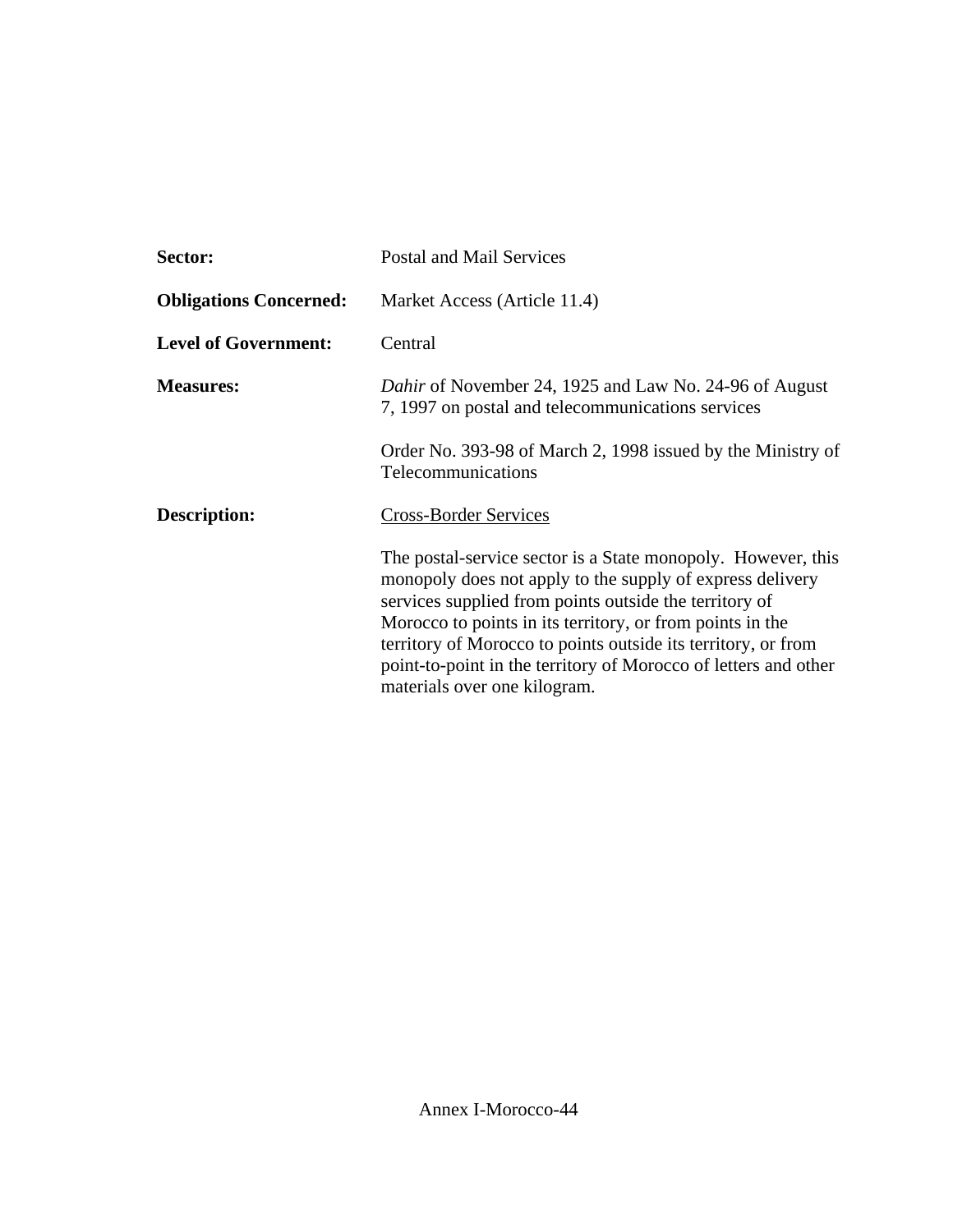| Sector:                       | <b>Port Operations</b>                                                                                                                                                                                                                                                                                                                                                                              |
|-------------------------------|-----------------------------------------------------------------------------------------------------------------------------------------------------------------------------------------------------------------------------------------------------------------------------------------------------------------------------------------------------------------------------------------------------|
| <b>Obligations Concerned:</b> | Market Access (Article 11.4)                                                                                                                                                                                                                                                                                                                                                                        |
| <b>Level of Government:</b>   | Central                                                                                                                                                                                                                                                                                                                                                                                             |
| <b>Measures:</b>              | Dahir No. 1-84-194 of December 28, 1984 promulgating<br>Law No. 6-84 creating the Port Authority (Office<br>d'exploitation des ports) ("ODEP")                                                                                                                                                                                                                                                      |
|                               | Decree No. 2-84-844 implementing Law No. 6-84 creating<br>the ODEP                                                                                                                                                                                                                                                                                                                                  |
| <b>Description:</b>           | Cross-Border Services                                                                                                                                                                                                                                                                                                                                                                               |
|                               | Port operations are a State monopoly exercised by the<br>ODEP.                                                                                                                                                                                                                                                                                                                                      |
|                               | The ODEP carries out port-related services, including<br>piloting, towing, refueling, cargo handling and warehousing,<br>unloading, loading, and shipping of liquid products in bulk,<br>and the handling and storage of solid products in bulk.<br>However, vessels that are equipped with cargo handling gear<br>may perform their own unloading and loading services using<br>the vessel's crew. |
|                               | The State may transfer port-related services from the ODEP<br>to state enterprises or, following a call for bids, to private<br>enterprises.                                                                                                                                                                                                                                                        |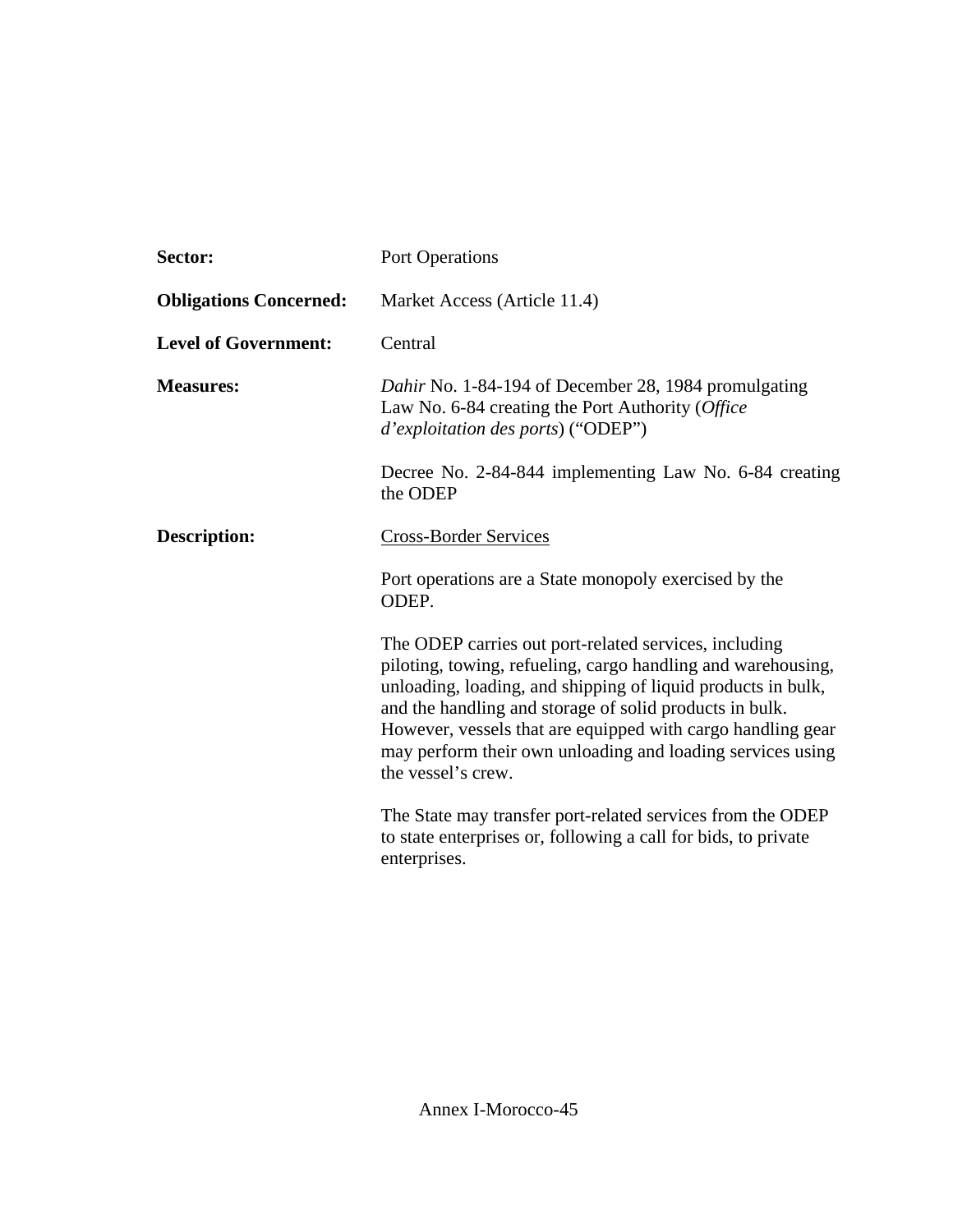| Sector:                       | <b>All Sectors</b>                                                                                                                                                                                                                      |
|-------------------------------|-----------------------------------------------------------------------------------------------------------------------------------------------------------------------------------------------------------------------------------------|
| <b>Obligations Concerned:</b> | National Treatment (Article 10.3)                                                                                                                                                                                                       |
| <b>Level of Government:</b>   | Central                                                                                                                                                                                                                                 |
| <b>Measures:</b>              | Article 7 of Law 35-94 of January 26, 1995 on negotiable<br>debt securities                                                                                                                                                             |
| Description:                  | Investment                                                                                                                                                                                                                              |
|                               | Enterprises, other than banks or financing companies,<br>operating through branches or other entities not organized<br>under Moroccan law may not issue negotiable debt securities<br>with a maturity of less than one year in Morocco. |